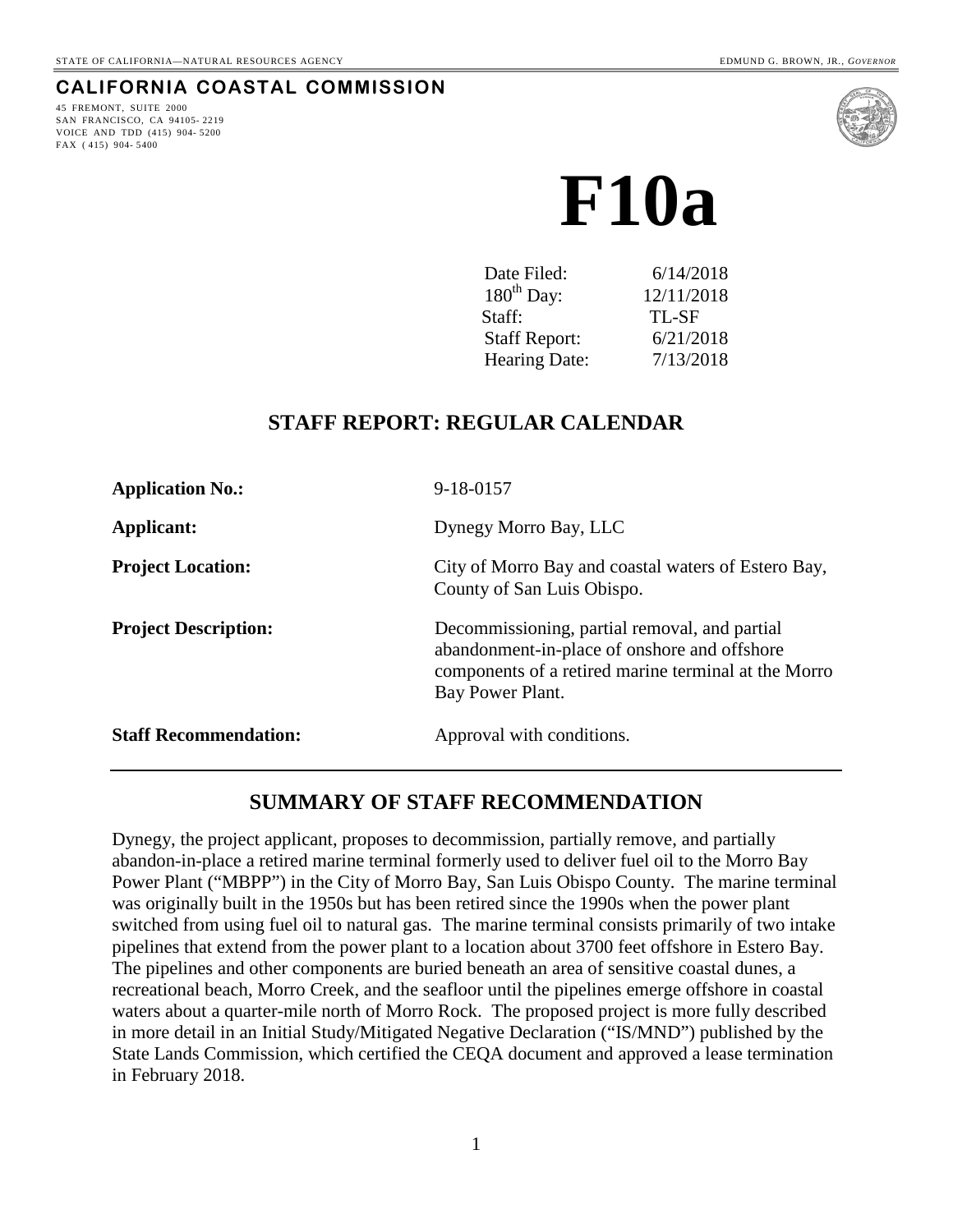Dynegy proposes to decommission the terminal in several segments, based on the characteristics of the different areas that contain parts of the project. Within the power plant, Dynegy will remove some of the marine terminal components and abandon-in-place several deeper components. Beneath the coastal dunes, Dynegy will abandon components in place to avoid disturbing the sensitive dune habitat. Within the beach, Dynegy will fully excavate the pipelines in sections. Within the surf zone area, Dynegy will use the "Dynamic Pipe Ramming" method, which uses pneumatic rams instead of excavation to remove the pipelines. Finally, Dynegy will excavate and remove the sections of pipelines in the project's offshore segment.

In addition to several of the CEQA document's mitigation measures that are incorporated into this CDP through **Special Condition 1**, Commission staff recommend the Commission approve several additional Special Conditions meant to further protect coastal resources. **Special Condition 2** requires Dynegy to submit, prior to starting work, copies of the required approvals from the Regional Water Quality Control Board and the U.S. Army Corps of Engineers, and to also submit, prior to any work that would directly affect Morro Creek or its lagoon, any Biological Opinion issued by the National Marine Fisheries Service and/or the U.S. Fish and Wildlife Service. **Special Condition 3** provides that the Spill Prevention Plan Dynegy is required to prepare as part of the project's CEQA mitigation measures include a description of potential worst-case spill scenarios and demonstrate that Dynegy can adequately address those scenarios. **Special Condition 4** prohibits all marine discharge from vessels used during the project. **Special Condition 5** ensures that Dynegy assumes the risks associated with site hazards and indemnifies the Commission against any liability related to those hazards. In recognition that some project components to be abandoned-in-place may later be exposed due to sand movement, coastal erosion, or other forces, **Special Condition 6** requires Dynegy to submit an application to amend this CDP if those components become exposed. **Special Condition 7** describes a number of specific protective provisions that Dynegy is to include in the marine wildlife monitoring plan it is to prepare as part of its CEQA mitigation requirements. Similarly, **Special Condition 8** includes specific provisions that Dynegy is to implement as part of the CEQA mitigation requirements related to protection of grunion. **Special Condition 9** requires Dynegy, if possible, to schedule any activities that would directly affect Morro Creek or its lagoon during times when long-range weather forecasts predict little or no chance of precipitation. **Special Condition 10** adds specific timing and buffer provisions for protecting nesting birds to the CEQA mitigation requirements regarding nesting. **Special Condition 11** requires all project lighting to be limited to levels needed for project illumination and worker safety for any night lighting to be shielded and directed downward to avoid affecting nearby habitats and species. **Special Condition 12** adds public access provisions to the Traffic Safety Plan required through the project's CEQA mitigation measures. **Special Condition 13** requires Dynegy to post notices of its project activities at nearby areas used for public access to the shoreline. **Special Conditions 13** and **14** impose a number of requirements to protect, preserve, and report any tribal cultural resources found during project activities.

With these conditions, Commission staff has determined the proposed work would conform to Coastal Act Sections 30230, 30231, and 30232 (marine biological resources), 30233 (dredging and filling of coastal waters), 30240 (environmentally sensitive habitat areas), 30210, 30214, and 30220 (public access and recreation), and 30244 (archaeological resources). Staff therefore recommends the Commission **approve** the proposed permit, as conditioned. The motion to act on this recommendation is found below on page 4.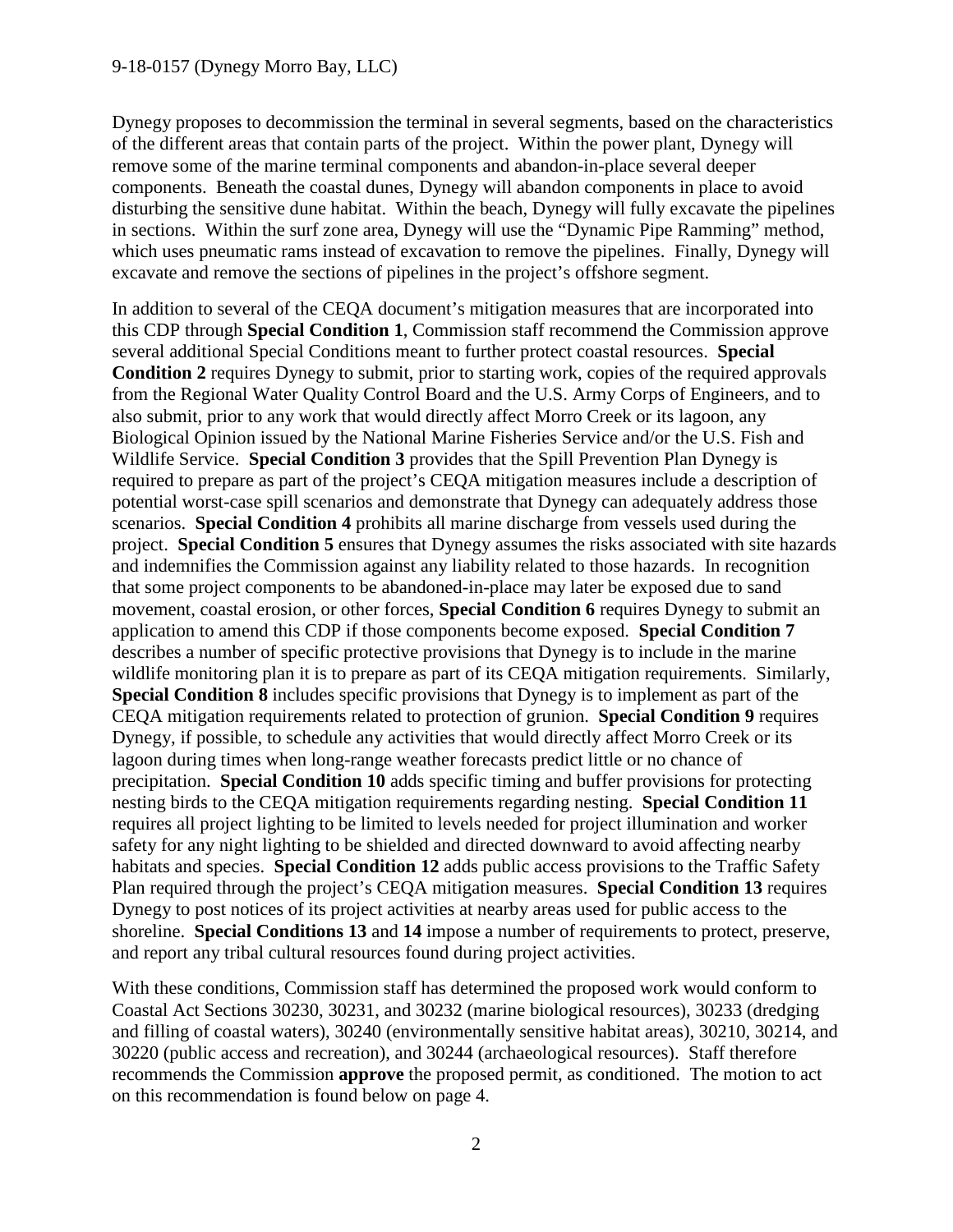# **TABLE OF CONTENTS**

| $\mathbf{L}$ |             |  |
|--------------|-------------|--|
| II.          |             |  |
| III.         |             |  |
| IV.          |             |  |
| A.           |             |  |
| В.           |             |  |
|              |             |  |
|              |             |  |
| Е.           |             |  |
| F.           |             |  |
| G.           |             |  |
|              | $H_{\cdot}$ |  |
|              |             |  |

# **APPENDICES**

|  | Appendix A: Substantive File Documents |
|--|----------------------------------------|
|--|----------------------------------------|

Appendix B: Applicable Mitigation Measures from the State Lands Commission's 2018 certified *Mitigated Negative Declaration for Dynegy Morro Bay, LLC – Morro Bay Power Plant Marine Terminal Decommissioning Project.*

# **EXHIBITS**

| Exhibit 1: | Map of Project Location |
|------------|-------------------------|
|------------|-------------------------|

Exhibit 2: Schematic Drawing of Marine Terminal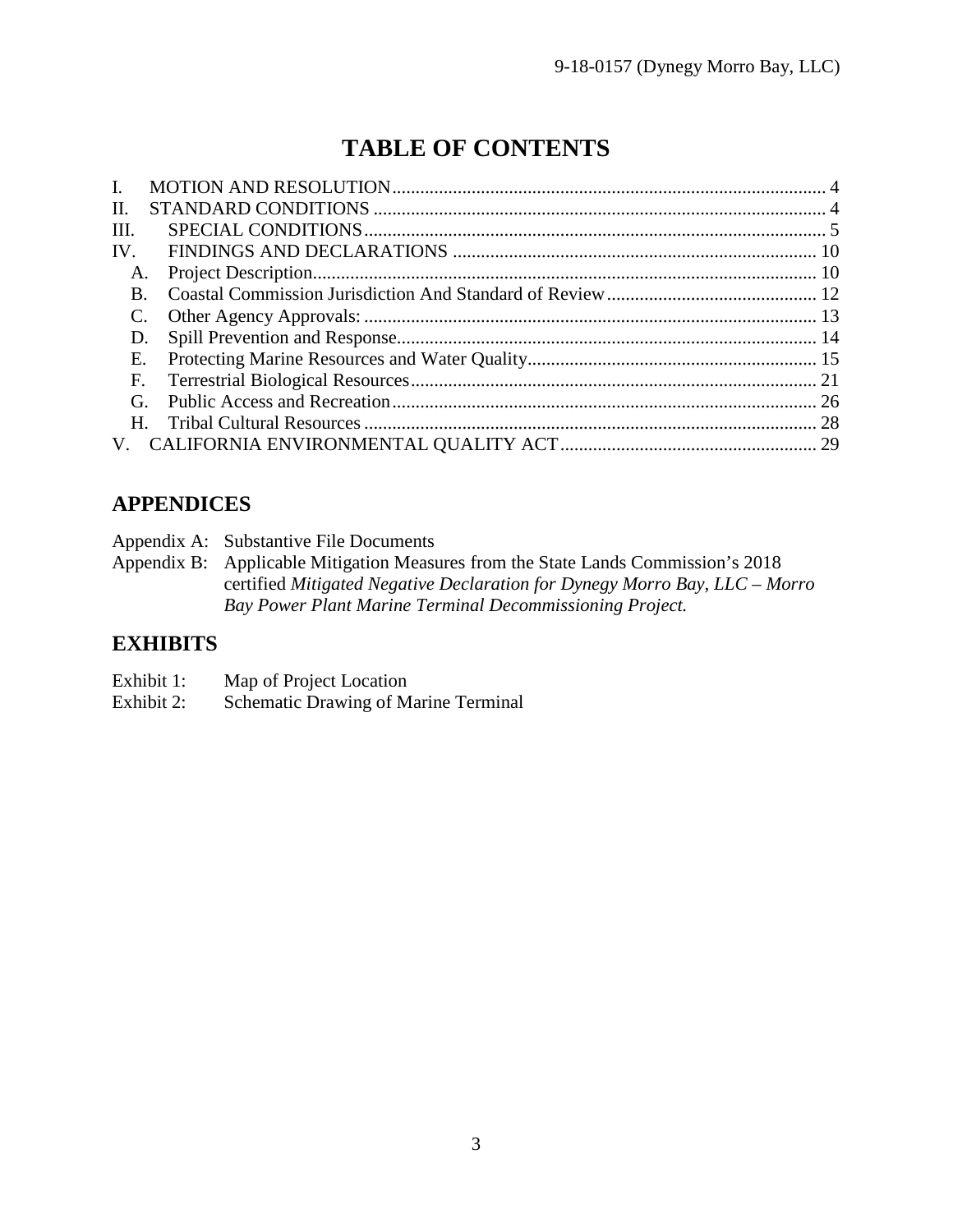# <span id="page-3-0"></span>**I. MOTION AND RESOLUTION**

Staff recommends the Commission **approve** coastal development permit application 9-18-0157.

## **Motion:**

*I move that the Commission approve coastal development permit 9-18-0157 subject to conditions set forth in the staff recommendation.*

Staff recommends a **YES** vote. Passage of this motion will result in approval of the permit as conditioned and adoption of the following resolution and findings. The motion passes only by affirmative vote of a majority of Commissioners present.

## **Resolution:**

*The Commission hereby approves coastal development permit 9-18-0157 and adopts the findings set forth below on grounds that the development will be in conformity with the policies of Chapter 3 of the Coastal Act. Approval of the permit complies with the California Environmental Quality Act because either 1) feasible mitigation measures and/or alternatives have been incorporated to substantially lessen any significant adverse effects of the development on the environment, or 2) there are no further feasible mitigation measures or alternatives that would substantially lessen any significant adverse impacts of the development on the environment.* 

# <span id="page-3-1"></span>**II. STANDARD CONDITIONS**

This permit is granted subject to the following standard conditions:

- **1. Notice of Receipt and Acknowledgment**. The permit is not valid and development shall not commence until a copy of the permit, signed by the permittee or authorized agent, acknowledging receipt of the permit and acceptance of the terms and conditions, is returned to the Commission office.
- **2. Expiration.** If development has not commenced, the permit will expire two years from the date on which the Commission voted on the application. Development shall be pursued in a diligent manner and completed in a reasonable period of time. Application for extension of the permit must be made prior to the expiration date.
- **3. Interpretation.** Any questions of intent of interpretation of any condition will be resolved by the Executive Director or the Commission.
- **4. Assignment.** The permit may be assigned to any qualified person, provided assignee files with the Commission an affidavit accepting all terms and conditions of the permit.
- **5. Terms and Conditions Run with the Land.** These terms and conditions shall be perpetual, and it is the intention of the Commission and the permittee to bind all future owners and possessors of the subject property to the terms and conditions.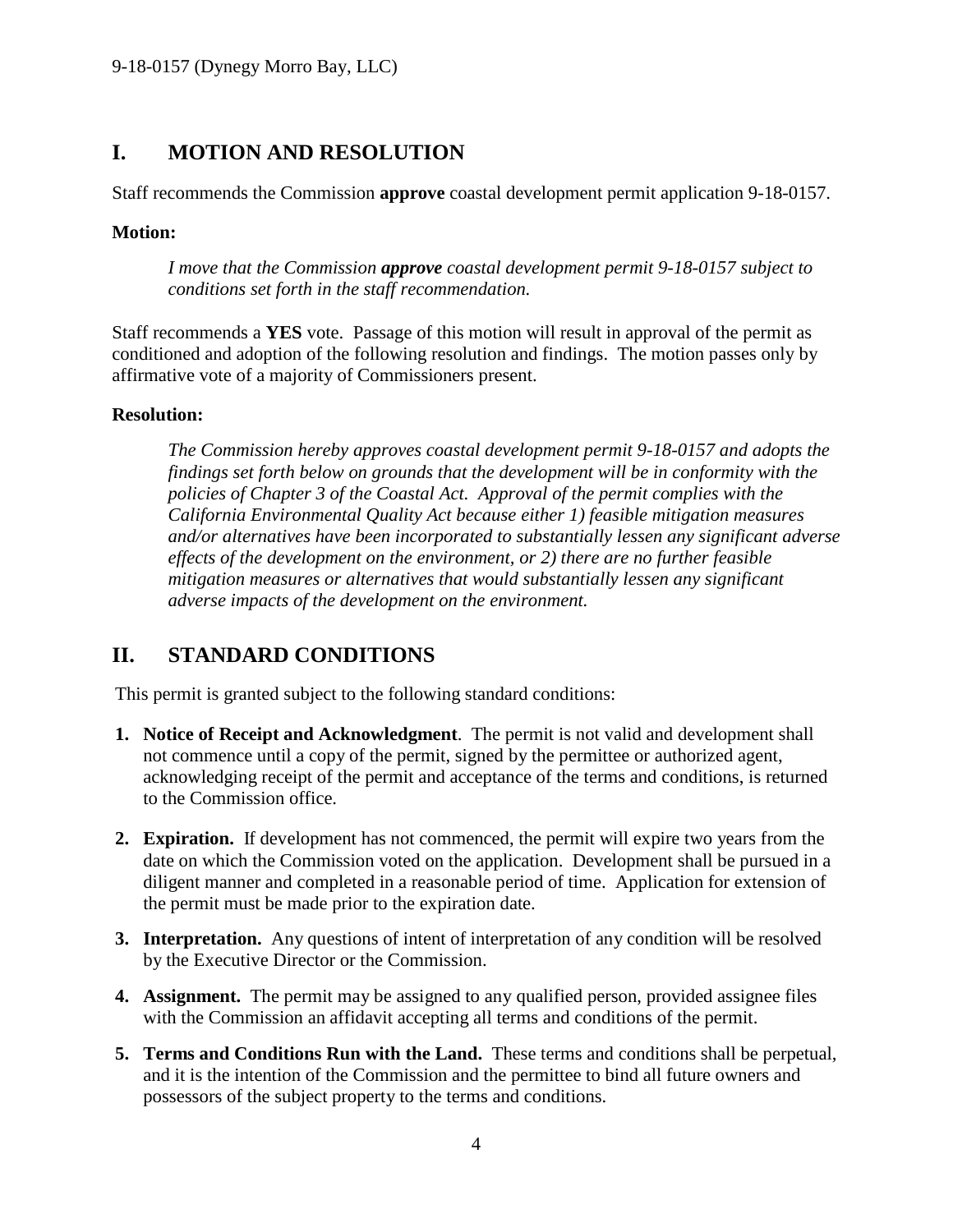# <span id="page-4-0"></span>**III. SPECIAL CONDITIONS**

<span id="page-4-1"></span>**1. Mitigated Negative Declaration (MND) Mitigation Measures**. This permit incorporates those mitigation measures identified in the State Lands Commission's 2018 certified *Mitigated Negative Declaration for Dynegy Morro Bay, LLC – Morro Bay Power Plant Marine Terminal Decommissioning Project* concerning protection of marine and terrestrial resources, public access, and recreation that are attached to this report as Appendix B.

PRIOR TO STARTING PROJECT-RELATED GROUND-DISTURBING ACTIVITIES, the Permittee shall provide for Executive Director review and approval the plans, reports, and other materials required under the listed Appendix B mitigation measures. These project activities may not start until the Executive Director has provided written approval of the submitted documents.

- <span id="page-4-2"></span>**2. Other Permits and Approvals**. PRIOR TO STARTING PROJECT-RELATED GROUND-DISTURBING ACTIVITIES, the Permittee shall provide to the Executive Director copies of all other local, state, and federal permits and approvals required to conduct project-related work. These permits and approvals include:
	- a. Central Coast Regional Water Quality Control Board: Section 401 Water Quality Certification.
	- b. U.S. Army Corps of Engineers: Authorization under Rivers and Harbors Act Section 10 and Clean Water Act Section 404.

PRIOR TO STARTING PROJECT-RELATED GROUND-DISTURBING ACTIVITIES THAT MAY DIRECTLY AFFECT WETTED AREAS OF MORRO CREEK OR THE MORRO CREEK LAGOON, the Permittee shall additionally provide:

c. Biological Opinion: from the National Marine Fisheries Service and/or the U.S. Fish and Wildlife Service for any work proposed within Morro Creek or its lagoon, or documentation from those agencies that no Biological Opinion is required.

Any changes to the approved project required by these agencies shall be reported to the Executive Director. No changes to the approved project shall occur without a Commission amendment to this CDP unless the Executive Director determines that no amendment is legally necessary.

<span id="page-4-3"></span>**3. Revised Spill Prevention and Response Plan.** PRIOR TO STARTING DECOMMISSIONING ACTIVITIES, the Permittee shall submit, for Executive Director

review and approval, additional documentation to be implemented as part of the project's Oil Spill Response Plan (provided as Appendix L of the project's IS/MND) that identifies the worst-case terrestrial and marine spill scenarios and demonstrates that adequate spill response equipment will be available to address those scenarios.

<span id="page-4-4"></span>**4. Prohibition on Marine Discharge**. There shall be no marine discharge of sewage or bilge/ballast water from project vessels during offshore project activities. A zero-discharge policy shall be adopted for all project vessels.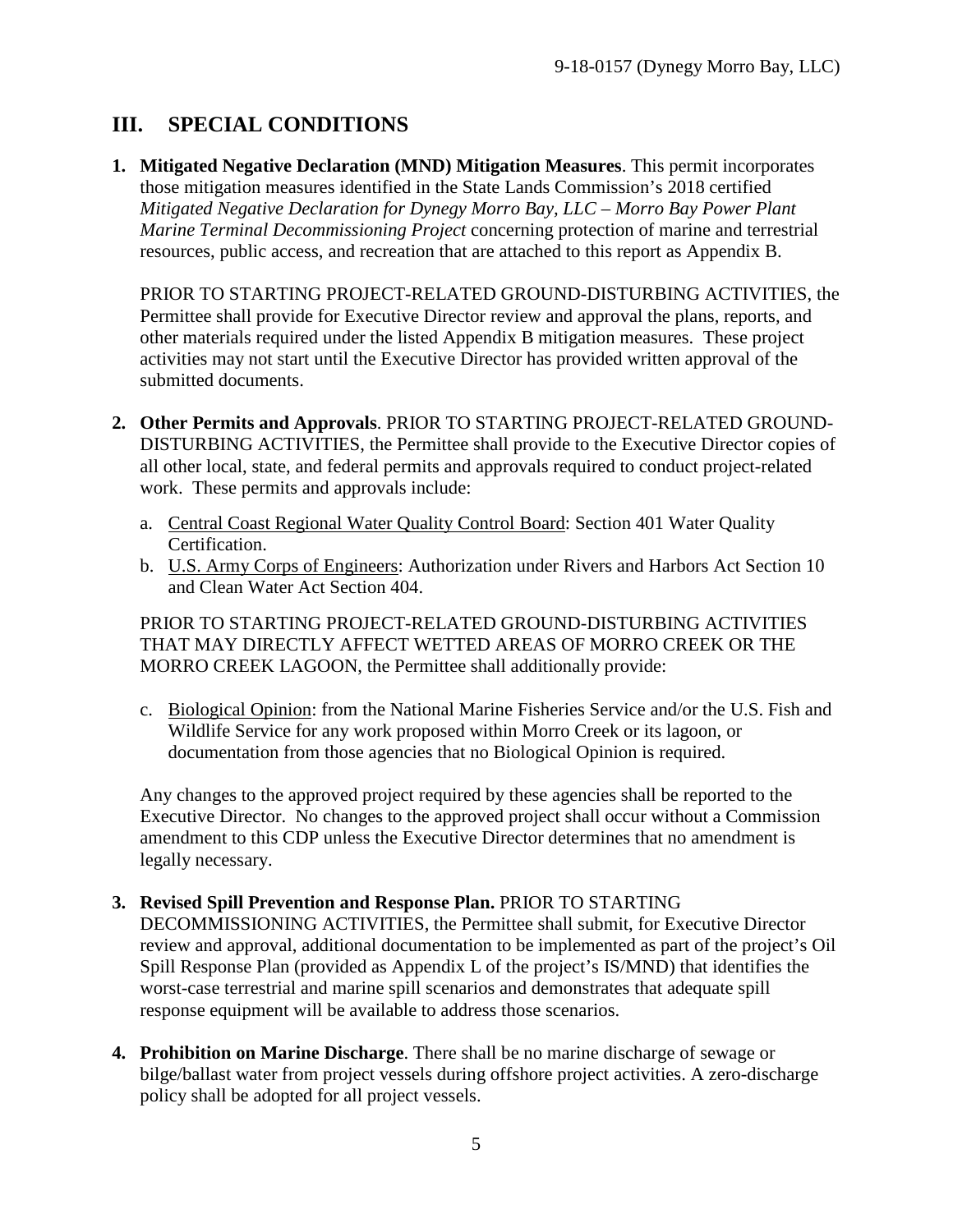- <span id="page-5-0"></span>**5. Assumption of Risk, Waiver of Liability and Indemnity.** By acceptance of this permit, the Permittee acknowledges and agrees (1) that the site may be subject to hazards from ground motion, liquefaction, lateral spread, storm waves, storm surges, coastal erosion, tsunami, and flooding; (2) to assume the risks to the Permittee and the property that is the subject of this permit of injury and damage from such hazards in connection with this permitted development; (3) to unconditionally waive any claim of damage or liability against the Commission, its officers, agents, and employees for injury or damage from such hazards; and (4) to indemnify and hold harmless the Commission, its officers, agents, and employees with respect to the Commission's approval of the project against any and all liability, claims, demands, damages, costs (including costs and fees incurred in defense of such claims), expenses, and amounts paid in settlement arising from any injury or damage due to such hazards.
- <span id="page-5-1"></span>**6. Potential Future Exposure of Remaining Project Components.** If the Permittee is unable to remove any of the marine terminal components within the Surf Zone or Offshore Segments of the project, they are to be re-buried and abandoned in place. However, if in the future any of those components become exposed on the beach or in the water column, or if any project components allowed to remain under the Sand Dune Segment of the project become exposed, the Permittee is to submit within 30 days an application to amend this coastal development permit to provide for full removal or reburial of the exposed components.
- <span id="page-5-2"></span>**7. Marine Wildlife Monitoring and Contingency Plan (MWMCP**). PRIOR TO THE COMMENCEMENT OF MARINE OPERATIONS (including offshore and surf zone project activities), the Permittee shall prepare a MWMCP for review and approval by the Executive Director. The Permittee shall implement the MWMCP during all marine operations (e.g., pipeline removal, mooring system removal, pre- and post-project inspection surveys). The MWMCP shall include the following elements, and shall be implemented consistent with vessel and worker safety:
	- a. Prior to the start of offshore activities the Permittee shall provide awareness training to all Project-related personnel and vessel crew, including viewing of an applicable wildlife and fisheries training video, on the most common types of marine wildlife likely to be encountered in the Project area and the types of activities that have the most potential for affecting the animals.
	- b. A minimum of two qualified marine mammal observers shall be located on the derrick barge or other nearby project vessel to conduct observations, with two observers on duty during all pipeline removal activities. The MWMCP shall identify any scenarios that require an additional observer on the barge or other Project vessel and, in these cases, make recommendations as to where they should be placed to ensure complete coverage of the surrounding marine environment.
	- c. Shipboard observers shall submit a daily sighting report to the Executive Director no later than noon the following day that shall be of sufficient detail to determine whether observable effects to marine mammals are occurring.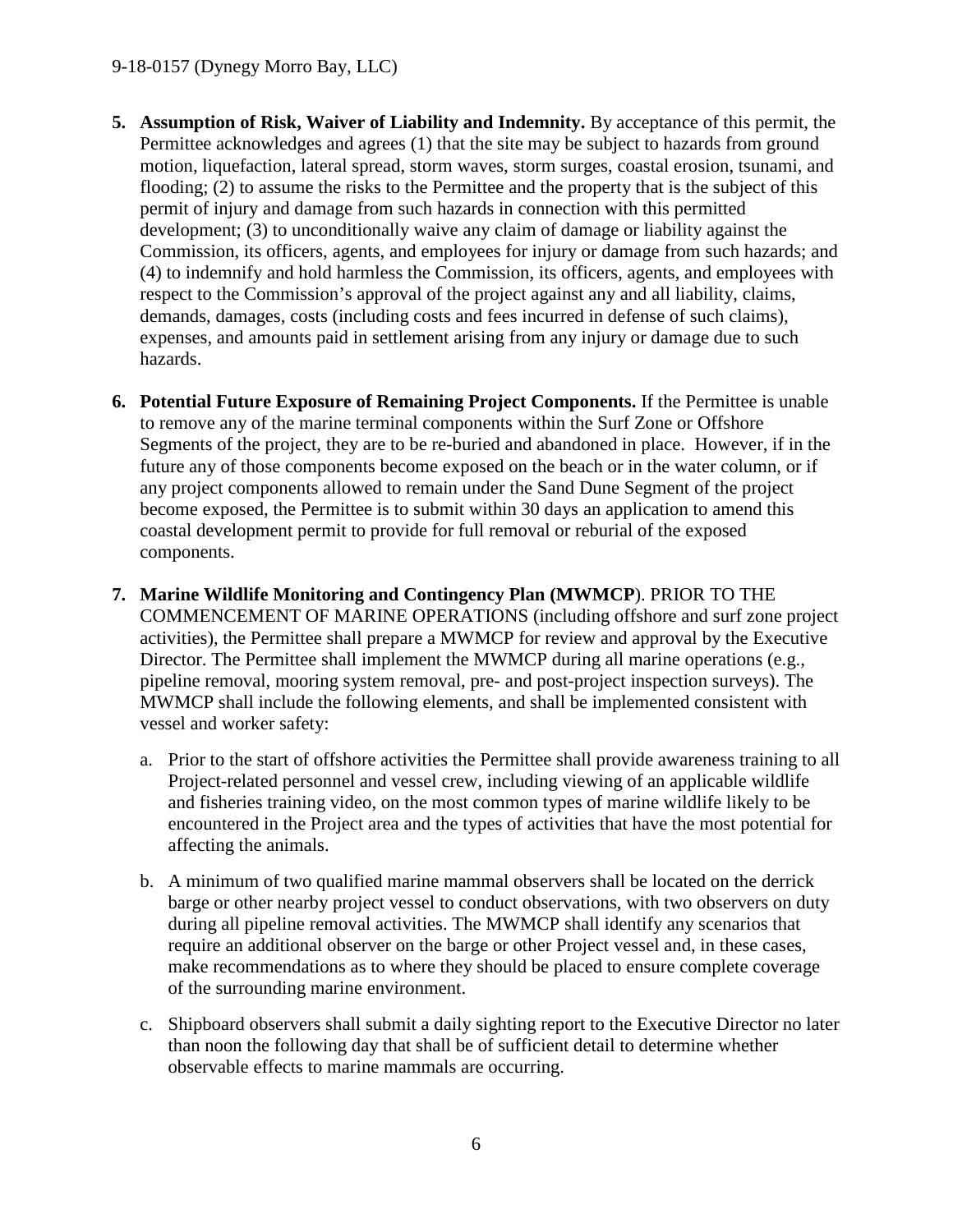- d. The observers shall have the appropriate safety and monitoring equipment adequate to conduct their activities (including night-vision equipment, when applicable).
- e. The observers shall have the authority to temporarily halt any project activity that could result in harm to a marine mammal, sea turtle or other special status species, and to suspend those activities until the animals have left the area. For monitoring purposes, the observers shall establish a 1,640 foot (500 meter) radius avoidance zone around the derrick barge and other Project vessels for the protection of large marine mammals (i.e., whales) and a 500-foot (152-meter) radius avoidance zone around the derrick barge and other Project vessels for the protection of smaller marine mammals (i.e., dolphins, sea lions, seals, etc.) or sea turtles.
- f. In the event that a whale becomes entangled in any cables or lines (e.g., vessel mooring lines), the observer shall immediately notify NMFS and the Executive Director, so appropriate response measures can be implemented. Similarly, if any take, as that term is defined in the federal Endangered Species Act, occurs to a marine mammal or sea turtle, the observer shall immediately notify the Executive Director, NMFS and any other required regulatory agency.
- g. Propeller noise and other noises associated with pipeline removal and other decommissioning activities shall be reduced or minimized to the extent feasible.
- h. In addition to on-site monitoring, the MWMCP shall describe measures to be taken during the transit of project vessels and equipment to the project site in order to minimize the risk of collisions with marine mammals and/or sea turtles. Such measures shall include, but are not limited to, restrictions on vessel speed.
- i. Marine observers and vessel operators shall monitor for and take steps to avoid observe fishing gear during vessel transit and project operations.
- j. The captain of the derrick barge and the Permittee's project management team shall be responsible for ensuring that the MWMCP is implemented.
- k. A final report summarizing the results of monitoring activities shall be submitted to the Executive Director and other appropriate agencies no more than 90 days following completion of pipeline removal and other offshore activities. The report shall include: (a) an evaluation of the effectiveness of monitoring protocols and (b) reporting of (i) marine mammal, sea turtle, and other wildlife sightings (species and numbers); (ii) any wildlife behavioral changes; and (iii) any project delays or cessation of operations due to the presence in the project area of marine wildlife species subject to protection.
- <span id="page-6-0"></span>**8. Grunion Run Protection and Monitoring.** To the maximum extent feasible, project activities occurring on the beach and in the intertidal zone shall be scheduled outside of the grunion spawning season, which is defined for this permit as the seasonally-predicted grunion run and egg incubation period as identified at the beginning of each year by the California Department of Fish and Wildlife (generally April through August). If conducting these activities is not possible outside of the grunion spawning season, the Permittee shall have a qualified biologist conduct a survey of the project site to determine presence or absence of grunion. If the biologist determines that any grunion spawning or incubation is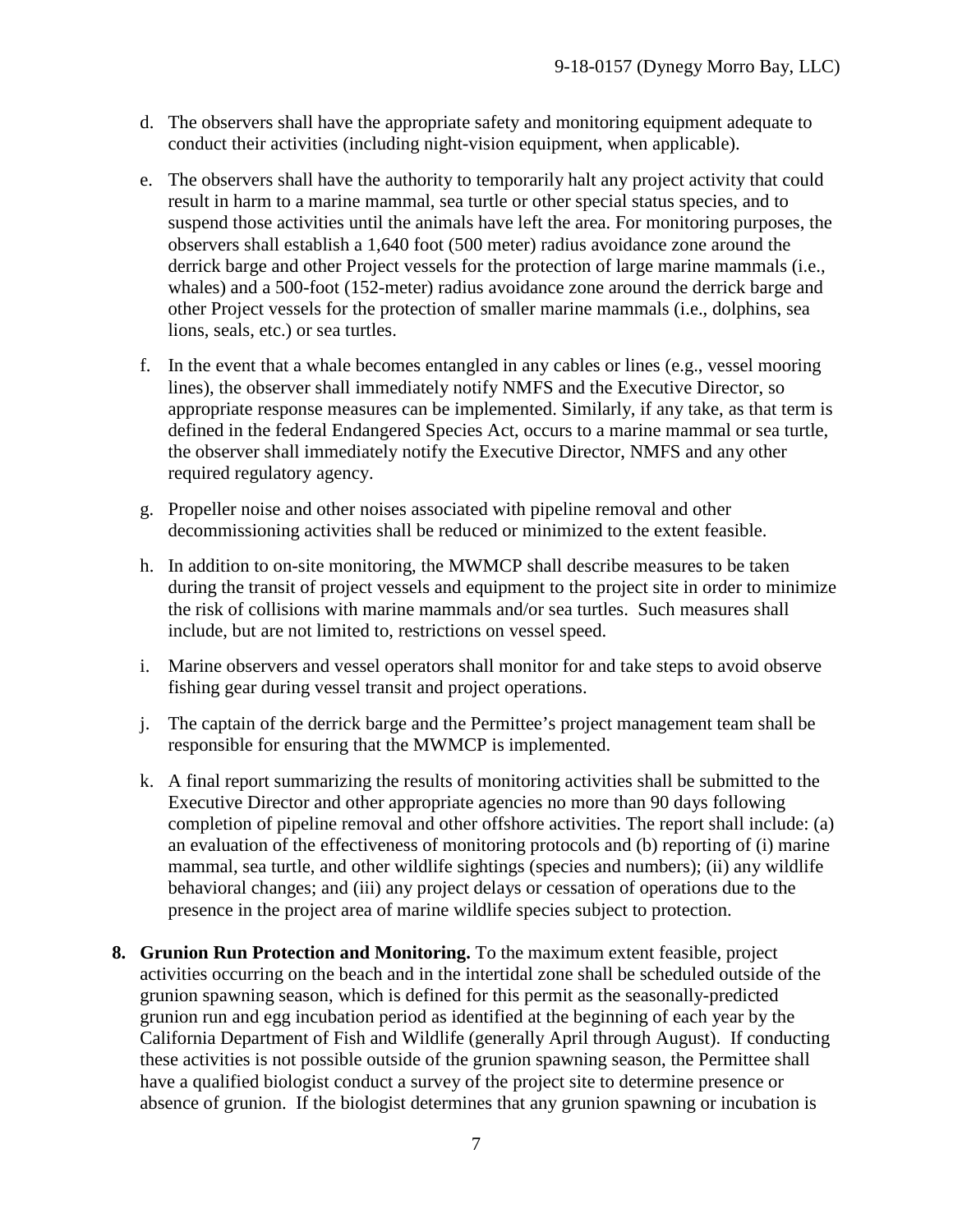occurring and/or that grunion are present in any life stage in or adjacent to the project site, then no project activities shall occur below or within 25 feet of the semi-lunar high tide mark until grunion have left the area. The Permittee shall have the biologist provide inspection reports after each survey and shall provide copies of those reports upon the Executive Director's request.

- <span id="page-7-0"></span>**9. Avoiding and Minimizing Potential Effects on Morro Creek and Lagoon.** All project activities that have the potential to intersect the active channel of Morro Creek or the Morro Creek lagoon are to be scheduled during times when long-term (at least 10 days) local weather forecasts show low (less than 20%) or no probability of precipitation. If, despite this scheduling requirement, these activities will still direct affect the creek or lagoon areas, Dynegy is to implement the project's Stream Diversion Plan (IS/MND Appendix H) in a manner that minimizes the area in which project activities would occur within wetted areas of the creek or lagoon.
- <span id="page-7-1"></span>**10. Avoiding Adverse Effects on Nesting Birds**. NO MORE THAN 14 DAYS PRIOR TO STARTING CONSTRUCTION ACTIVITIES, a qualified biologist approved by the Executive Director shall conduct a pre-construction survey for the presence of nesting birds. The survey shall include all suitable nesting habitat within 300 feet (and 500 feet for raptors) of the project's terrestrial work boundaries. If the survey identifies any active nests of a Federal- or State-listed endangered or threatened bird species, or a bird species of special concern, the Permittee shall notify the California Department of Fish and Wildlife and the U.S. Fish and Wildlife Service within 24 hours of such survey and shall implement measures to avoid adverse effects to those nests consistent with the recommendations of those agencies. Measures may include, but not be limited to, delaying or redirecting project activities, establishing visual or aural barriers between project activities and any nest areas, or reducing the extent or intensity of project activities when nests are present.
- <span id="page-7-2"></span>**11. Minimizing Adverse Effects of Artificial Lighting.** The Permittee shall ensure that any artificial lighting used during project activities is minimized to the extent practicable while allowing for necessary illumination levels and worker safety. If nighttime lighting is used, lights shall be shielded and directed downward so that light does not illuminate areas beyond the immediate work area.
- <span id="page-7-3"></span>**12. Traffic Safety Plan.** Prior to starting onshore staging or construction activities, the Permittee shall submit, for Executive Director review and approval, a Traffic Safety Plan that identifies all measures that will be implemented to minimize any adverse effects from project-related traffic to public access to the shoreline. This Plan shall identify primary and secondary truck routes, any additional traffic or safety measures – e.g., flaggers, lane closures, site egress and exit locations, timing restrictions, alternate routes, etc. – that will allow for minimal disruption of public traffic.
- <span id="page-7-4"></span>**13. Posting.** At least two weeks prior to conducting project activities on the beach or in coastal waters, the Permittee shall post notices describing the location and duration of project activities. Notice shall be posted at the Morro Rock Beach, Morro Bay Harbor District Office, and the adjacent Morro Strand State Beach.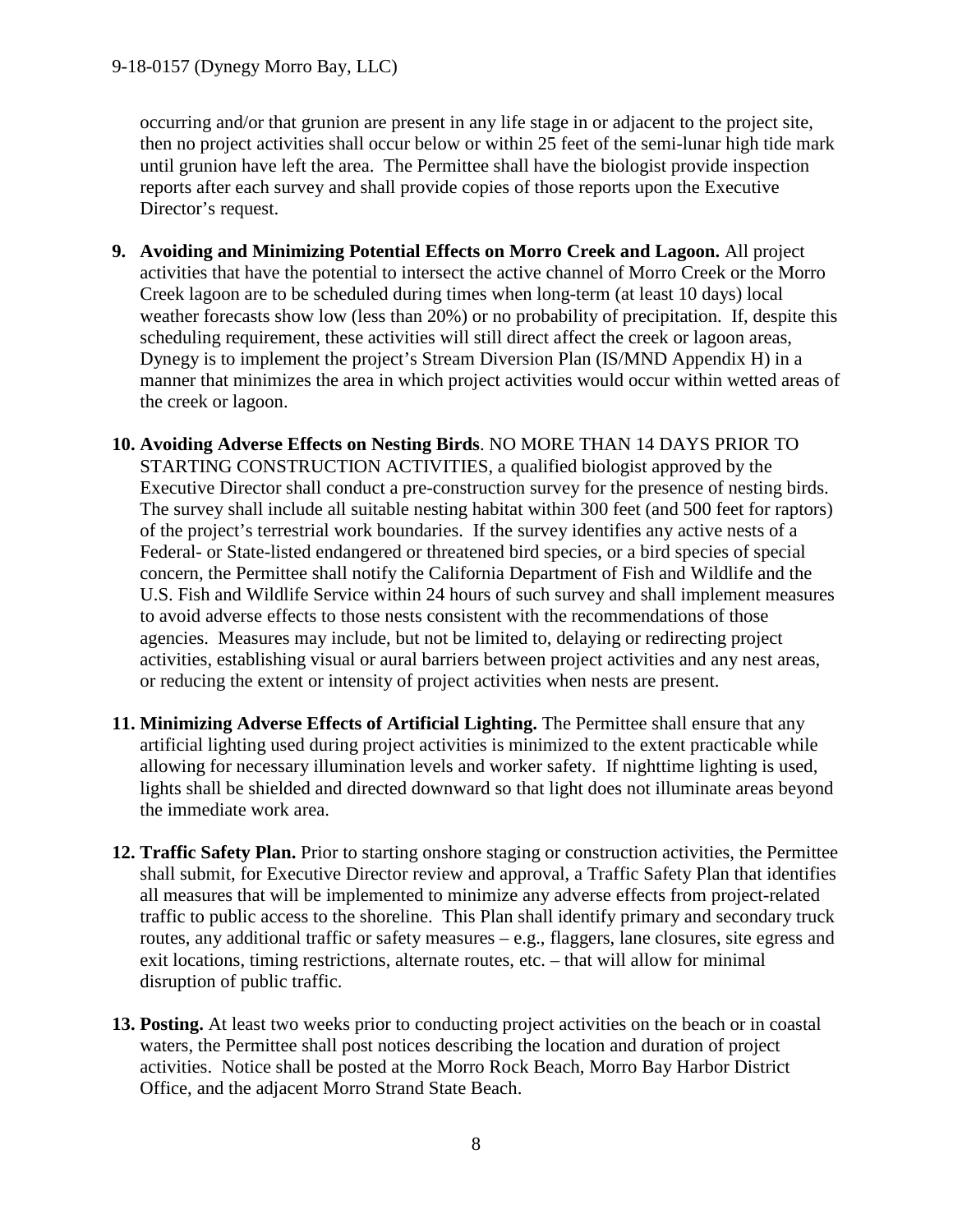- <span id="page-8-0"></span>**14. Tribal Cultural Resources Monitoring Plan.** Prior to project-related ground-disturbing activities, including the removal of the anode bed and wells within the MBPP Facility Segment, the Permittee shall prepare a Tribal Cultural Resources Monitoring Plan for Executive Director review and approval. The Monitoring Plan shall be prepared in coordination with one or more representatives of a tribe that is culturally affiliated with the project area and shall include the following measures:
	- a. Retaining one or more monitors from a tribe located in San Luis Obispo County that is culturally affiliated with the site and that will be present during all ground-disturbing activities.
	- b. Providing at least five days prior notice to the monitor(s) of all ground-disturbing activities.
	- c. Providing the monitor(s) with safe and reasonable access to the site.
	- d. Identifying procedures for tribal monitoring of work in the project's Surf Zone and Offshore Segments, including availability of resources and information needed to monitor excavation activities.
	- e. Describing the guidance to be provided to project personnel about identifying potential tribal resources that may be encountered.
	- f. Ensuring the monitor(s) will provide project personnel with orientation on the Monitoring Plan's requirements, including the potential for exposing tribal cultural resources, guidance on recognizing such resources, and procedures to be implemented if they are encountered.
	- g. Implementing the Tribal Cultural Resources Treatment Plan as described in **Special Condition 15** below.

The Permittee shall implement the Monitoring Plan as approved by the Executive Director.

<span id="page-8-1"></span>**15. Tribal Cultural Resources Treatment Plan.** PRIOR TO THE START OF GROUND-DISTURBING PROJECT ACTIVITIES, the Permittee, in consultation with the tribal monitor(s), shall prepare a Tribal Cultural Resources Treatment Plan that identifies measures to be implemented if intact tribal cultural resources are discovered during project activities. The Treatment Plan shall include provisions that allow the tribal monitor(s) to temporarily halt all project activities within 100 feet of the find, that ensure the location of the find is kept confidential, and that ensure the area of the find is secured to minimize site disturbance and avoid potential vandalism. The Treatment Plan shall also specify measures that will be taken to assess the nature and extent of the find, to record the find, and to notify relevant tribal representatives based on the results of the assessment. The Treatment Plan shall require that further impacts to the find be avoided through preservation in place, if feasible.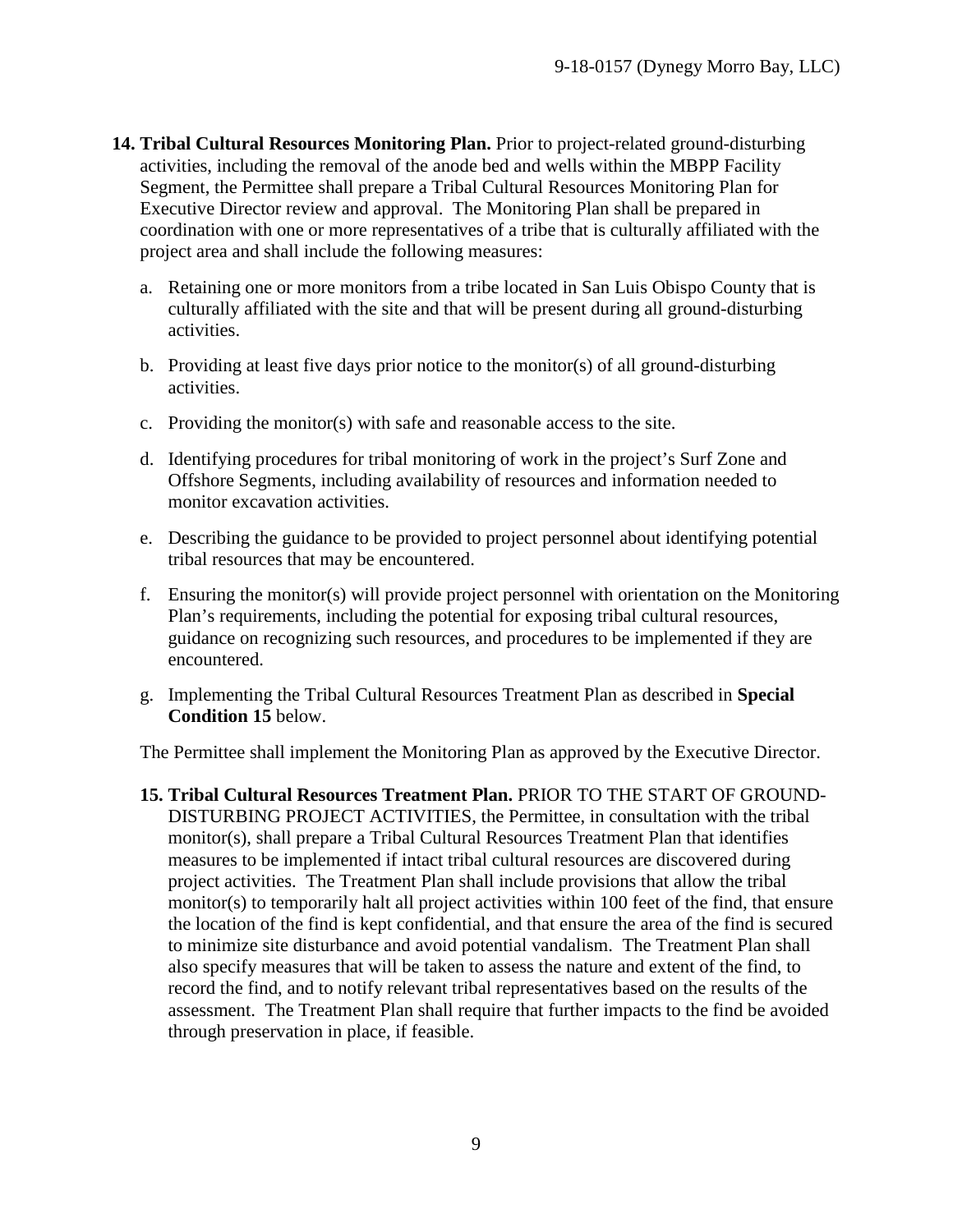# <span id="page-9-0"></span>**IV. FINDINGS AND DECLARATIONS**

The Commission finds and declares as follows:

## <span id="page-9-1"></span>**A. PROJECT DESCRIPTION**

The proposed project involves decommissioning, partial removal, and partial abandonment of a retired marine terminal formerly used to deliver fuel oil to the Morro Bay Power Plant ("MBPP") in the City of Morro Bay, San Luis Obispo County. The marine terminal consists primarily of two intake pipelines – one 24-inch diameter and one 16-inch diameter – that extend from the power plant to a location about 3700 feet offshore in Estero Bay (see Exhibits 1 and 2). The pipelines are steel coated with concrete, asphalt, and/or gunnite, and are buried beneath an area of sensitive coastal dunes, a recreational beach, and the seafloor until they emerge offshore in coastal waters about a quarter-mile north of Morro Rock. Parts of the pipelines beneath the beach run near sensitive habitat at the mouth of Morro Creek. Other components of the marine terminal include a cathodic protection shed, two anode wells, and an anode bed within the MBPP site, two anode beds beneath the sand dunes, and pipeline anchoring devices offshore. The offshore portions of the project are within state tidelands, with the outermost 2280 feet of the pipelines subject to a lease from the State Lands Commission and the remaining offshore portion within an area of tidelines that had initially been granted to the County of San Luis Obispo then transferred to the City of Morro Bay.

The power plant and marine terminal were originally built in the 1950s, though the marine terminal has been retired since the 1990s when the MBPP switched from using fuel oil to using natural gas. Dynegy, the current power plant owner, is now proposing to decommission the marine terminal by removing certain components and by abandoning other components in place.<sup>[1](#page-9-2)</sup> The proposed project is described in more detail in an Initial Study/Mitigated Negative Declaration ("IS/MND") published by the State Lands Commission, which certified the CEQA document and approved a lease termination in February [2](#page-9-3)018.<sup>2</sup> The IS/MND imposes a number of mitigation measures on the project, several of which are incorporated into the Commission's approval of this CDP through **[Special Condition 1](#page-4-1)** and are provided in Appendix B of these Findings.

Dynegy has proposed conducting the decommissioning in several segments, based on the different characteristics of the project areas that contain portions of the marine terminal:

• **Within the MBPP Facility:** Dynegy plans to remove the cathodic protection shed and the related anode equipment, bed, and wells, along with the concrete pads capping the

<span id="page-9-2"></span> $\overline{a}$ <sup>1</sup> In September and October 2017, Dynegy conducted activities to prepare for this decommissioning that included pigging and flushing the pipelines and removing deteriorated components from the offshore ends of the pipelines. These were conducted under emergency CDP G-9-17-0049 and after-the-fact CDP 9-18-0089. During October 2017, Dynegy completed the work allowed under the emergency CDP , and on December 8, 2017 submitted an after-the-fact and follow-up permit application to the Commission to authorize the completed work. On March 9, 2018, the Commission approved the follow-up permit for the completed work.

<span id="page-9-3"></span><sup>&</sup>lt;sup>2</sup> The CEOA document is available at: http://www.slc.ca.gov/Info/CEOA/Dynegy.html).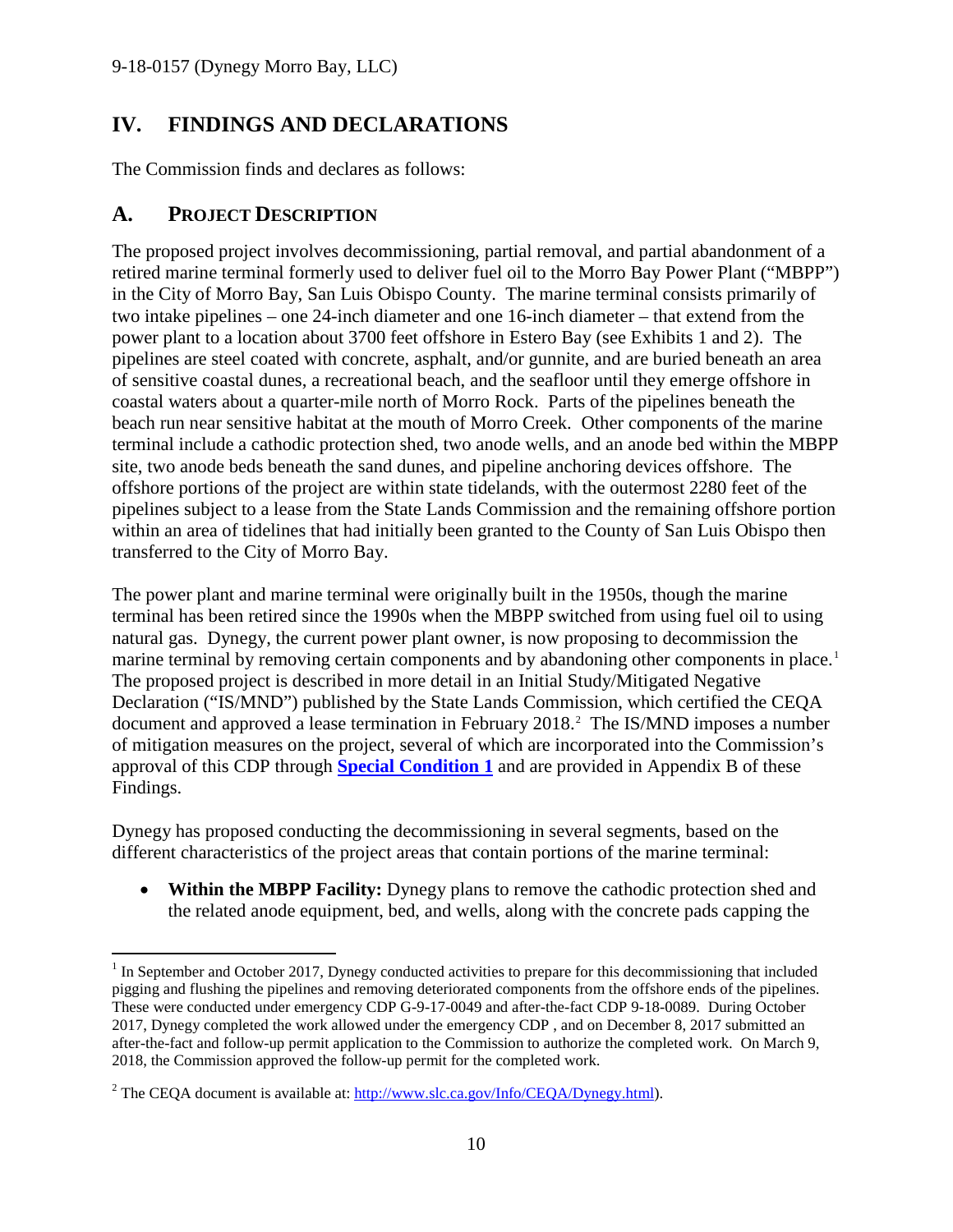two wells. It would abandon-in-place the approximately first 50 feet of each pipeline by plugging them with a cement slurry. Dynegy would also abandon-in-place several deeper components, including a vent pipe, wiring, and anodes.

- **Sand Dune Segment:** For the approximately 1,130 linear feet of each pipeline and the two anode beds, anchor blocks, and electrical cable under the sand dunes, Dynegy would abandon them in place and would plug the pipelines with cement slurry. These components are buried up to about 20 feet below the sand, and abandoning them in place is meant to avoid disturbing the dune habitat. Dynegy plans to cut and cap the pipelines about fifty feet shoreward of the dunes to further minimize potential effects to the dune habitat.
- **Beach Segment of Pipelines:** The next approximately 810 feet of pipeline are buried up to about 20 feet beneath the beach. Dynegy proposes to excavate a series of trenches to expose segments of the pipelines, cut them into 20- to 30-foot sections, and remove all of the pipeline segments beneath the beach area. The work would involve excavating parallel trenches above approximately 180-foot lengths of the pipelines, with the trenches being a total of about 200 feet wide, due to the depth of the pipelines and the need for a minimum 2:1 slope when excavating in sand. Work in this segment would also occur within the "meander zone" of the mouth of Morro Creek, which seasonally connects to Estero Bay and sometimes develops a seasonal lagoon. Dynegy plans to conduct the work during the summer/fall dry season when Morro Creek is not flowing.
- **Surf Zone Segment of Pipelines:** The two pipelines are buried about ten feet beneath the sand of the surf zone out to about 1275 feet offshore. Dynegy proposes to remove these segments using dynamic pipe ramming ("DPR"), which involves using a pneumaticallypowered ram to drive or pull the pipelines through the soil. The DPR process would require placing two air compressors and a DPR hammer at the onshore end of the pipeline segments and another DPR hammer on a barge at the offshore end of the pipeline segments. Dynegy would first attempt to remove the 16-inch pipeline, followed by the 24-inch pipeline. Once removed, the pipelines would be placed on the seafloor and cut into approximately 30-foot sections, then placed on the barge for transport and disposal.

Dynegy has noted that this DPR technique has been used successfully in other settings, but has not yet been attempted in a surf zone. If using this method does not successfully remove the pipelines in their entirety, Dynegy would attempt to remove portions at either end to the extent possible and then "abandon-in-place" any sections it is not able to remove.

• **Offshore Segment of Pipelines:** The final approximately 2400-2500 feet of pipelines are buried about ten feet beneath the seafloor until they emerge at a water depth of about 54 feet. Dynegy proposes to excavate and remove these pipeline segments entirely, along with the helical screw anchors, concrete anchors, and other components that were installed to stabilize the pipelines. The pipelines would either be cut into sections by divers operating on the seafloor or after pulling them onto the work barge.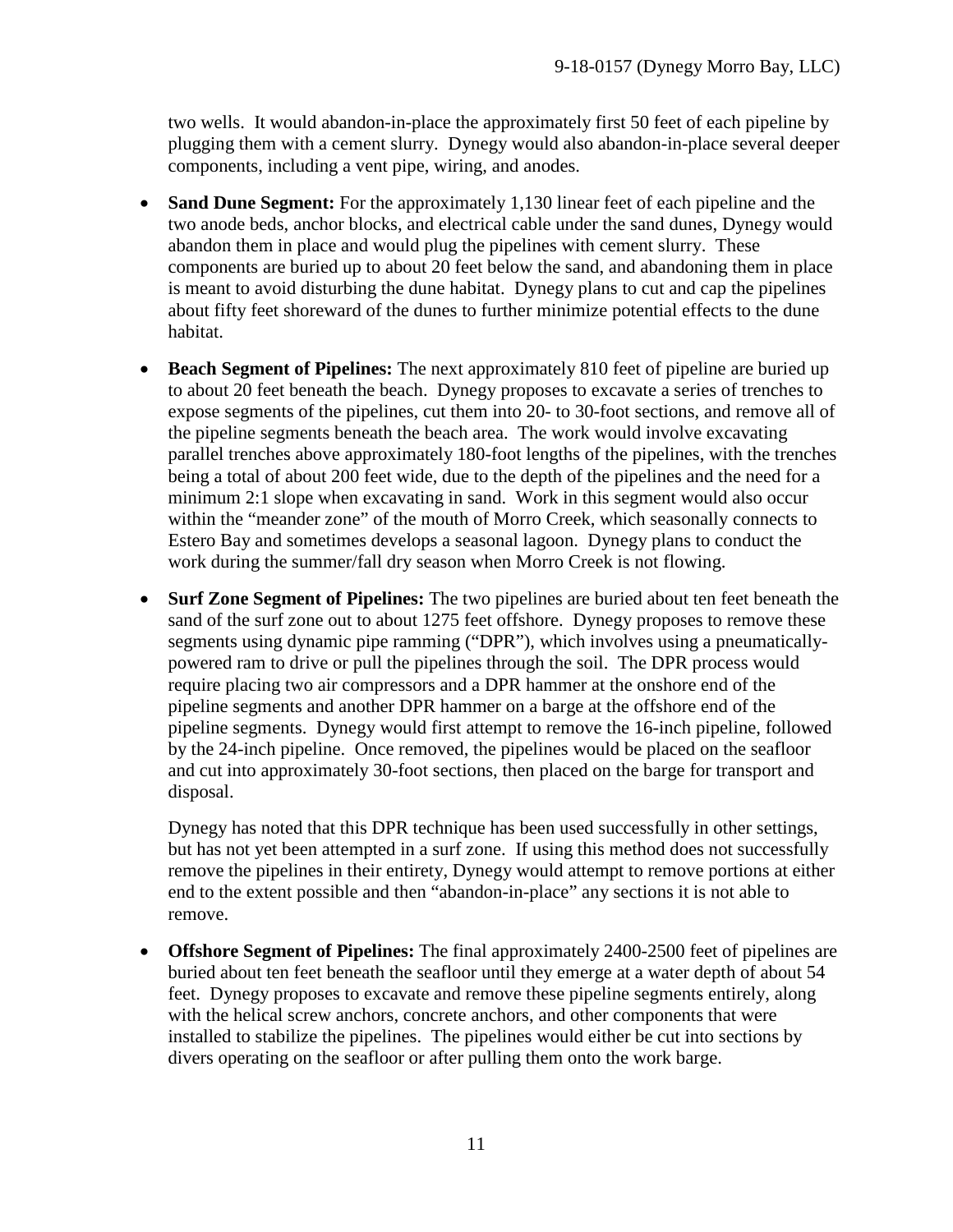Before starting any onshore excavations, Dynegy would flag the expected work area boundaries and conduct vegetation surveys to determine the presence or absence of sensitive species and native or non-native species. All native species that may be affected by project activities would be salvaged and stored for site restoration. Dynegy would then remove the top six to 12 inches of topsoil or sand from affected areas of the beach to use as the final layer during site restoration. After removal of the project components, Dynegy would backfill and re-contour the affected areas on the beach as described in the Site Restoration Plan provided as the IS/MND's Appendix J. Before starting activities offshore, Dynegy would conduct side-scan sonar surveys in the project area to provide a baseline image of the seafloor that Dynegy will compare with a postexcavation side-scan survey to ensure it has removed all project-related debris that might be generated during the offshore work. The survey work will be subject to the IS/MND's Mitigation Measure BIO-8 (see Appendix B), which is incorporated into the Commission's CDP through **[Special Condition 1](#page-4-1)** and establishes measures meant to reduce potential hazards and adverse effects on habitat and marine wildlife.

Dynegy would also establish an operational "shore base" at a nearby contractors office on the Morro Bay dock that would provide administrative support and room for loading and offloading equipment and pipeline segments. Work barges would transit to and from this location to conduct the offshore work. Dynegy would also establish an equipment laydown area within the MBPP site and at an existing parking area at the north end of the Morro Bay Embarcadero.

**Project schedule:** Dynegy plans to conduct the work during the late summer and fall of 2018. Work would generally occur for up to 12 hours per day and seven days per week for up to about five months, with the offshore activities expected to take about 15 weeks to complete. Dynegy may also occasionally work up to 24 hours per day if needed to maintain the project schedule or make up for poor weather conditions.

To reduce potential impacts of project activities on traffic and public access, Dynegy will schedule delivery and hauling trucks outside of peak traffic periods (7:00 to 9:00 a.m. and 4:00 to 6:00 p.m.) to the extent feasible and will provide advance notice to nearby residents and businesses of scheduled project activities.

## <span id="page-11-0"></span>**B. COASTAL COMMISSION JURISDICTION AND STANDARD OF REVIEW**

The marine terminal components in coastal waters are within the Commission's retained jurisdiction and the standard of review for these project components is Chapter 3 of the Coastal Act. Project components above the mean high tide line on the beach, in the sand dunes, and in the MBPP site are within the jurisdiction of the City of Morro Bay's certified Local Coastal Program ("LCP").

For this proposed project, the applicant and the City requested that the Commission conduct its review using the consolidated permit review process described in Coastal Act Section 30601.3, which allows the Commission to consider a single, consolidated permit for proposed projects that require a CDP from both the Commission and a local government with a certified LCP, though only with the consent of the applicant, local government, and the Executive Director or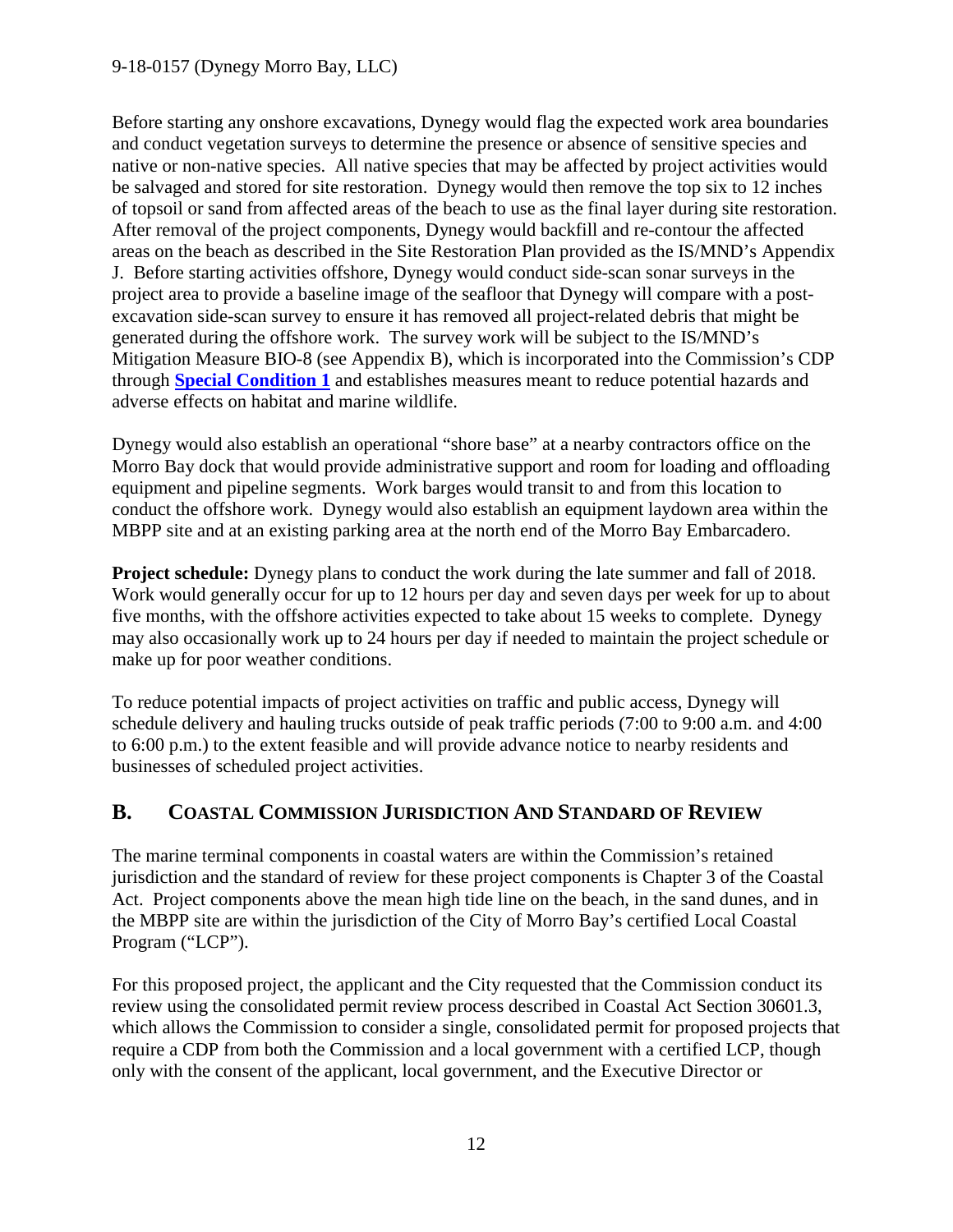Commission. [3](#page-12-1) The standard of review for this consolidated permit process is Chapter 3 of the Coastal Act, though the Commission may use the LCP for guidance.

In its March 1, 2018 permit application, Dynegy requested that the Commission conduct a consolidated review. The City later provided a March 29, 2018 letter concurring with the request. Pursuant to Section 30601.3(a)(2), the Executive Director has determined that public participation will not be substantially impaired and has approved this consolidation.

# <span id="page-12-0"></span>**C. OTHER AGENCY APPROVALS:**

- **California State Lands Commission:** The State Lands Commission served as the lead agency for the project under the California Environmental Quality Act. On February 27, 2018, it certified a Mitigated Negative Declaration for the project and approved the termination of Dynegy's lease of state submerged tidelands (PRC 1390.1) upon satisfactory completion of this proposed decommissioning project.
- **Central Coast Regional Water Quality Control Board:** The project will be subject to a Section 401 water quality certification from the Regional Board.
- **U.S. Army Corps of Engineers:** The Corps has regulatory authority over the proposed project pursuant to Section 10 of the federal Rivers and Harbors Act of 1899 (33 U.S.C 1344) and Section 404 of the federal Clean Water Act. Pursuant to Section 307(c)(3)(A) of the federal Coastal Zone Management Act ("CZMA"), any applicant for a federal permit required to conduct an activity affecting any land or water use or natural resource in the coastal zone must obtain the Commission's concurrence through a certification to the permitting agency that the project will be conducted consistent with California's approved coastal management program. This coastal development permit (9-18-0157) will serve as the Commission's concurrence under the CZMA.

**[Special Condition 2](#page-4-2)** requires Dynegy to submit copies of the above approvals before starting any ground-disturbing activities. If those approvals result in changes to the project as approved by the Commission, **[Special Condition 2](#page-4-2)** also requires Dynegy to submit an application to amend this CDP, unless the Executive Director determines that no amendment is needed.

*(d) To implement this section, the commission may adopt guidelines, in the same manner as interpretive guidelines adopted pursuant to paragraph (3) of subdivision (a) of Section 30620.*

<span id="page-12-1"></span> $\overline{a}$  $3$  Section 30601.3 states:

*<sup>(</sup>a) Notwithstanding Section 30519, the commission may process and act upon a consolidated coastal development permit application if both of the following criteria are satisfied:*

*<sup>(1)</sup> A proposed project requires a coastal development permit from both a local government with a certified local coastal program and the commission.*

*<sup>(2)</sup> The applicant, the appropriate local government, and the commission, which may agree through its executive director, consent to consolidate the permit action, provided that public participation is not substantially impaired by that review consolidation.*

*<sup>(</sup>b) The standard of review for a consolidated coastal development permit application submitted pursuant to subdivision (a) shall follow Chapter 3 (commencing with Section 30200), with the appropriate local coastal program used as guidance.*

*<sup>(</sup>c) The application fee for a consolidated coastal development permit shall be determined by reference to the commission's permit fee schedule.*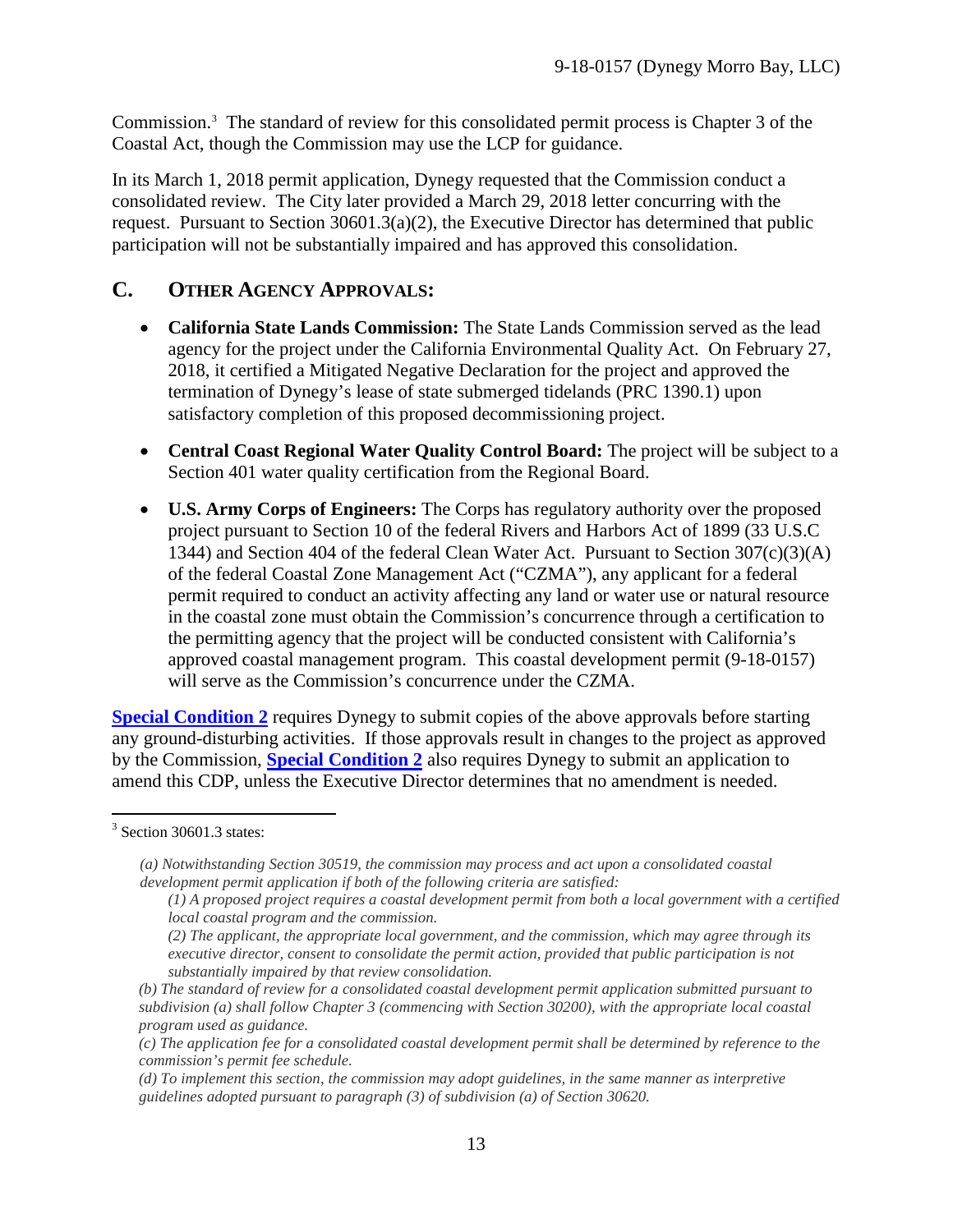## <span id="page-13-0"></span>**D. SPILL PREVENTION AND RESPONSE**

Coastal Act Section 30232 states:

*Protection against the spillage of crude oil, gas, petroleum products, or hazardous substances shall be provided in relation to any development or transportation of such materials. Effective containment and cleanup facilities and procedures shall be provided for accidental spills that do occur.*

The proposed project involves the use of several different marine vessels and equipment in coastal waters, along with vehicle and heavy-equipment use in onshore areas. This equipment could release fuel or other hazardous fluids, sewage water, bilge water, ballast water, or solids such as asbestos into the marine and shoreline environment. Additionally, the marine terminal itself could cause a release of hazardous materials. Although the marine terminal pipelines were pigged and flushed in 2017 and are expected to contain no more than trace amounts of residual hydrocarbons, they could result in a hazardous release. Depending on the size and contents of any leak, spill or discharge from one of these sources, impacts to both marine and terrestrial resources could be significant.

The project's IS/MND includes several mitigation measures that are incorporated by reference into **[Special Condition 1](#page-4-1)** of this CDP. Measure **[HAZ-1](#page-33-0)** requires Dynegy to prepare a Contaminated Materials Management Plan that meets the requirements of the San Luis Obispo County Environmental Health Services Department to handling any contaminated materials that may be encountered during project activities. Measure **[HAZ-2](#page-34-0)** requires Dynegy to implement a number of protective measures if hydrocarbon contaminated soil is encountered. Measure **[HAZ-](#page-34-1)[4](#page-34-1)** requires Dynegy to prepare a plan to handle any hazardous materials, such as fuel, that it intends to use during the project, and Measure **[HAZ-5](#page-34-2)** implement an Asbestos Work Plan that meets San Luis Obispo County Air Pollution Control District requirements should project activities encounter any asbestos.

**[Special Condition 1](#page-4-1)** additionally incorporates the IS/MND's Measure **[HAZ-3](#page-34-3)**, which requires Dynegy to implement an Oil Spill Response Plan (OSRP) provided as Appendix L of the IS/MND and meant to reduce the risk of accidental spills and releases from project vessels, vehicles, equipment, and project components. The OSRP requires Dynegy to test the fluid within the pipelines prior to removal and submit results to the Commission to ensure there are no more than *de minimus* amounts of hydrocarbons within them. For project vehicles and equipment on land, the OSRP establishes preventative measures such as regular maintenance and monitoring of project vehicles and equipment, use of a designated, off-site refueling area for onshore vehicles and equipment, provision of drip pans, and having on hand clean-up materials for minor spills. Project vessels will provide secondary containment for fuel stored on project vessels. The OSRP also describes the onsite spill response team, equipment and procedures that Dynegy will maintain for minor spills, Dynegy's existing contracts with certified secondary responders for both terrestrial and marine spills, and procedures for agency notification following an incident. In order to further minimize the potential for damage due to accidental spills or leaks, the Commission is additionally requiring, through **[Special Condition 3](#page-4-3)**, that Dynegy submit for Executive Director review and approval, an additional component to that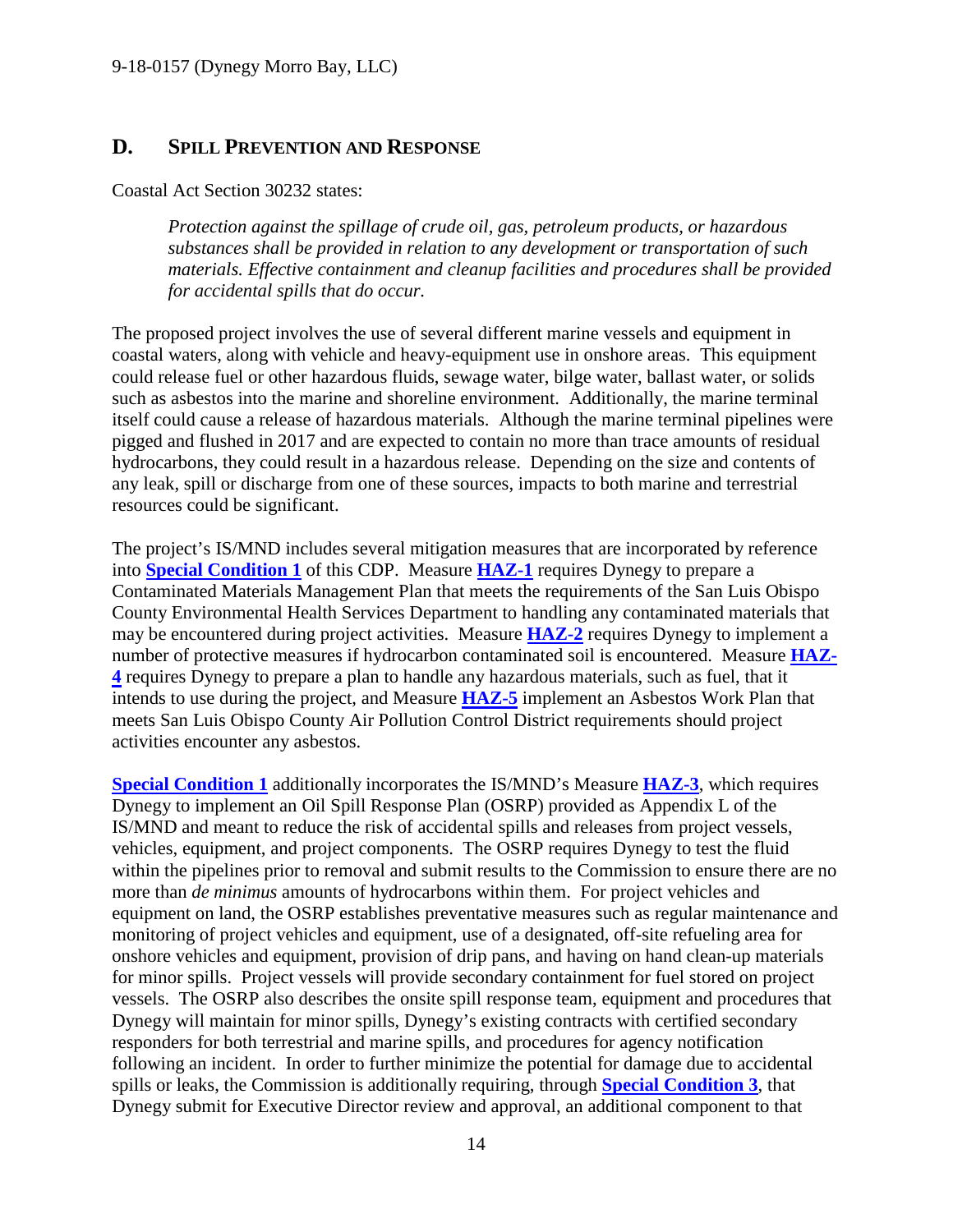OSRP that identifies the potential worst-case spill scenarios for both onshore and offshore operations, including maximum volumes, and demonstrates that adequate spill response equipment is available for those scenarios. That additional component is to also identify the location of oil spill response equipment, and include a plan for conducting training and response drills. Additionally, consistent with its approvals of previous major offshore projects, the Commission is including **[Special Condition 4](#page-4-4)**, which requires implementation of a zero discharge policy for all project vessels.

#### **Conclusion**

As proposed and conditioned, the Commission finds that the project will protect against the spillage of hazardous materials and is therefore consistent with Section 30232 of the Coastal Act.

# <span id="page-14-0"></span>**E. PROTECTING MARINE RESOURCES AND WATER QUALITY**

#### Coastal Act Section 30230 states:

*Marine resources shall be maintained, enhanced, and where feasible, restored. Special protection shall be given to areas and species of special biological or economic significance. Uses of the marine environment shall be carried out in a manner that will sustain the biological productivity of coastal waters and that will maintain healthy populations of all species of marine organisms adequate for long-term commercial, recreational, scientific, and educational purposes.* 

#### Coastal Act Section 30231 states:

*The biological productivity and the quality of coastal waters, streams, wetlands, estuaries, and lakes appropriate to maintain optimum populations of marine organisms and for the protection of human health shall be maintained and, where feasible, restored through, among other means, minimizing adverse effects of waste water discharges and entrainment, controlling runoff, preventing depletion of ground water supplies and substantial interference with surface waterflow, encouraging waste water reclamation, maintaining natural vegetation buffer areas that protect riparian habitats, and minimizing alteration of natural streams.* 

#### **Description of project area habitat types and species**

This area of shoreline and coastal waters provides rich and important habitat for many species. Nearby Morro Bay is within the National Estuary Program and is an important stop on the Pacific Flyway. Estero Bay provides foraging habitat for fish, marine mammals, sea turtles, and birds, and is within the seasonal spawning range of the California grunion, an important species along Central and Southern California beaches.

There are a number of species of special concern that are known to exist or have the potential to live seasonally or year-round in the nearshore portion of the project area. These include several whale species – the Fin whale (*Balaenoptera physalus*), humpback whale (*Megaptera novaeangliae*), and blue whale (*Balaenoptera musculus*) and other marine mammals – the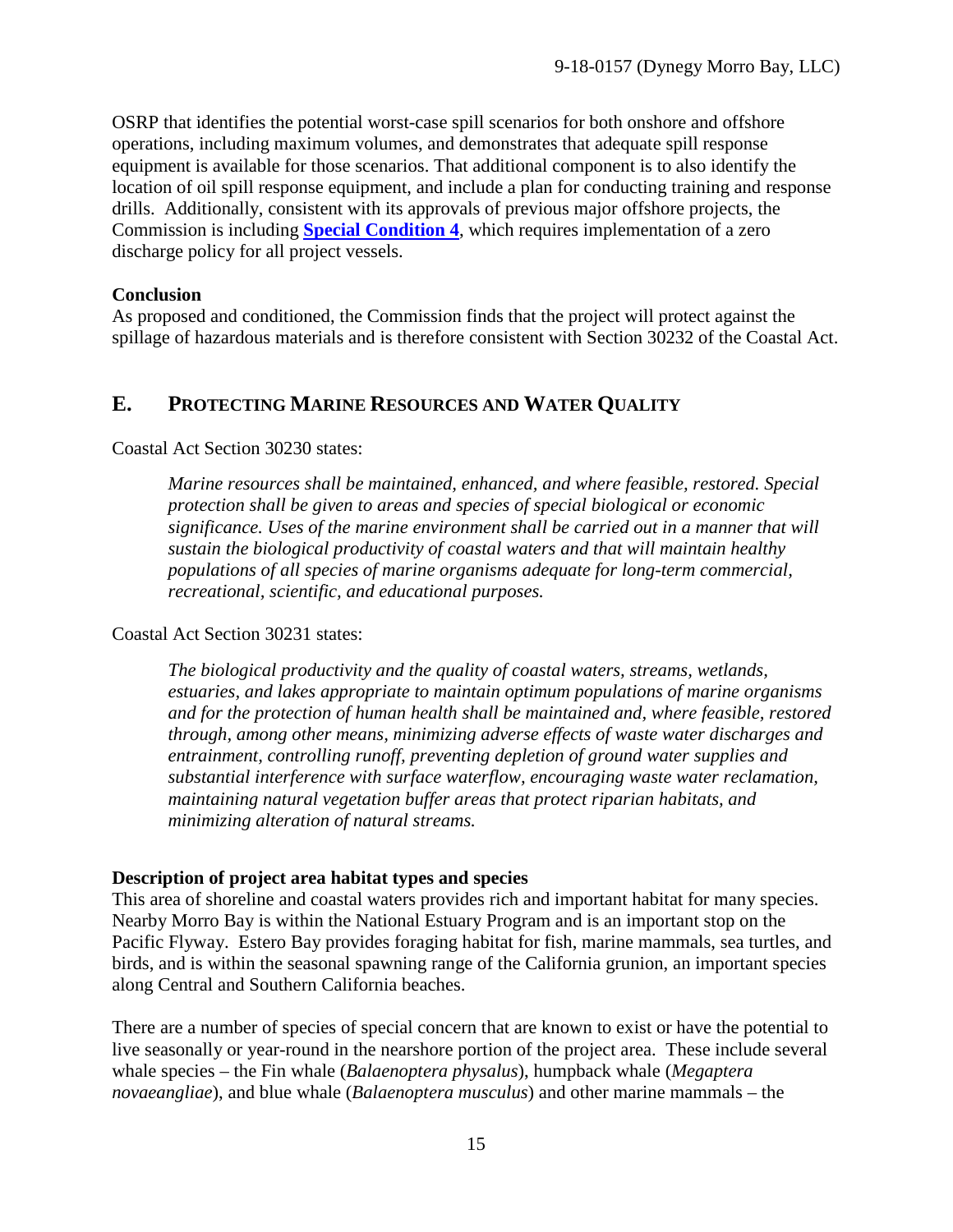Common bottlenose dolphin (*Tursiops truncates*), California sea lion (*Zalophus californicus*), Pacific harbor seal (*Phoca vitulina richardsi*), and southern sea otter (*Enhydra lutris nereis*). Several species of sea turtles may also be present in the area – the Olive ridley turtle (*Lepidochelys olivacea*), leatherback turtle (*Dermochelys coriacea*), green turtle (*Chelonia mydas*), and loggerhead turtle (*Caretta caretta*). There are also four special status bird species that, depending on conditions and the presence of prey, may use the project area for foraging – the California least tern (*Sterna antillarum browni*), Xantus's murrelet (*Synthliboramphus hypoleucus*), marbled murrelet (*Brachyramphus marmoratus*) and the short-tailed albatross (*Phoebastria albatrus*).

The intertidal and offshore project areas consist entirely of sandy or soft bottom habitats, which are generally not considered particularly sensitive habitat areas unless occupied by marine grasses or known sensitive species. Benthic species within these nearshore areas are generally adapted to disturbances caused by wave action, storms, or seasonal sand movement, which are similar to the types of disturbance that will result from the project's offshore excavation activities. While Dynegy will be conducting inwater work during what is expected to be a season with calmer water and fewer storm conditions, the project site is subject to storm and wave energy directly from the Pacific Ocean, which could subject the project activities to unexpected risks, hazards, and damages, such as flooding, erosion, storm surge, and others. **[Special Condition 5](#page-5-0)** requires Dynegy to provide written acknowledgement of those risks and to indemnify the Commission for any claim of damage or liability resulting from these hazards.

## **Project impacts and mitigation measures**

Dynegy's project description and the project's IS/MND include a number of mitigation measures generally meant to avoid and minimize several potential impacts. For example, Dynegy has scheduled the work in the fall to avoid the more challenging winter storm and weather conditions that could increase project risks. Dynegy has also prepared the Oil Spill Response Plan, described above in Section IV.D – Spill Prevention and Response, which, along with **[Special](#page-4-3)  [Condition 3](#page-4-3)**, is expected to minimize the potential for a spill as well as the potential adverse effects that would result from a spill. Several of the IS/MND's mitigation measures, which are included as part of **[Special Condition 1](#page-4-1)** (see also Appendix B), would further reduce potential adverse effects. They include Measure **[BIO-1](#page-29-0)**, which requires that an approved biological monitor provide training to all project personnel about avoiding adverse impacts to species and habitats. Nonetheless, the project could adversely affect nearby marine resources in several ways – through habitat disturbance, turbidity, noise, offshore lighting, and others. These potential adverse effects, and the mitigation measures and Special Conditions needed to address them, are described below.

## *Habitat disturbance and turbidity*

Offshore project activities will occur in the less sensitive soft substrate and sandy bottom areas of Estero Bay, where benthic species are generally adapted to similar temporary disturbances such as those resulting from wave action, storms, or seasonal sand movement. Pre-project marine surveys show that the Estero Bay seafloor in the project area consists primarily of fine- to medium-grained sands, which will cause some amount of localized turbidity when they are disturbed during project excavation; however, they are expected to settle out of the water column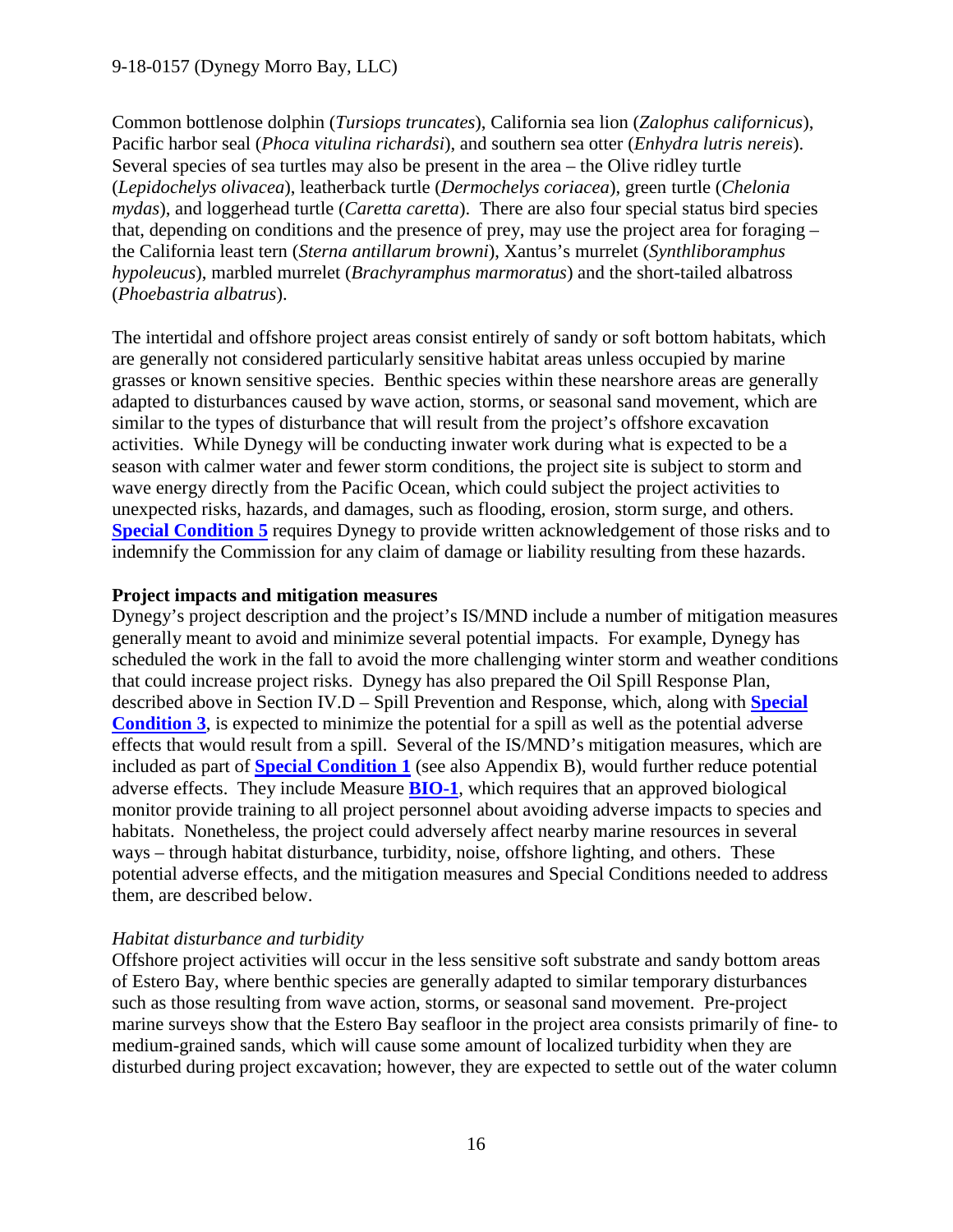relatively quickly and result in only minor adverse effects. Nonetheless, project activities, unless adequately mitigated, have the potential to adversely affect marine resources and water quality.

The project involves excavation, removal of marine terminal components, possible pipeline cutting, and other activities that will disturb benthic habitat and the species that relies on that habitat. The affected sandy and soft-bottom areas are primarily populated by diverse infaunal invertebrates, such as polychaetes, tube-building worms, sand dollars, as well as various demersal and pelagic fish species. Some number of these organisms will be directly affected; however, because the project area represents a relatively small proportion of all the nearby similar habitat in Estero Bay and because the excavated or disturbed areas will be naturally recontoured through wave action and sediment transport, the adverse effects are expected to be relatively minor and temporary.

Dynegy has provided a Marine Safety and Anchoring Plan (Appendix C of the IS/MND) that specifies how project vessels will be anchored safely. It is to be implemented in accordance with the IS/MND's mitigation measures **[BIO-8](#page-31-0)** and **[BIO-13](#page-33-1)**, both of which require Dynegy to conduct surveys to identify any areas of hard bottom or seagrass in or near the project area and, if found to modify the project's anchoring locations to avoid any disturbance to those areas. Both mitigation measures are incorporated into this CDP by **[Special Condition 1](#page-4-1)**.

Dynegy's proposed Dynamic Pipe Ramming ("DPR") method is meant to reduce the area of excavation and disturbance in the project's Surf Zone and Offshore segments that would otherwise be needed for pipe removal. If the DPR method is not successful, Dynegy may "abandon in place" any segments it is not able to remove using DPR. If the "abandon in place" approach is used, **[Special Condition 6](#page-5-1)** requires Dynegy to rebury those segments, but it also requires, if those segments become exposed in the future, that Dynegy submit an application to remove them. If the DPR method is not successful, Dynegy could also consider other methods, such as trestle-based excavation and removal or surf sled-based removal; however, any proposal to use these or other methods would require an amendment to this CDP, as those methods have not been adequately reviewed for conformity to Coastal Act requirements.

## *Avoiding adverse effects to marine wildlife*

 $\overline{a}$ 

Several project elements – excavation, cutting pipeline components, vessel and equipment noise, etc. – have the potential to cause adverse effects to nearby marine wildlife species. Of particular concern is the noise that will be generated by the project's geophysical surveys and its Dynamic Pipe Ramming ("DPR") method for removing segments of the buried pipelines.

The geophysical surveys will be conducted pursuant to the IS/MND's Measure **[BIO-8](#page-31-0)**, which is incorporated into this CDP through **[Special Condition 1](#page-4-1)** and which requires Dynegy to obtain an offshore geophysical survey permit through the State Lands Commission's Low-Energy Offshore Geophysical Permit Program.<sup>[4](#page-16-0)</sup> That permit limits surveys to using equipment with relatively low energy outputs (e.g., side-scan sonar, echosounders, magnetometers, etc.) and

<span id="page-16-0"></span><sup>4</sup> See State Lands Commission, *Mitigated Negative Declaration – Low Energy Offshore Geophysical Permit Program Update*, September 2013.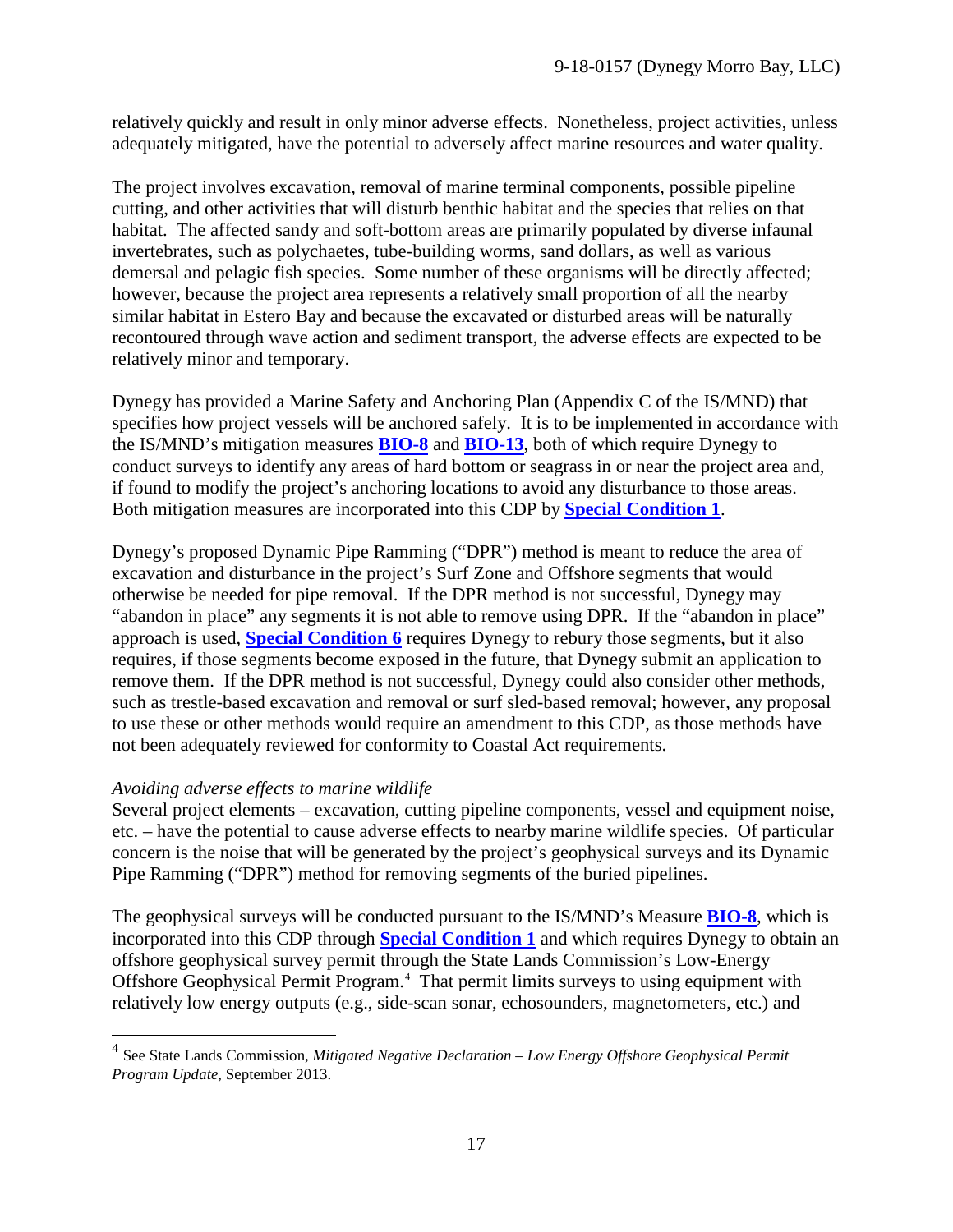$\overline{a}$ 

includes requirements meant to protect marine wildlife from noise generated during these surveys, including establishing safety zones, monitoring the presence and location of wildlife, implementing safe practices for vessels, and others. The surveys will also be subject to **[Special](#page-5-2)  [Condition 7](#page-5-2)**, which requires Dynegy to prepare a Marine Life Monitoring and Contingency Plan that includes specific provisions for monitoring marine mammals, establishing safety zones around the activities, reporting any harm to marine mammals, and other protective measures. Dynegy provided a Preliminary Marine Wildlife Contingency Plan as Appendix I of the IS/MND, which, if revised to include the provisions of **[Special Condition 7](#page-5-2)**, may be used for purposes of this CDP. The surveys will occur in relatively shallow water (generally 50-foot depths or less) in an area of sandy substrate, where sound energy generated during the surveys will attenuate relatively quickly due to the dispersing effects of the surface water waves and its interaction with the seafloor. Under such conditions, and with the required mitigation measures, this type of survey will be carried out in a manner that will sustain the biological productivity of the area.

Dynegy's proposed Dynamic Pipe Ramming ("DPR") would also cause elevated sound levels within the water column that could adversely affect any nearby fish or marine mammals. The DPR technique uses a pneumatic or hydraulic hammer to push or pull pipeline segments from beneath the beach or seafloor. As noted above, this technique has not been used before in a marine environment, so there are no monitoring data on which to base expected noise levels. However, the technique is similar to vibratory pile driving, which generates noise at up to about 180 decibels in a frequency range from about 400 Hertz to 2.[5](#page-17-0) kilohertz.<sup>5</sup> The DPR's decibel levels are expected to be somewhat lower, as the hammer would be partially insulated due to the burial depth of the pipes beneath the beach and seafloor.

Nonetheless, these noise levels and frequency ranges overlap with the hearing range of a number of marine species and exceed some of the thresholds identified by the National Marine Fisheries Service in its 2016 *Technical Guidance for Assessing the Effects of Anthropogenic Sound on Marine Mammal Hearing* (Guidance Manual). This Guidance Manual distinguishes between impulsive sound sources, such as air guns and impact pile driving, and non-impulsive sound sources, such as vibratory pile driving and DPR. It also identifies noise levels expected to cause behavioral changes or damage to different groups of marine mammals, based on their hearing range frequencies, and identifies decibel thresholds that can cause permanent (Level A Harassment) or temporary (Level B Harassment) hearing threshold shifts (see Table 1 below).

<span id="page-17-0"></span><sup>5</sup> See, for example, California Department of Transportation, *Transportation and Construction-Induced Vibration Guidance Manual*, September 2013.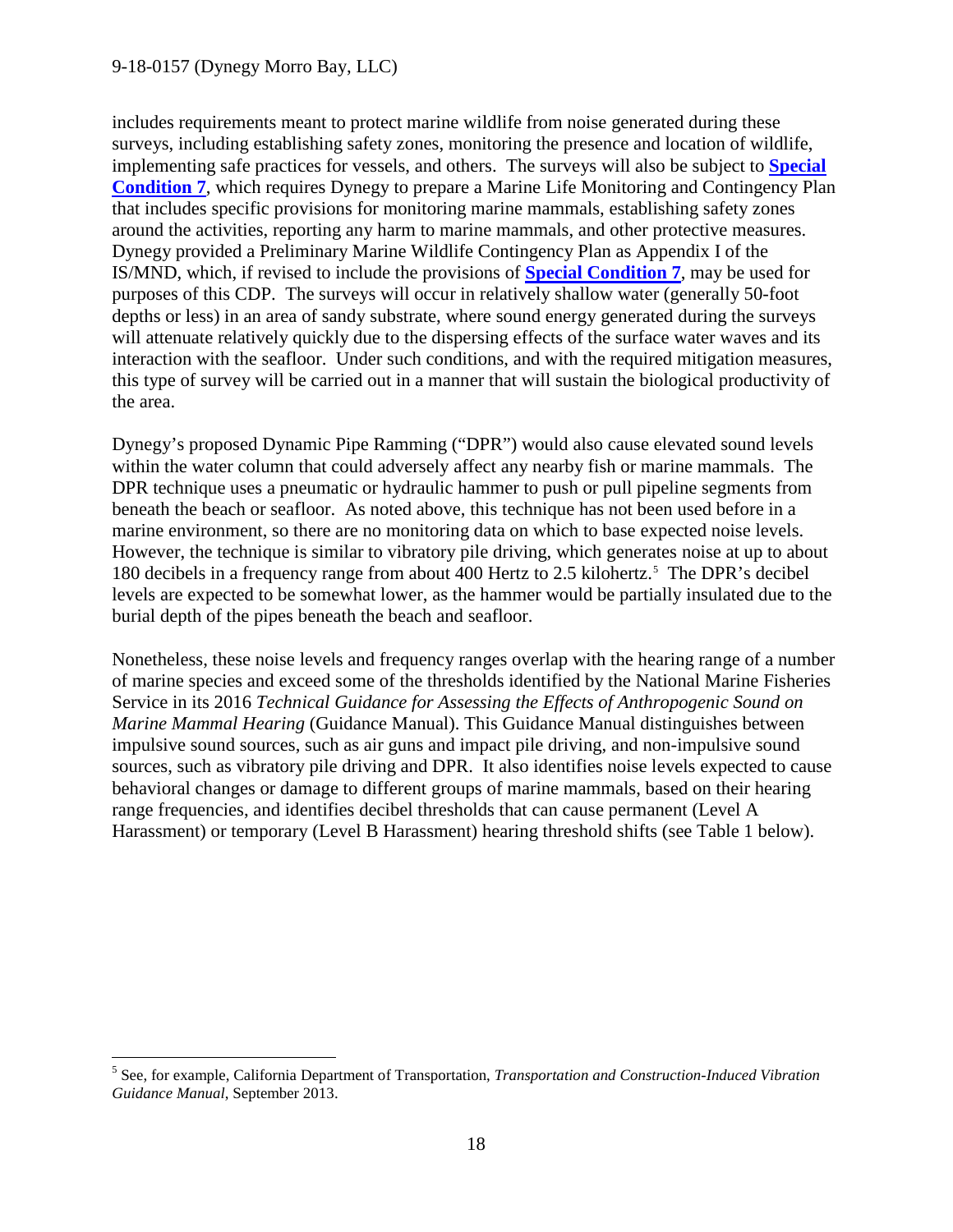|                                         | <b>PTS Onset</b>                   |                                                         | <b>TTS Onset</b>                               |
|-----------------------------------------|------------------------------------|---------------------------------------------------------|------------------------------------------------|
| <b>Generalized</b><br>Hearing Range $3$ | <b>Impulsive</b><br>(Peak $SPL4$ ) | <b>Non-Impulsive</b><br>(Cumulative<br>SEL <sup>5</sup> | <b>Non-Impulsive</b><br>(Cumulative<br>$SEL^5$ |
| 7 Hz to 35 kHz                          | 219dB                              | 199 dB                                                  | 179 dB                                         |
| 150 Hz to 160<br><b>kHz</b>             | 230 dB                             | 198 dB                                                  | 178 dB                                         |
| 275 Hz to 160<br>kHz                    | 202 dB                             | 173 dB                                                  | 153 dB                                         |
| 50 Hz to 86 kHz                         | 218 dB                             | 201 dB                                                  | 181 dB                                         |
| 60 Hz to 39 kHz                         | 232 dB                             | 219dB                                                   | 199 dB                                         |
|                                         | High-Frequency (HF)                |                                                         |                                                |

**Table 1:** Summary of Marine Mammal Hearing Groups and Acoustic Thresholds (Received Level) for a Non-Impulsive Sound Source (from IS/MND Table 3.4-5)

Source: NMFS 2016.

Acronyms: dB = decibel; Hz = Hertz; kHz = kilohertz; PTS = permanent threshold shift; SEL = sound exposure level; TTS = temporary threshold shift.

Notes:

<sup>1</sup> If a non-impulsive sound may exceed peak SPL thresholds associated with impulsive sounds, these thresholds should also be considered; therefore, peak SPL thresholds are also provided.

 $2$  LF cetaceans = baleen whales; MF cetaceans = dolphins, toothed whales, beaked whales, bottlenose whales; HF cetaceans = true porpoises, Kogia, river dolphins, cephalorhynchid, Lagenorhynchus cruciger, L. australis; PW pinnipeds = true seals; OW pinnipeds = sea lions and fur seals.

<sup>3</sup> Represents the generalized hearing range for the entire group as a composite (i.e., all species within the group), where individual species' hearing ranges are typically not as broad. Generalized hearing range chosen based on ~65 dB threshold from normalized composite audiogram, with the exception for lower limits for LF cetaceans and PW pinnipeds (approximation).

<sup>4</sup> Peak SPL has a reference value of 1 µPa. Peak SPL thresholds are not weighted.

<sup>5</sup> Cumulative SEL has a reference value of 1 µPa2s. Cumulative SEL acoustic threshold levels incorporate marine mammal auditory weighting functions, and that the recommended accumulation period is 24 hours. The cumulative sound exposure level thresholds could be exceeded in a multitude of ways (i.e., varying exposure levels and durations, duty cycle). When possible, it is valuable for action proponents to indicate the conditions under which these acoustic thresholds would be exceeded.

Of the groups represented on this table, humpback and gray whales are included in the lowfrequency cetaceans group; however, the project is scheduled to occur outside their peak migration season when they are most likely to be present in the project area. Local dolphin species are included in the mid-frequency group, though the highest expected DPR sound levels are expected to be at frequencies around 1 kHz, which is a low sensitivity frequency for these species. The only high-frequency species in the area is the harbor porpoise, although similar to the dolphins, their hearing is less sensitive in the DPR's 1 kHz sound generation range. Nonetheless, all of these species, if close enough to the DPR activity, could experience shortterm or permanent hearing loss. Additionally, California sea lions and Pacific harbor seals, both of which are year-round residents in the area, have sensitive hearing levels at similar frequencies that the DPR would generate, and could experience damage if close enough to the activities.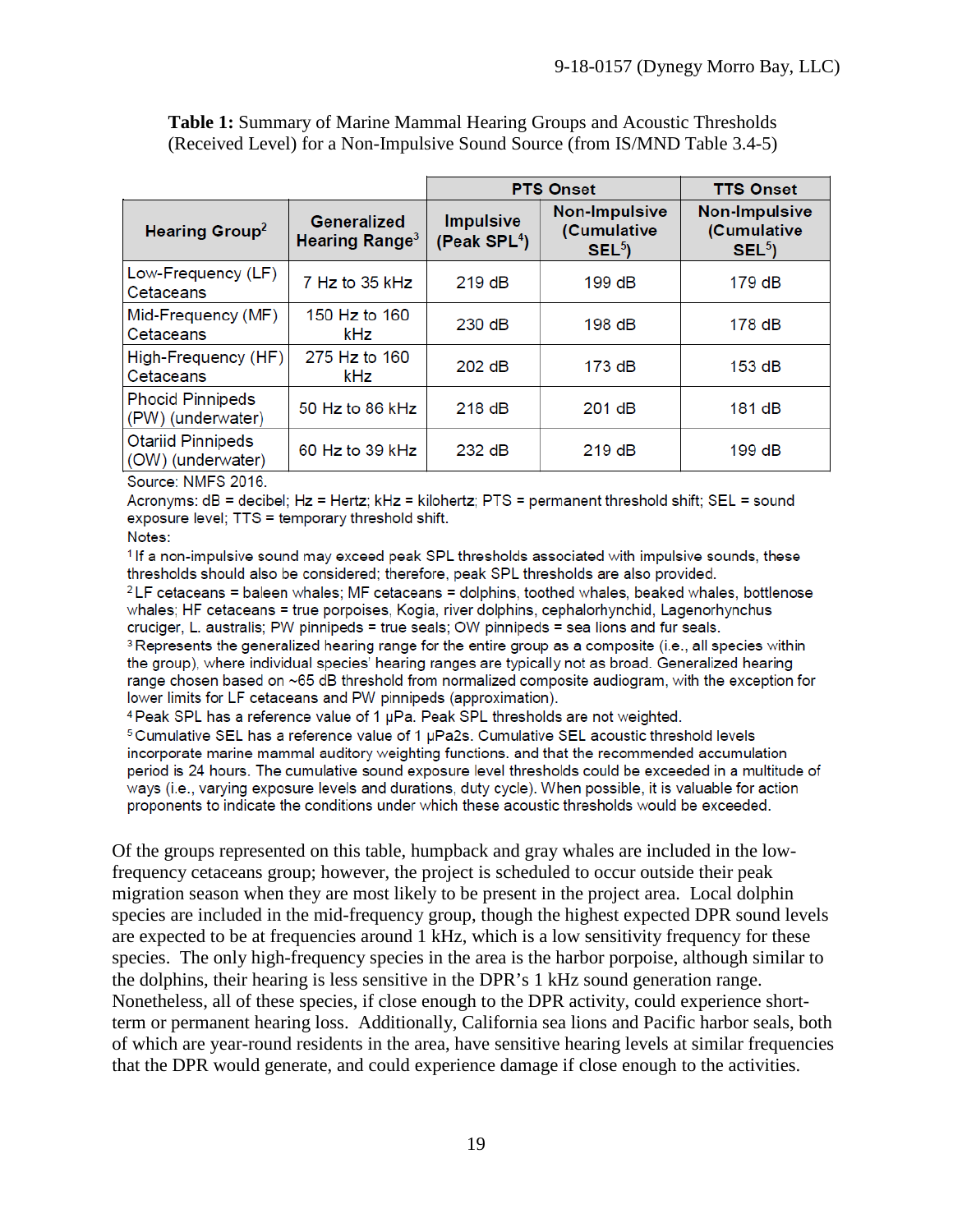To reduce these potential adverse effects, **[Special Condition 1](#page-4-1)** incorporates IS/MND mitigation measures **[BIO-10](#page-32-0)** through **[BIO-12](#page-32-1)** (see Appendix B). Measure **[BIO-10](#page-32-0)** requires that the DPR be initiated using a "soft start" – that is, the initial DPR work would begin at greatly reduced levels and then be gradually ramped up so as to allow any marine species and birds to move away from the activity before the noise reaches harmful levels. Because noise decays with distance, this "soft start" requirement is believed to be an effective way to substantially reduce the harm to nearby marine life.<sup>[6](#page-19-0)</sup> Measures **[BIO-11](#page-32-2)** and **[BIO-12](#page-32-1)** require that Dynegy retain a marine acoustics specialist to work with the National Marine Fisheries Service ("NMFS") to measure underwater noise levels and conduct sound source characterization during DPR operations that will be used to determine safety zones around the project based on NMFS acoustic thresholds for protecting marine life. Measure **[BIO-12](#page-32-1)** also provides for an initial safety zone of 1,000 meters (more than one-half mile) until the project-specific zone has been determined.

#### *Avoiding adverse effects to grunion*

 $\overline{a}$ 

Project activities could also result in another type of potential adverse effect, as they might occur during spawning season of the California grunion (*Leuresthes tenuis*), which generally runs each year from early spring to early September. Grunion spawning during that period can occur during high tides following new or full moons, with eggs remaining under the beach sand for about two weeks after spawning. Grunion is considered a species of special concern due to its unique spawning behavior and past adverse effects on the species resulting from habitat modification and overharvesting. The California Department of Fish and Wildlife establishes seasonal closures on grunion harvests to help protect the species. To avoid and minimize potential impacts on the grunion, **[Special Condition 8](#page-6-0)** requires that project activities within the intertidal zone take place outside the spawning and incubation season to the extent feasible and that any activities that do occur during the season not occur unless supported by a biological survey that finds no evidence of grunion spawning or incubation.

#### *Avoiding introduction or spread of non-native aquatic species*

The project has the potential to introduce non-native aquatic species to the state's marine waters. This can occur by using vessels that bring these species from other locations, either in ballast water or by being attached to the vessels through biofouling. Depending on the species, this can cause significant adverse impacts to the local biota and ecosystems. To avoid this type of impact, **[Special Condition 1](#page-4-1)** incorporates the IS/MND mitigation measure **[BIO-14](#page-33-2)** (see Appendix B), which requires all project vessels to originate from nearby harbors or to have all underwater surfaces cleaned before entering state waters. It also requires all vessels to manage ballast water using the SLC's ballast management regulations, which establishes limits, management methods, and reporting requirements meant to prevent vessel ballast water from introducing new species into state waters. Finally, it requires the project's approved marine biologist to provide information to project personnel about avoiding and minimizing the spread of non-native aquatic species. **[Special Condition 4](#page-4-4)** provides further protection against this adverse effect by prohibiting marine discharge from all project vessels.

<span id="page-19-0"></span><sup>&</sup>lt;sup>6</sup> The Inverse Square Law shows that noise diminishes as it moves away from its point of origin at a rate of about six decibels for each doubling of distance, which makes the noise about a quarter as loud, though the resulting decibel level at distance also depends on whether there are sound reflective surfaces or barriers that would increase or decrease the sound levels.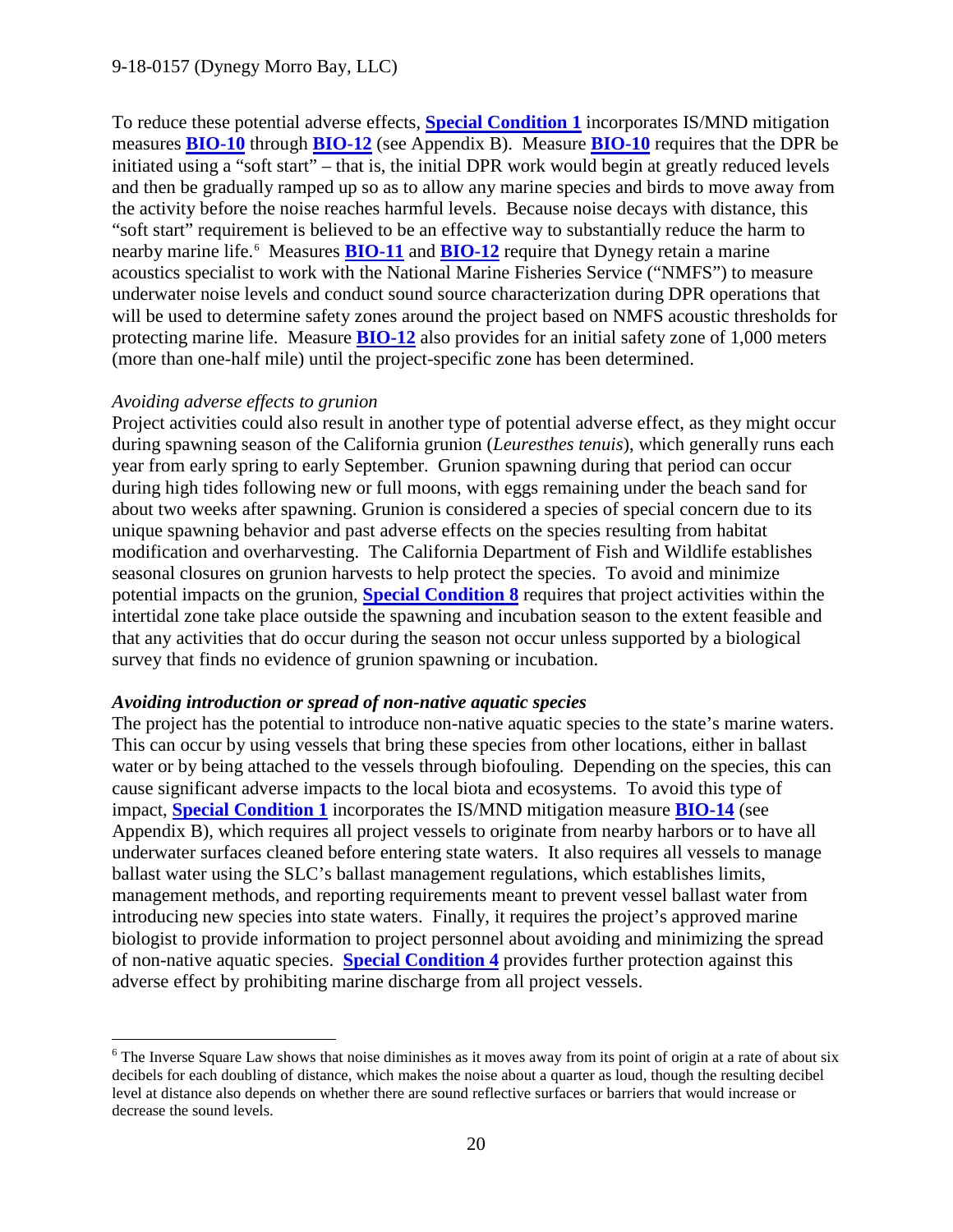## *Limits on offshore lighting*

Some project vessels will be moored offshore for an extended period and will require lighting for navigation and safety purposes. Excessive lighting could adversely affect a number of marine species by providing an attractive nuisance or by disrupting their behavior. Most project activities are planned for daylight hours, which will reduce potential adverse effects, and **[Special](#page-4-1)  [Condition 1](#page-4-1)** incorporates the IS/MND's Measure **[AES-1](#page-29-1)**, which is meant to further reduce those potential effects by requiring Dynegy to submit an Offshore Lighting Plan that identifies the minimum lighting needed for navigation and safety and ensures that any necessary lighting is shielded and directed downward to minimize the area of potential effects.

## **Conclusion**

As proposed and conditioned, the Commission finds that the project will adequately protect marine resources and is therefore consistent with Sections 30230 and 30231 of the Coastal Act.

# <span id="page-20-0"></span>**F. TERRESTRIAL BIOLOGICAL RESOURCES**

Coastal Act Section 30233 states, in relevant part:

*(a) The diking, filling, or dredging of open coastal waters, wetlands, estuaries, and lakes shall be permitted in accordance with other applicable provisions of this division, where there is no feasible less environmentally damaging alternative, and where feasible mitigation measures have been provided to minimize adverse environmental effects, and shall be limited to the following:* 

*(1) New or expanded port, energy, and coastal-dependent industrial facilities, including commercial fishing facilities.*

*(2) Maintaining existing, or restoring previously dredged, depths in existing navigational channels, turning basins, vessel berthing and mooring areas, and boat launching ramps.* 

*(3) In open coastal waters, other than wetlands, including streams, estuaries, and lakes, new or expanded boating facilities and the placement of structural pilings for public recreational piers that provide public access and recreational opportunities. (4) Incidental public service purposes, including, but not limited to, burying cables and pipes or inspection of piers and maintenance of existing intake and outfall lines. (5) Mineral extraction, including sand for restoring beaches, except in environmentally sensitive areas.* 

*(6) Restoration purposes.* 

*(7) Nature study, aquaculture, or similar resource-dependent activities.*

*(b) Dredging and spoils disposal shall be planned and carried out to avoid significant disruption to marine and wildlife habitats and water circulation. Dredge spoils suitable for beach replenishment should be transported for these purposes to appropriate beaches or into suitable longshore current systems.*

*(c) In addition to the other provisions of this section, diking, filling, or dredging in existing estuaries and wetlands shall maintain or enhance the functional capacity of the wetland or estuary. Any alteration of coastal wetlands identified by the Department of*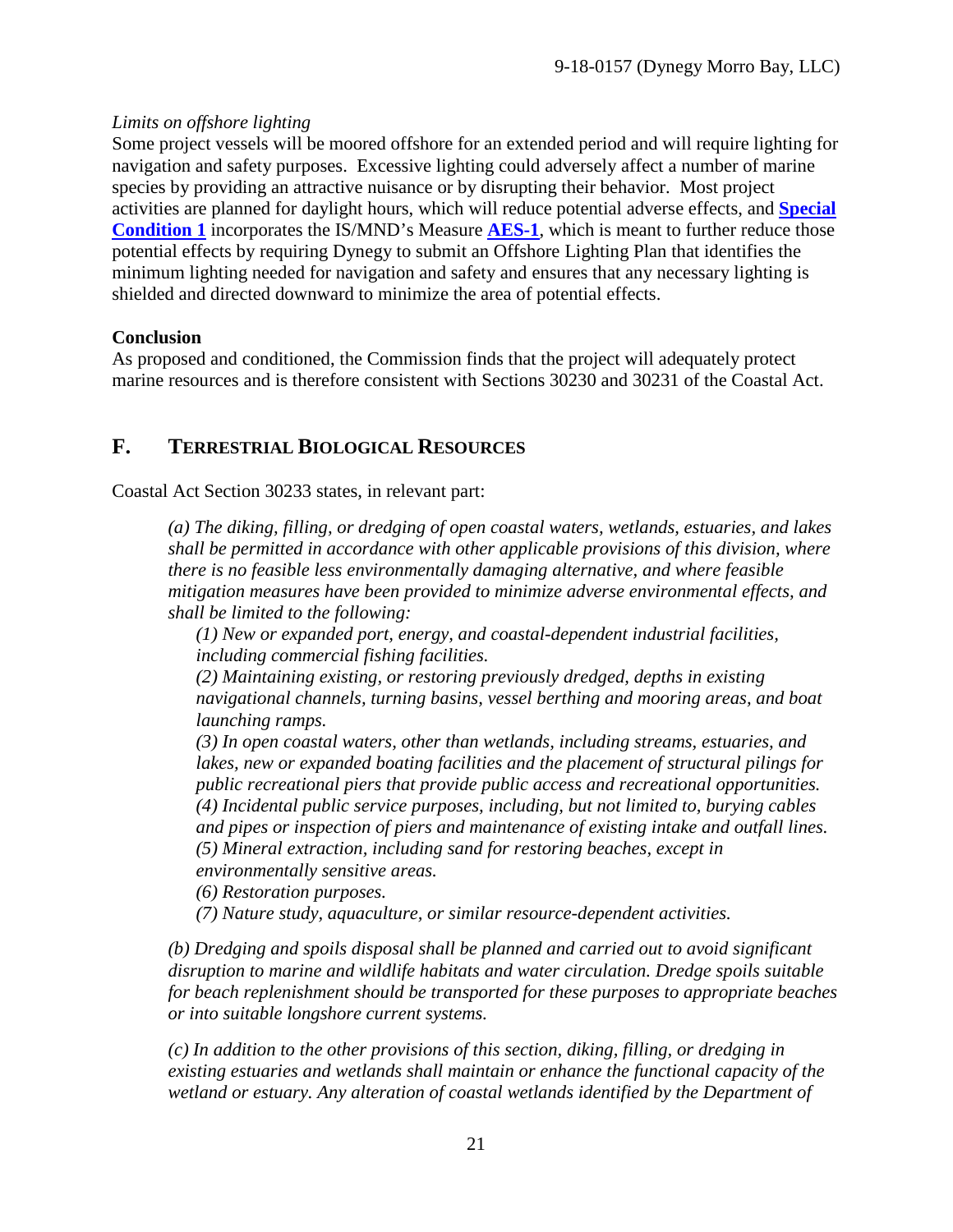*Fish and Game, including, but not limited to, the 19 coastal wetlands identified in its report entitled, "Acquisition Priorities for the Coastal Wetlands of California", shall be limited to very minor incidental public facilities, restorative measures, nature study, commercial fishing facilities in Bodega Bay, and development in already developed parts of south San Diego Bay, if otherwise in accordance with this division…* 

*(d) Erosion control and flood control facilities constructed on watercourses can impede the movement of sediment and nutrients that would otherwise be carried by storm runoff into coastal waters. To facilitate the continued delivery of these sediments to the littoral zone, whenever feasible, the material removed from these facilities may be placed at appropriate points on the shoreline in accordance with other applicable provisions of this division, where feasible mitigation measures have been provided to minimize adverse environmental effects. Aspects that shall be considered before issuing a coastal development permit for these purposes are the method of placement, time of year of placement, and sensitivity of the placement area.* 

## Coastal Act Section 30240 states:

*a) Environmentally sensitive habitat areas shall be protected against any significant disruption of habitat values, and only uses dependent on those resources shall be allowed within those areas.* 

*(b) Development in areas adjacent to environmentally sensitive habitat areas and parks and recreation areas shall be sited and designed to prevent impacts which would significantly degrade those areas, and shall be compatible with the continuance of those habitat and recreation areas.*

The project involves work near two sensitive habitat areas – coastal dunes and the mouth and lower reaches of Morro Creek – though the project is largely designed to avoid direct impacts to those areas. The project area includes several different vegetation assemblages, including two designated by the California Department of Fish and Wildlife ("CDFW") as Natural Communities of Special Concern – Central Dune Scrub (also described as Mixed Dune) and Central Coast Riparian Scrub (also described as Arroyo Willow Thicket) – which CDFW has identified as high priority habitats for conservation.<sup>[7](#page-21-0)</sup>

In 2015, the applicant conducted field vegetation surveys to determine the presence of specialstatus plants within and near the project site. The surveys identified two – sticky sand verbena (*Abronia maritima*), and Blochman's groundsel (*Senecio blochmaniae*) – both of which are ranked as "plants of limited distribution" by the California Native Plant Society. Based on the site's habitat characteristics, the differences in other potential species' blooming periods, annual abundances, and periods of dormancy, along with the uncertainty that the field survey could fully identify all sensitive plants that might be present, the project's IS/MND concluded that the site has the potential to include a number of additional sensitive species, including:

<span id="page-21-0"></span> $\overline{a}$ <sup>7</sup> See CDFW's *List of Vegetation Alliances and Associations. Vegetation Classification and Mapping Program*, September 2010.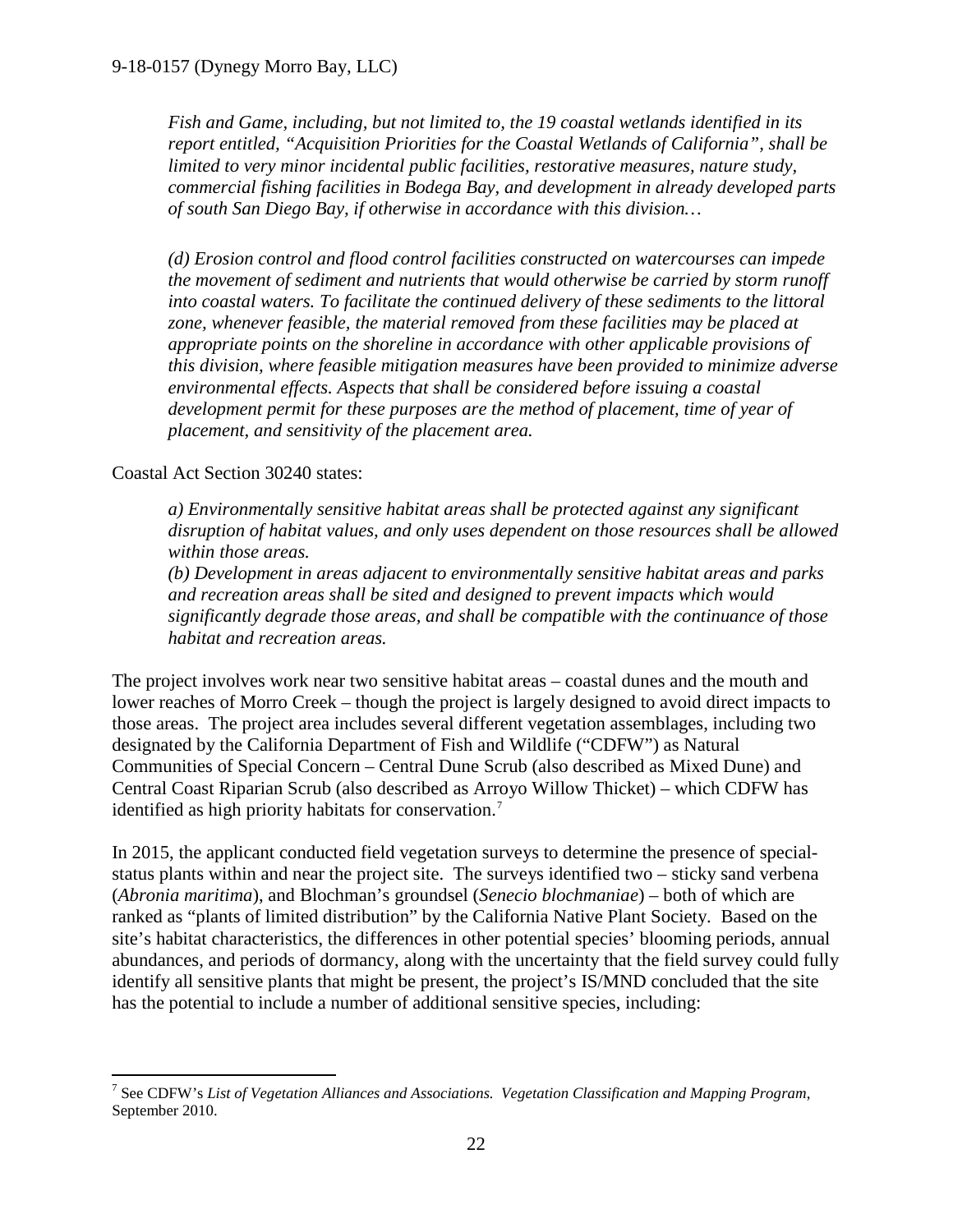Arroyo de la Cruz manzanita (*Arctostaphylos cruzensis*) beach spectaclepod (*Dithyrea maritima*) Blockman's leafy daisy (*Erigeron blochmaniae*) California seablite (*Suaeda californica*) coast wooly-heads (*Nemacaulis denudate* var. *denudate*) coastal goosefoot (*Chenopodium littoreum*) Coulter's goldfields (*Lasthenia glabrata*) Indian Knob mountainbalm (*Eriodictyon altissimum*) marsh sandwort (*Arenaria paludicola*) Miles' milk-vetch (*Astragalus didymocarpus*) Morro manzanita (*Arctostaphylos morroensis*) popcorn lichen (*Cladonia firma*) salt marsh bird's-beak (*Chloropyron maritimum* spp. *maritimum*) southern curly-leaved monardella (*Monardella undulata*)

Project activities would also occur close to areas that support sensitive animal species, with the project site itself including designated critical habitat for two species. Morro Creek is within designated critical habitat for the federally-threatened South Central California coast steelhead (*Oncorhynchus mykiss*) and the beach area is within designated critical habitat for the federallythreatened Western snowy plover (*Charadrius alexandrinus nivosus*). Morro Creek may potentially provide habitat for the federally-endangered tidewater goby (*Eucyclogobius newberryi*), though the nearest designated critical habitat for the goby is about 2.5 miles north, at Toro Creek. Similarly, Morro Creek may potentially provide habitat for the federally-threatened California red-legged frog (*Rana draytonii*), though the closest documentation of that species is about a mile north in Morro Strand State Park.

Dynegy has included with its project several measures meant to generally avoid or minimize potential impacts to the nearby terrestrial biological resources, and the project's IS/MND additionally requires that Dynegy implement several mitigation measures meant to avoid or limit effects on these resources. For example, several of the IS/MND's mitigation measures meant to reduce potential air quality impacts – such as limits on idling and fuel use of all motorized equipment, use of dust suppression methods such as water trucks or sprinkler systems and limits on vehicle speeds – will also result in reduced potential impacts to the site's sensitive habitat areas. Other IS/MND measures that are incorporated into this CDP through **[Special Condition 1](#page-4-1)** will provide further protection. For example, Measure **[BIO-1](#page-29-0)** requires Dynegy to provide environmental awareness training to project personnel that describes nearby sensitive species and habitats, applicable regulatory requirements, and the measures that are to be implemented during project activities to avoid and minimize impacts. Measure **[BIO-2](#page-29-2)** requires Dynegy to conduct biological surveys prior to starting project activities and to ensure a biological monitor is on site at all times. If special-status species are observed within the project site or are in areas where they may be affected by project activities, that monitor is to stop or redirect the work so it does not adversely affect these species. Measure **[BIO-3](#page-30-0)** requires that Dynegy identify the areal extent of the expected onshore project activities and limit them to the minimum area needed.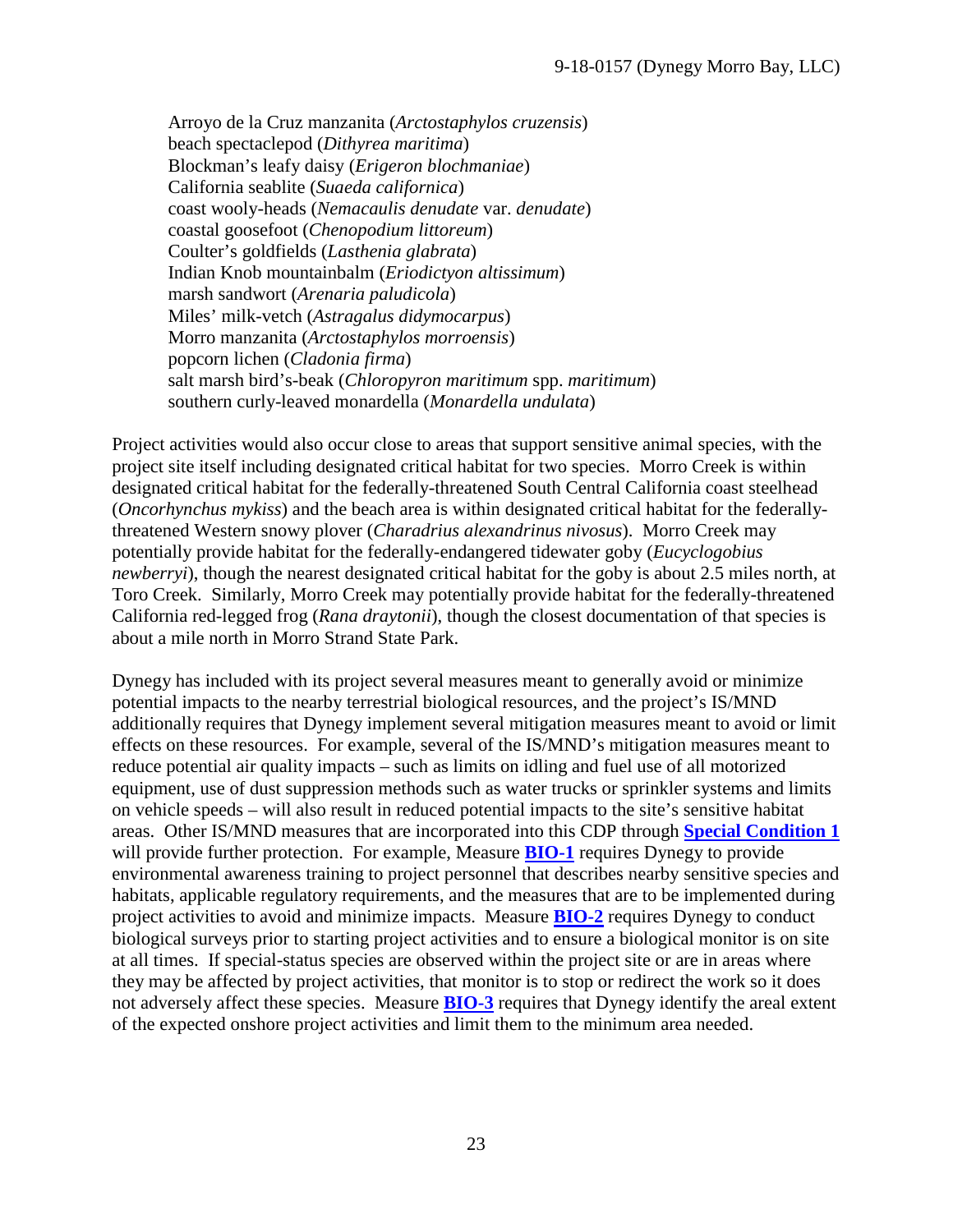Along with these general provisions, there are a number of mitigation measures included, and Special Conditions needed, to avoid or minimize impacts from specific project activities or to protect specific habitat areas. These are described below.

#### **Avoiding impacts to coastal dune habitat**

Some project components, primarily sections of the two marine terminal pipelines, are buried beneath the area of coastal dune habitat between the MBPP and the beach. The project's main avoidance measure to avoid disturbing this dune area is to cut the buried pipelines at either side of the dune segment of the project to allow them to remain in place. By doing so, Dynegy avoids excavating within the dune area or using the Dynamic Pipe Ramming method to remove these pipeline sections, as either method could result in surface disturbance, slumping, vegetation removal, and other similar adverse effects within the coastal dune habitat area.

While this approach prevents disturbance of the coastal dune habitat, it also introduces the potential that the remaining project components could be exposed or uncovered due to coastal erosion or relatively high amounts of sand movement. To address that potential, and to avoid the adverse effects that could result from the pipelines or other components becoming exposed, **[Special Condition 6](#page-5-1)** requires Dynegy to submit a complete application to amend this CDP within 30 days of any remaining facility components becoming exposed. Depending on the cause and location of the exposure, the application may propose to either remove or rebury the exposed components.

#### **Avoiding impacts to Morro Creek and its associated species**

Depending on project timing and seasonal weather or storm conditions, project activities could directly affect Morro Creek. Like many of California's coastal streams, Morro Creek periodically forms a lagoon near its mouth that can break through to the ocean at different locations along the beach. With the creek's shifting location, the marine terminal pipelines may at times be directly beneath the creek's meandering mouth or lagoon. By scheduling project activities for the drier part of the year in late summer and early fall, Morro Creek is less likely to be flowing to the ocean and the lagoon may be relatively small. This timing also avoids adversely affecting adult steelhead that generally migrate into or out of coastal streams in late winter or early spring. If a lagoon is present, however, juvenile steelhead that are using the lagoon as rearing habitat could be adversely affected.

The project currently includes several measures meant to reduce potential direct impacts to Morro Creek. For example, the IS/MND acknowledges that Morro Creek could be flowing above the pipeline or within an area to be excavated during activities on the beach segment of the project. If that occurs, its Measure **[BIO-4](#page-30-1)** requires that a USFWS-approved biologist conduct a pre-construction aquatic survey to determine the presence or absence of steelhead or tidewater gobies and that, if found, they be separated from the active work area using a fine-mesh screen or filter fabric installed within the creek. The IS/MND also specifies that heavy equipment operation within the stream channel be minimized to the extent feasible and that any pipeline removal within the stream channel be conducted in a manner that avoids or minimizes turbidity within the water column. It also includes a Project Stream Diversion Plan (the IS/MND's Appendix H) that would be implemented if project work is expected to occur within the active creek channel or lagoon. This Plan, if implemented, would first require that USFWS and NMFS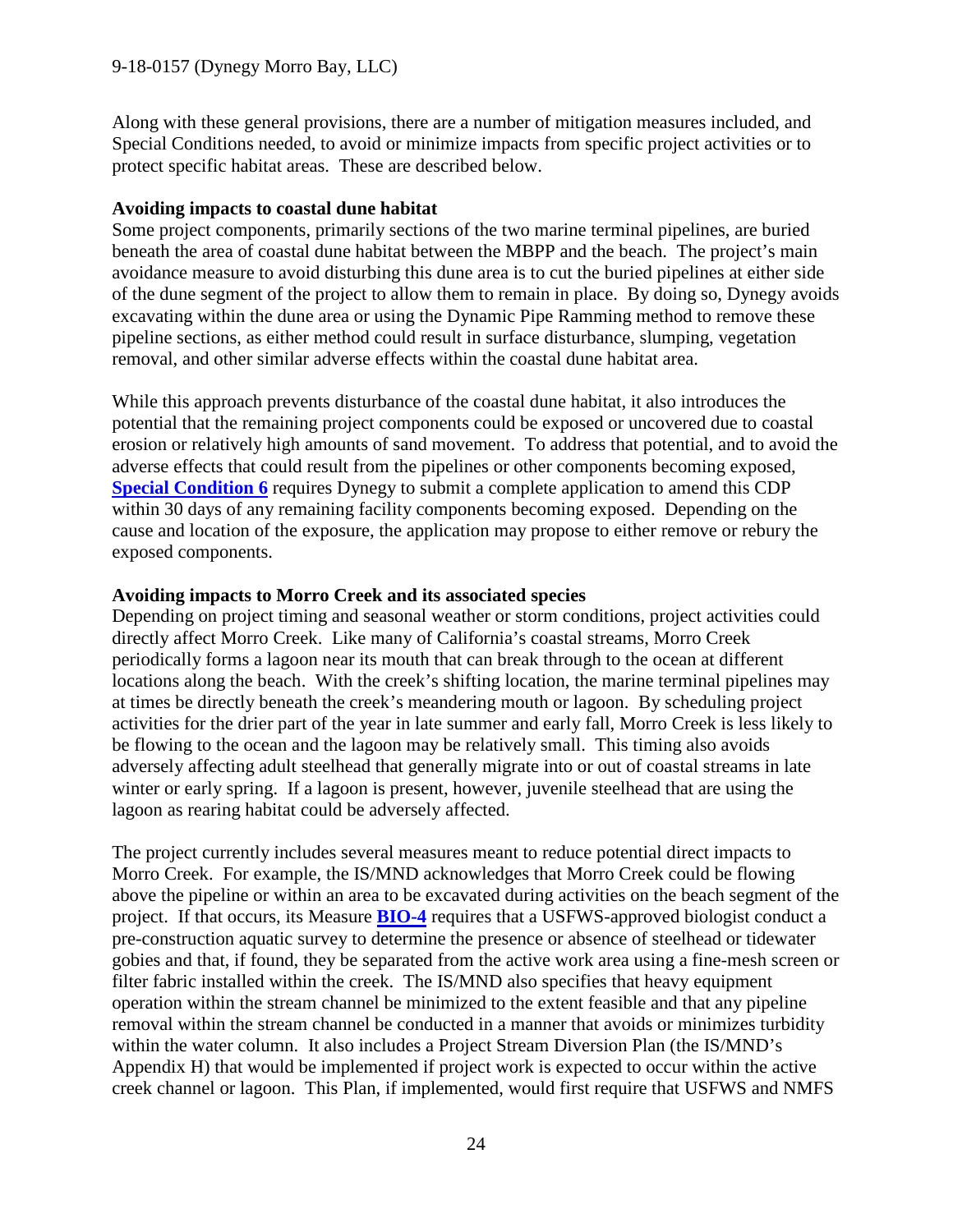issue Biological Opinions that would allow capture and relocation of any steelhead or gobies that may be within the affected part of the creek or lagoon. If that activity is approved, the Plan would then involve either diverting and dewatering the creek to avoid conducting construction activities within the active creek and lagoon area, or placing cofferdams to isolate the work area from any connection between Morro Creek and the ocean. The cofferdams, along with sump pumps needed to keep the work area relatively dry, would be maintained during the full period of project activities within the affected creek and lagoon area. Equipment access within the channel or lagoon area would be limited to avoid impacts to the bed or banks of the waterbodies, and pipelines would be cut on either side of the active channel or lagoon area (rather than within those areas) to reduce potential contamination and would then be lifted or pulled slowly to minimize any turbidity impacts within those areas.

To further avoid and minimize the impacts that would result from in-water work or from the measures identified in the Stream Diversion Plan, **[Special Condition 9](#page-7-0)** first requires that Dynegy schedule all excavation and pipeline removal work that could directly affect the creek and lagoon areas during times when creek flows are low or are not reaching the ocean and when the longrange weather forecast (at least ten days) predicts a low probability of precipitation. This would reduce the potential that the creek or lagoon would need to be dewatered or diverted to accommodate project activities. If, despite this timing requirement, project excavation and pipe removal will intersect with the active creek channel or the lagoon, **[Special Condition 9](#page-7-0)** requires Dynegy to implement the Stream Diversion Plan in a manner that minimizes the extent of project activities within the wetted areas of the creek or lagoon. Additionally, because that Plan is to be implemented pursuant to any requirements or guidance provided in NMFS and USFWS Biological Opinions, **[Special Condition 2](#page-4-2)** requires Dynegy to provide those Biological Opinions or documentation from the agencies that a Biological Opinion is not required, before starting any work within the wetted area of the creek or lagoon.

#### **Avoiding adverse effects on nesting birds**

As noted above, some project activities would occur within designated critical habitat for the federally-threatened Western snowy plover, which includes the project's coastal dune area that the plover may use for nesting. The plover may also use the beach area for foraging. Several other special-status bird species are known to use, or have the potential to use, the project area, including the California least tern (*Sterna antillarum browni*), loggerhead shrike (*Lanius ludovicianus*), and black-crowned night heron (*Nycticorax nycticorak*). Some raptors, such as the peregrine falcon (*Falco peregrinus*), Cooper's hawk (*Accipiter cooperii*) and white-tailed kite (*Elanus leucurus*) may use the Morro Creek riparian habitat for roosting. Quite a few marine bird species use the surf zone and offshore areas of the project site, including the California brown pelican (*Pelecanus occidentalis californicus*), a variety of gulls, various grebes (*Aechmophorus* sp.), scoters (*Melanitta* sp.), loons (*Gavia* spp.), and others.

For the most part, project activities will be scheduled to occur after nesting season for the various species. Therefore, because the project activities are temporary and would occur within a relatively small portion of the onshore and offshore habitat areas, the primary adverse effects on birds would be their temporary displacement from areas disturbed during the project. These adverse effects would be further reduced by various mitigation measures – for example, and as noted above, the IS/MND's Measure **[BIO-2](#page-29-2)** requires Dynegy to have a biological monitor on site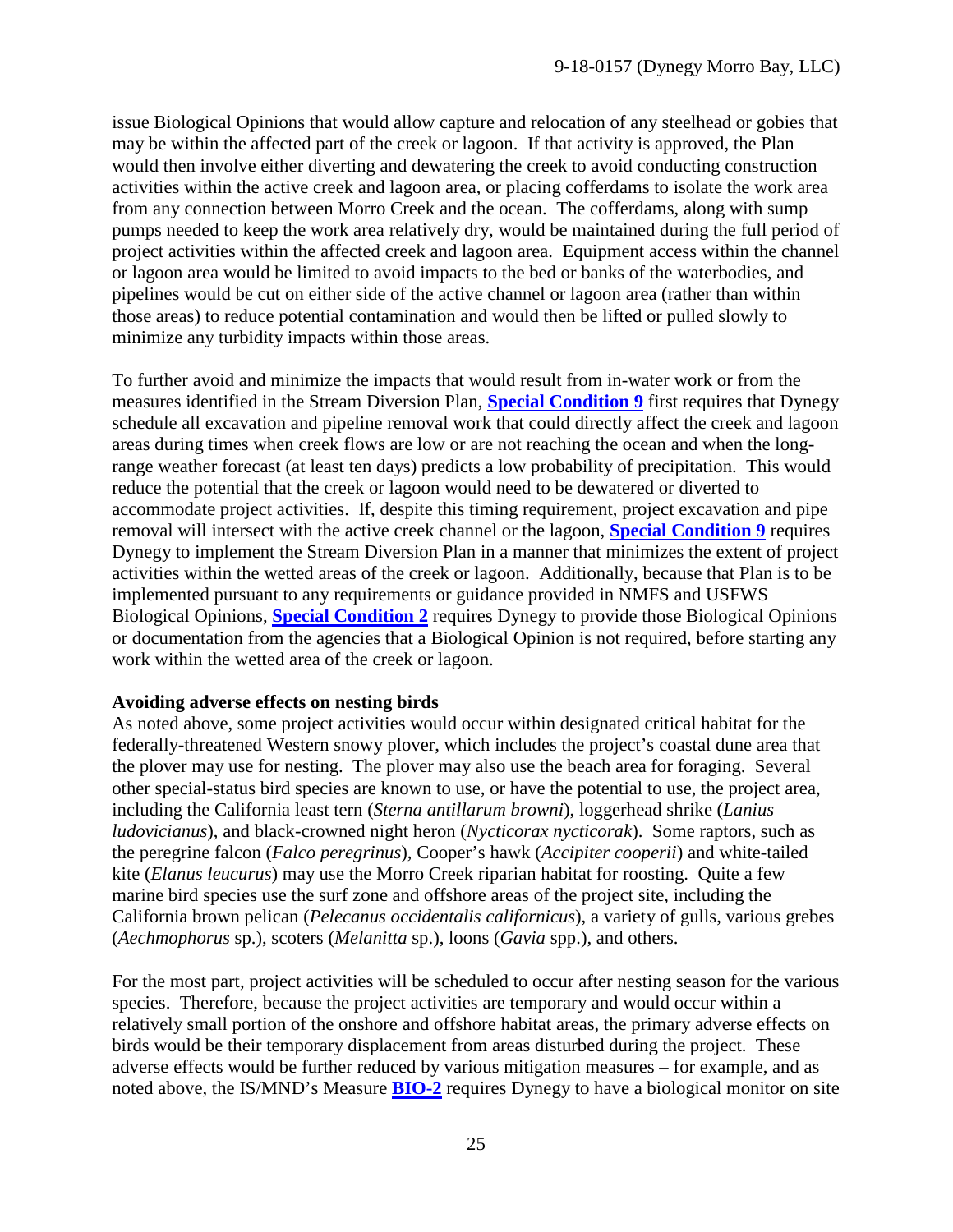during project activities who is empowered to stop or redirect work that may affect any specialstatus species, including plovers and least terns, to avoid adverse impacts to those species. Nonetheless, if active nests are in the area during any project activities, the IS/MND imposes Measure **[BIO-5](#page-31-1)**, which is meant to reduce impacts to any nesting birds that may be present during project activities. That measure, which is incorporated by reference into **[Special](#page-4-1)  [Condition 1](#page-4-1)**, requires Dynegy to conduct nesting bird surveys before project work begins and before each work day. It also requires the onsite biologist to develop buffers around nests or observed species and requires Dynegy to conduct project activities outside these buffer areas. To further avoid and minimize impacts to nesting birds, **[Special Condition 10](#page-7-1)** specifies the minimum buffers to be established between project activities and nests and also requires Dynegy to implement any measures recommended by U.S. Fish and Wildlife Service and/or the California Department of Fish and Wildlife if active nests are found. To further reduce potential impacts to nesting birds and other species, **[Special Condition 11](#page-7-2)** requires Dynegy to limit any artificial lighting used during project activities to the minimum needed for worker safety and to shield and direct downward any nighttime lighting used during the project.

#### **Conclusion**

With measures included as part of the proposed project and as conditioned to minimize adverse effects on sensitive habitat areas, the Commission finds that the project will be protective of those habitat values. For the reasons above, the Commission therefore finds that the project is consistent with Sections 30233 and 30240 of the Coastal Act.

# <span id="page-25-0"></span>**G. PUBLIC ACCESS AND RECREATION**

#### Coastal Act Section 30210 states:

*In carrying out the requirement of Section 4 of Article X of the California Constitution, maximum access, which shall be conspicuously posted, and recreational opportunities shall be provided for all the people consistent with public safety needs and the need to protect public rights, rights of private property owners, and natural resource areas from overuse.*

#### Coastal Act Section 30214 states, in relevant part:

*The public access policies of this article shall be implemented in a manner that takes into account the need to regulate the time, place and manner of public access…* 

Coastal Act Section 30220 states:

*Coastal areas suited for water-oriented recreational activities that cannot readily be provided at inland areas shall be protected for such use.* 

The proposed project involves activities on a beach and within coastal waters used for public access and recreation. The City's Morro Rock Beach extends along several thousand feet of the shoreline north of Morro Rock. It is a popular site for beachgoing activities and the offshore area is used for surfing, swimming, diving, and small boat use. There are three nearby parking areas that provide public access to Morro Rock Beach and other adjoining parts of the shoreline.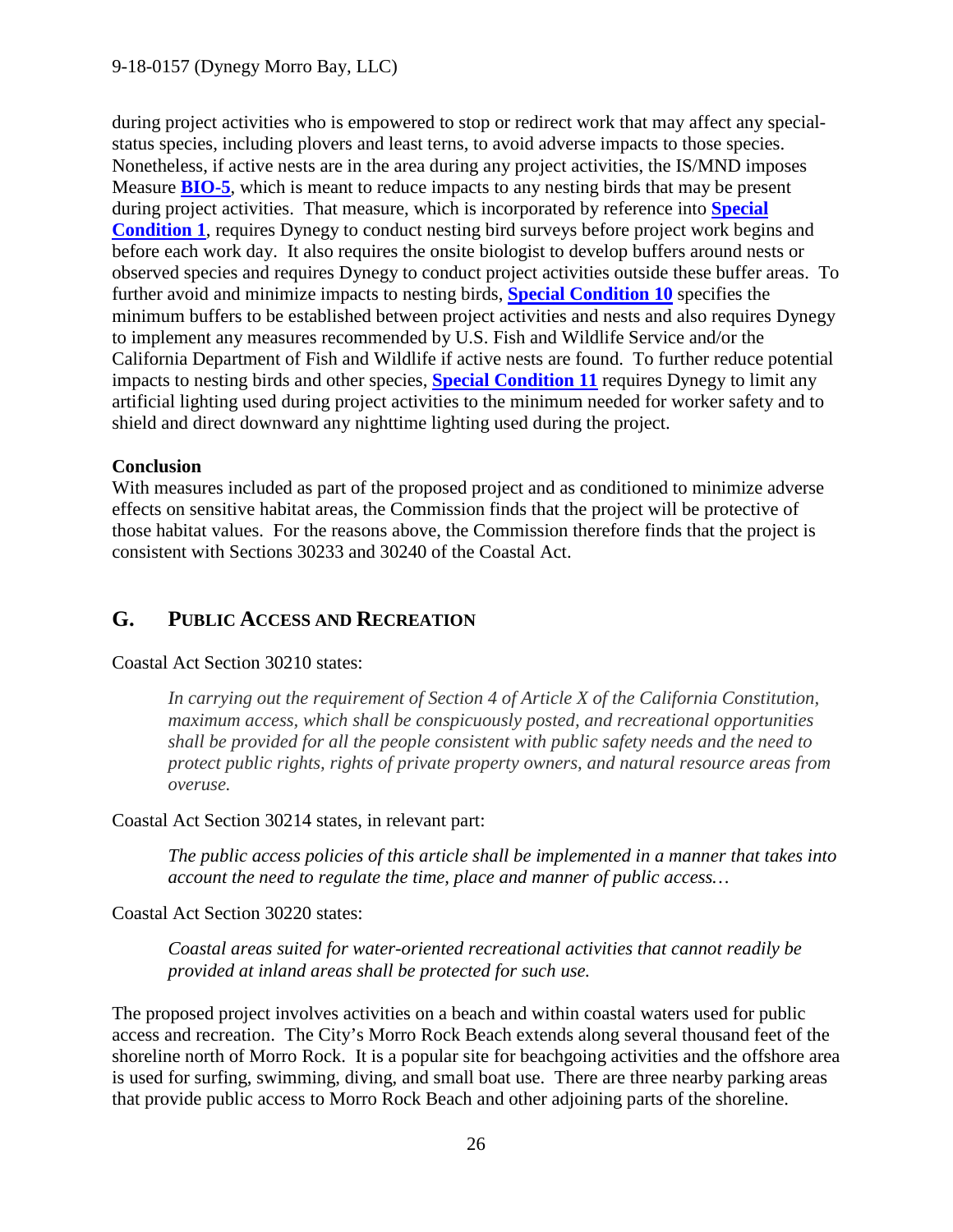#### **Onshore effects**

The project's excavations, its use of heavy machinery, project-generated noise, and other similar activities will unavoidably result in adverse effects to public access and recreation along the shoreline. However, these activities and their adverse effects will be temporary and can be mitigated through several construction best practices included with the project and through several IS/MND mitigation measures, such as scheduling delivery and hauling activities outside peak travel times (i.e., between 7:00 and 9:00 a.m. and between 4:00 and 6:00 p.m.), placing warning signs to alert the public to project truck traffic, and prohibiting construction activities during state and federal holidays. Dynegy plans to conduct the bulk of project activities after Labor Day, which will avoid times of peak summer use of the beach. Dynegy's use of an approximately 100- by 200-foot area of the nearby parking area at the north end of the Embarcadero for project staging and laydown will also displace some existing public access. This will result in a temporary loss of parking used for public access to the shoreline, but the area Dynegy plans to use represents a small proportion of available parking spaces – about two dozen out of several hundred. This will therefore be a relatively minor adverse impact, particularly as most of it will occur after the peak summer season.

Measure **[T-3](#page-34-4)** of the project IS/MND requires Dynegy to prepare a Traffic Safety Plan that identifies specific traffic control and safety measures it will implement as part of the project to minimize traffic disruptions. **[Special Condition 12](#page-7-3)** requires Dynegy to include in that Traffic Safety Plan all additional measures it will implement to ensure the project results in no more than minimal adverse effects on public access to the shoreline.

Most of the beach will remain accessible during project activities, as the project's approximately 200-foot wide work corridor covers just a small proportion of the overall several thousand linear feet of beach area. Additionally, because Dynegy will be excavating the pipelines beneath the beach in approximately 200-foot-long segments, the project will not prevent ongoing lateral beach access. During these activities on the beach, Dynegy will place temporary and highvisibility construction fencing around the active work areas and will maintain the fencing throughout the excavation, removal of pipeline segments, and restoration of those beach areas. These safety measures during the temporary limitations on public access conform to Coastal Act Section 30210's requirement to provide public access consistent with public safety needs.<sup>[8](#page-26-0)</sup>

#### **Offshore effects**

 $\overline{a}$ 

Dynegy's offshore activities will result in the loss of access to areas used for recreational fishing, boating, and diving, although the area of lost access would cover a relatively small part of Estero Bay and would occur for no more than about three months during the fall. To ensure potential recreational users of this area are adequately notified, **[Special Condition 1](#page-4-1)** incorporates the

<span id="page-26-0"></span><sup>&</sup>lt;sup>8</sup> The City's LCP, which the Commission may use for guidance in this consolidated permit review, includes a similar public safety provision in Shoreline Access and Recreation Policy 1.01, which states, in relevant part:

<sup>&</sup>quot;*For new developments adjacent to the bayfront or ocean, public access from the nearest public roadway to the shoreline and along the coast shall be provided except where it is inconsistent with public safety, military security needs, or the protection of fragile coastal resources…*"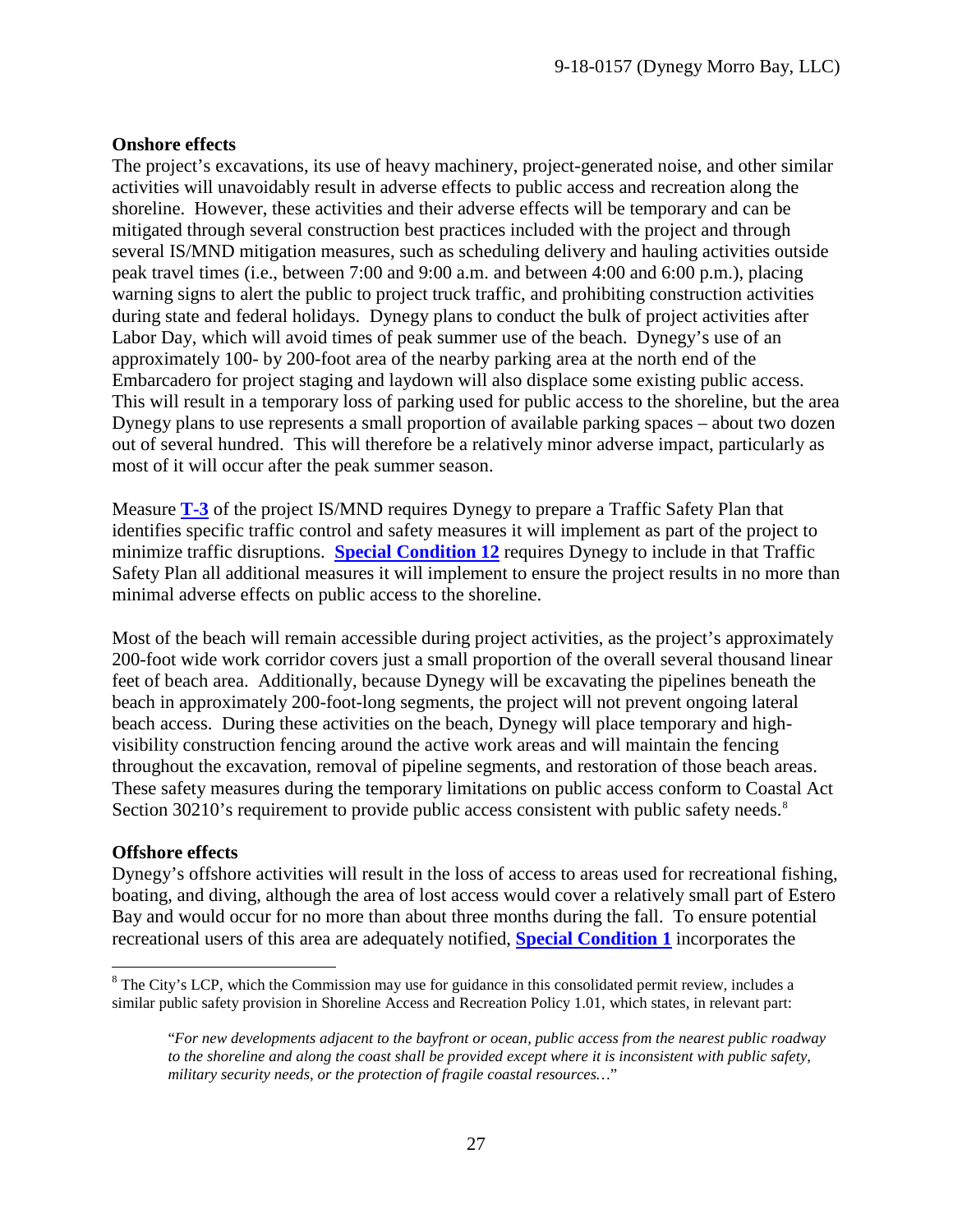IS/MND's Measure **[T-8](#page-35-0)** requiring Dynegy to provide adequate notice for the U.S. Coast Guard's Local Notice to Mariners. Additionally, **[Special Condition 13](#page-7-4)** requires Dynegy to post notices of its planned activities at nearby recreational venues, including parks and the Morro Bay Harbor.

## **Conclusion**

With measures included as part of the proposed project and as conditioned to minimize adverse effects on access and recreation, the Commission finds that the project will be protective of recreation and public access to the shoreline. For the reasons above, the Commission therefore finds that the project is consistent with Sections 30210, 30214, and 30220 of the Coastal Act.

# <span id="page-27-0"></span>**H. TRIBAL CULTURAL RESOURCES**

Coastal Act Section 30244 states:

*Where development would adversely impact archaeological or paleontological resources as identified by the State Historic Preservation Officer, reasonable mitigation measures shall be required.* 

The project site is within what are considered two "core areas" of the proposed Chumash Heritage National Marine Sanctuary.<sup>[9](#page-27-1)</sup> Core Area 6 extends along the shoreline from the Morro Bay area south to Point San Luis and contains hundreds of sites associated with the Chumash. Core Area 2 extends several miles offshore and is believed to contain Chumash villages, possible solstice alignments, and other sites that were submerged during the last several thousand years of sea level rise (about 20,000 years ago, sea levels were about three hundred feet lower than current levels). Nearby Morro Rock is considered by several tribes to be a sacred tribal cultural property.[10](#page-27-2)

There have been at least four cultural resource surveys conducted within portions of the overall project site, though none identified resources within areas that will be disturbed by the proposed project activities.<sup>11</sup> However, based on a records search from the Central Coast Information Center of the California Historical Resources Information System ("CCIC-CHRIS"),<sup>12</sup> there are several known tribal cultural resources located within a quarter-mile radius of the project site,

<span id="page-27-1"></span> $\overline{a}$ <sup>9</sup> "Core areas" are key land and water areas within National Marine Sanctuaries that are so vital to the functioning of the sanctuary that they must be under a sufficient level of control to ensure long-term viability. See 15 CFR 921.11(c)(3).

<span id="page-27-2"></span><sup>&</sup>lt;sup>10</sup> See, for example, January 20, 2018 letter re: State Lands IS/MND from Wendy Giddens Teeter, PhD, Curator of Archaeology, Fowler Museum at the University of California, Los Angeles.

<span id="page-27-3"></span><sup>&</sup>lt;sup>11</sup> The four surveys were conducted in 1977, 1991, 1999, and 2001. See Table 3.5-1 of the project's IS/MND.

<span id="page-27-4"></span><sup>&</sup>lt;sup>12</sup> CCIC-CHRIS is an affiliate of the State Office of Historic Preservation and is located at the University of California, Santa Barbara. It is the official State repository of archaeological and historic records for San Luis Obispo and Santa Barbara counties. Records searched during the project's CEQA review include those from the State Historic Property Data Files, National Register of Historic Places, National Register of Determined Eligible Properties, California Points of Historic Interest, and the California Office of Historic Preservation Archaeological Determinations of Eligibility.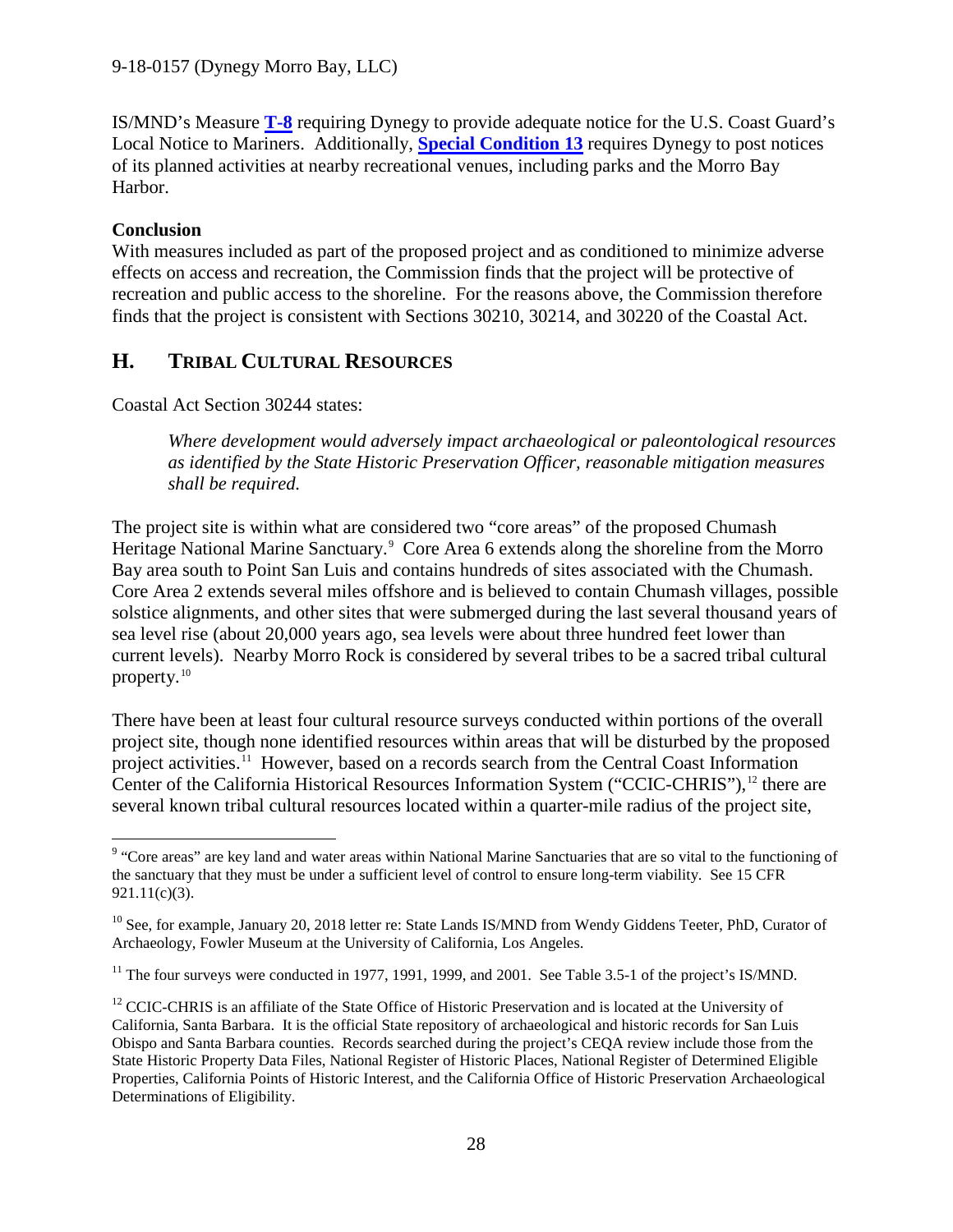including an extant seasonal shellfish collecting and processing site and a habitation site, along with a shell mound that is believed to have been destroyed. There may also be unrecorded tribal cultural sites located in the offshore project area, though the potential for finding any during project activities is likely low, as much of this part of Estero Bay was disturbed during construction of the Morro Bay Strand during the early 1900s.

During the project's CEQA review, staff of the State Lands Commission contacted seven tribes with known or potential interest in the project area and received comments from two tribal representatives regarding the need to protect potential tribal cultural resources.[13](#page-28-1) Coastal Commission staff also contacted these representatives, and based in part on the concerns expressed during these exchanges, this CDP includes two Special Conditions that are based on those included in the State Lands Commission's IS/MND and that are meant to ensure that any tribal cultural resources discovered during project activities are minimally damaged and are properly handled. **[Special Condition 14](#page-8-0)** requires Dynegy to prepare, in consultation with tribal representatives, a monitoring plan that ensures one or more tribal monitors are on site during all project ground-disturbing activities, that ensures the tribal monitor(s) can provide guidance to project workers on identifying tribal cultural resources, and that requires implementation of a treatment plan should any tribal cultural resources be found. **[Special Condition 15](#page-8-1)** specifies the measures that are to be included in that treatment plan, including notification procedures, temporary work stoppages as necessary to protect the resources, securing the site, and other similar requirements.

## **Conclusion**

As proposed and conditioned, the Commission finds that the project will be protective of archaeological resources and consistent with Section 30244 of the Coastal Act.

# <span id="page-28-0"></span>**V. CALIFORNIA ENVIRONMENTAL QUALITY ACT**

Section 13096(a) of the Commission's administrative regulations requires Commission approval of coastal development permit applications to be supported by a finding showing the application, as conditioned by any conditions of approval, to be consistent with any applicable requirements of the California Environmental Quality Act (CEQA). Section 21080.5(d)(2)(A) of CEQA prohibits a proposed development from being approved if there are feasible alternatives or feasible mitigation measures available which will substantially lessen any significant adverse effect which the activity may have on the environment.

- Coastal Band of the Chumash Nation
- Northern Chumash Tribal Council\*
- Salinan Tribe of Monterey and San Luis Obispo Counties
- Santa Ynez Band of Mission Indians
- Xolon Salinan Tribe
- yak tityu tityu Northern Chumash Tribe\*

<span id="page-28-1"></span> $\overline{a}$ <sup>13</sup> The seven tribes identified by the California Native American Heritage Commission with traditional lands or cultural places within San Luis Obispo County, are listed below, with an asterisk denoting those that responded:

<sup>•</sup> Barbareno/Ventureno Band of Mission Indians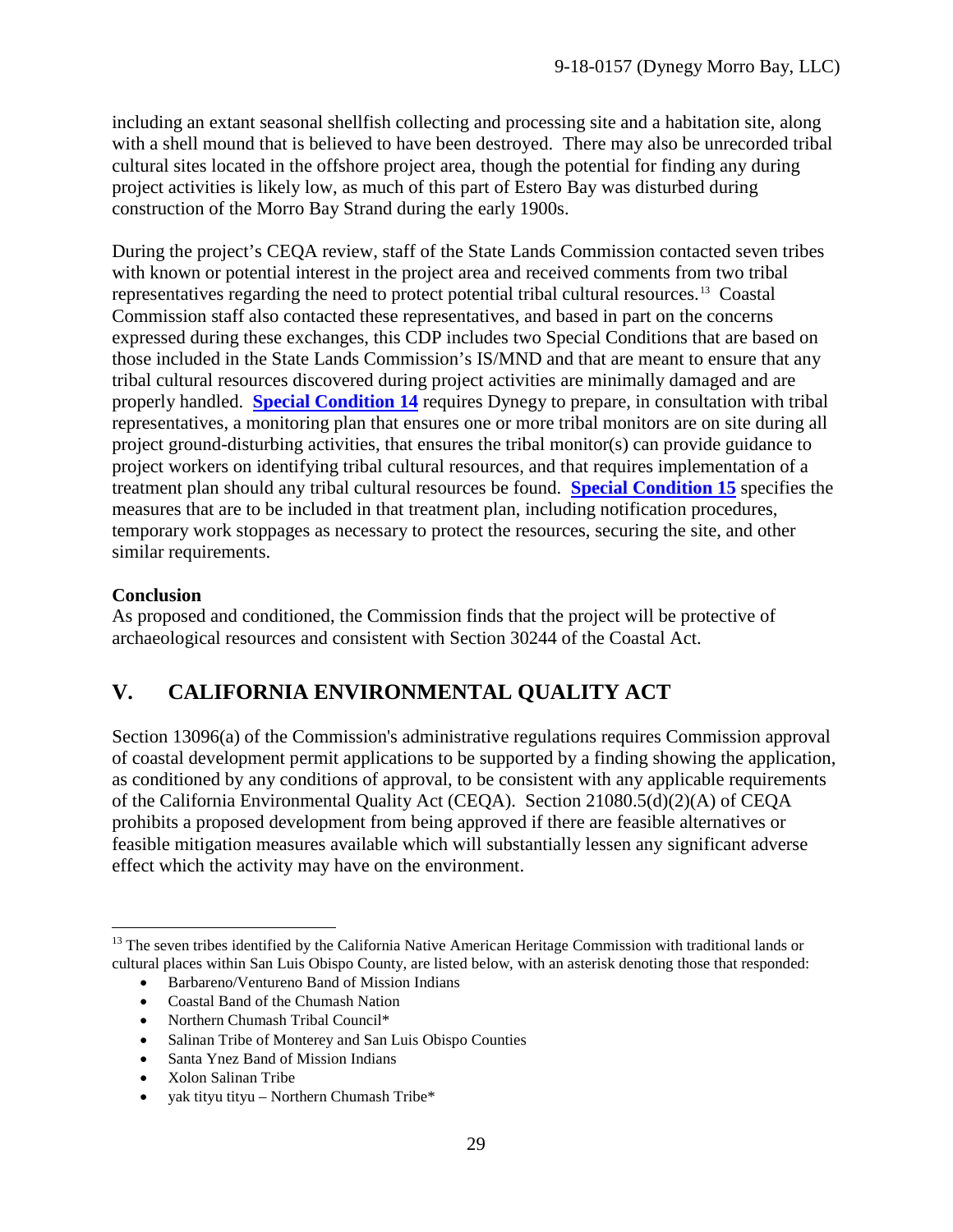Because the proposed project has the potential to result in significant adverse environmental impacts, the Commission has identified and adopted seventeen special conditions necessary to avoid, minimize, or mitigate these impacts. With the inclusion of these special conditions, the Commission finds that, within the meaning of the California Environmental Quality Act of 1970, there are no further feasible alternatives or feasible mitigation measures available which will substantially lessen any significant adverse effect which the proposed project may have on the environment. Therefore, the proposed project, as conditioned, has been adequately mitigated and is determined to be consistent with CEQA.

# **APPENDIX A: Substantive File Documents**

File for Coastal Development Permit No. 9-18-0157

State Lands Commission, Initial Study/Mitigated Negative Declaration – Dynegy Morro Bay, LLC: Morro Bay Power Plant Marine Terminal Decommissioning Project, February 2018

# **APPENDIX B:**

# **Applicable Mitigation Measures from the State Lands Commission's 2018 certified** *Mitigated Negative Declaration for Dynegy Morro Bay, LLC – Morro Bay Power Plant Marine Terminal Decommissioning Project.*

<span id="page-29-1"></span>**AES-1: Lighting Plan (Offshore).** The Applicant shall submit to the California State Lands Commission (CSLC) a Lighting Plan, subject to CSLC review and approval prior to commencement of construction activities for the Offshore Segment. The Applicant shall prepare a Lighting Plan to specify that outdoor light intensity on the derrick barge anchored or moored overnight shall be limited to nautical lights necessary for vessel safety and that barge security shall be shielded where feasible or directed downwards.

<span id="page-29-0"></span>**BIO-1: Environmental Awareness Training.** The approved biological monitor(s) shall be responsible for conducting an environmental awareness training for all Project personnel to familiarize workers with surrounding common and special-status species and their habitats, applicable regulatory requirements, and measures that must be implemented to avoid or minimize potential impacts to biological resources.

<span id="page-29-2"></span>**BIO-2: Biological Survey and Monitoring.** A qualified biological monitor shall be present on site to survey the work area prior to the commencement of Project activities to minimize the potential for impacts to any sensitive species or other wildlife that may be present during Project implementation. In addition, the biological monitor shall be on site at all times during Project operations. If at any time during Project operations special-status species (including but not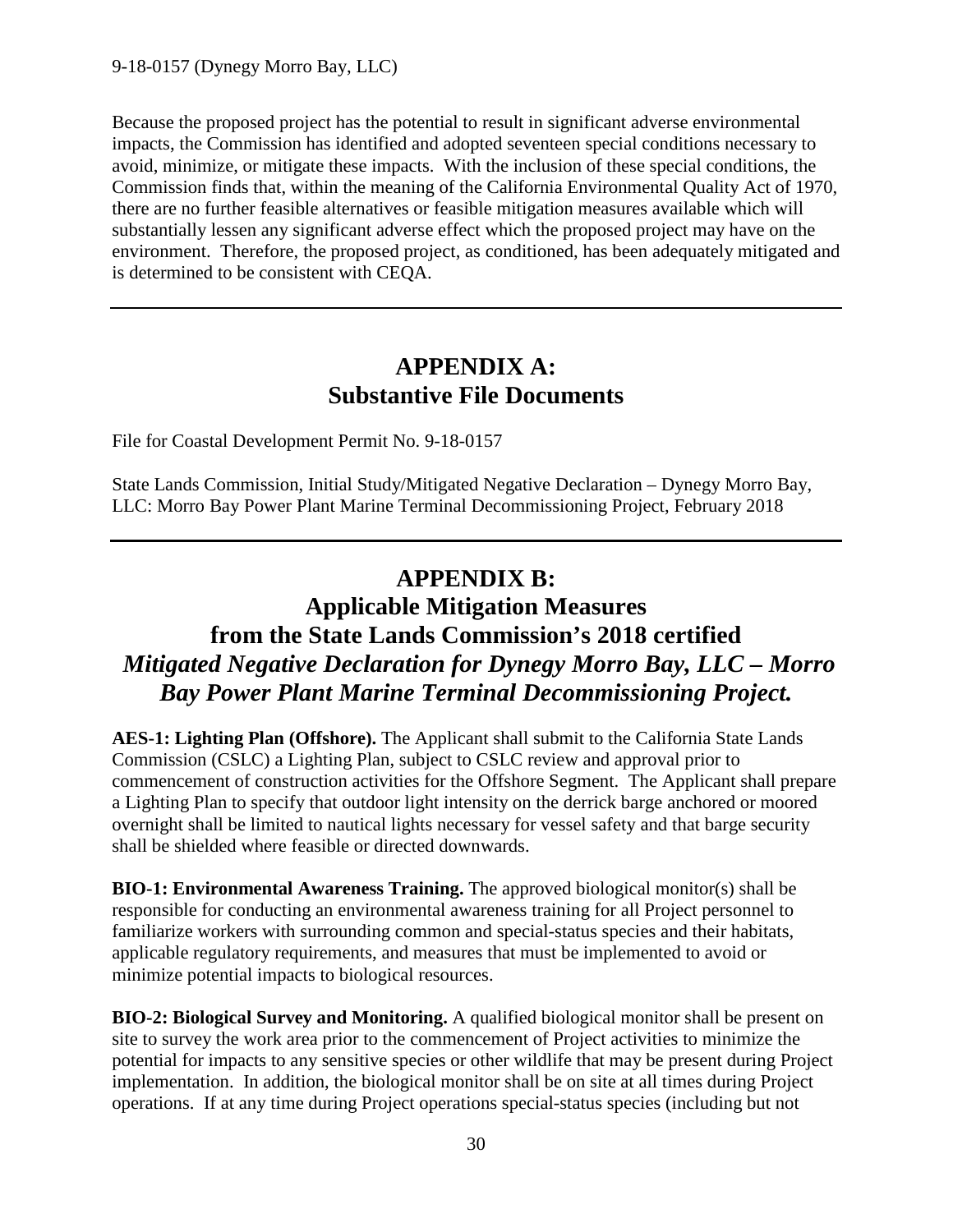limited to western snowy plovers and California least terns) are observed within the Project site, or within a predetermined radius surrounding the onshore portion of the Project site (as to be determined by the on-site biologist), all work shall be stopped or redirected to an area within the Project site that would not impact these species.

<span id="page-30-0"></span>**BIO-3: Delineation of Work Limits.** Prior to the start of the Project construction, the limits of the onshore construction area shall be clearly flagged and limited to the minimum extent necessary. Natural areas outside of the construction zone shall not be disturbed. Designated equipment staging and fueling areas shall also be delineated at this time.

<span id="page-30-1"></span>**BIO-4: Morro Creek.** In the event that Morro Creek is in direct contact with the ocean or flows beneath one of the pipelines, the following measures shall be implemented to avoid and minimize impacts to migrating steelhead or tidewater goby:

- A pre-construction aquatic survey shall be conducted by a USFWS-approved biologist to determine the presence or absence of steelhead and tidewater goby within Morro Creek. The survey will involve a visual survey of the stream channel both upstream and downstream of the proposed work area. If conditions allow (i.e., sufficient water depths), sein-netting surveys would also be conducted within the upstream estuarine portion of the stream channel to determine approximate abundance and distribution of special-status and native fish species in the Project vicinity.
- Sediment filter fabric or a fine-mesh screen or block net (3-millimeter [mm] mesh) will be placed between the lagoon and the pipeline at the south outlet. The screen's bottom edge will be anchored with rebar or other weights and covered with sand. Poles will support the upper part of the screen. After placing the screen, the area will be seined to remove any trapped fish, which will be placed in the lagoon. The screen should remain in place until a sandy berm is constructed to isolate the pipelines.
- The following measures shall be implemented to the extent feasible based on environmental conditions at the time of pipeline removal operations within the active stream channel of Morro Creek.
	- o Heavy equipment operation within the stream channel shall be minimized to the extent feasible during Project operations. As necessary, equipment access through the stream channel shall be limited to the mouth of Morro Creek below the mean high tide line to avoid impacts to the bed and banks of the active channel.
	- o Pipelines shall be cut on both sides of the active creek channel using construction methodologies congruent with those procedures proposed for nearshore abandonment to avoid or reduce potential contamination that would occur from risk of upset (e.g., covered pipe ends, containment). The shortened segment shall be covered and removed by lifting it vertically or pulling it horizontally out of the stream channel in a gradual, slow motion to minimize or avoid the short-term turbidity impacts within the stream channel.
	- o In the event surface water is present within Morro Creek, the Project Stream Diversion Plan (see Appendix H) shall be implemented to avoid and minimize impacts to waters (see HWQ-1).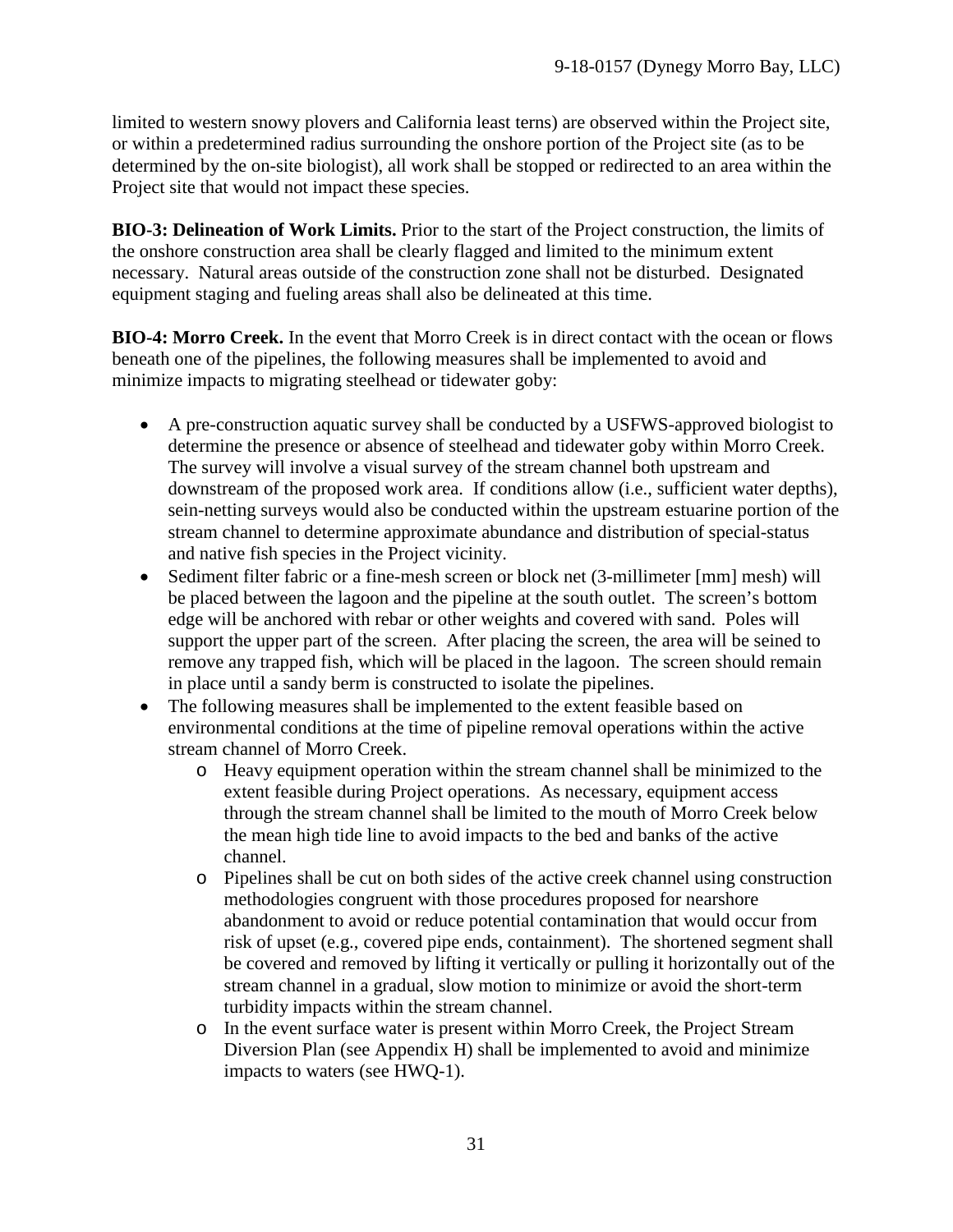<span id="page-31-1"></span>**BIO-5: Nesting Birds.** To the extent feasible, onshore Project activities shall be conducted during the fall months (September through October) to reduce potential impacts to nesting birds, including western snowy plover. In the event that some or all of the proposed operations need to occur during the summer months, the following conditions designed to protect special-status bird species shall be implemented.

- No more than 1 week prior to the start of the Project construction, an intensive survey of the flagged construction area shall be conducted by a qualified biologist to determine the presence or absence of active nests or foraging activities by western snowy plovers or other birds. In addition, daily pre-activity nesting bird surveys shall be conducted to identify active nests within or near the work areas. If active snowy plover nests are found, all areas within a 500-foot radius of the nesting site shall be clearly marked and avoided during construction. If active nests of other bird species are identified, a protective buffer of 200 feet (or other appropriate length as determined by a qualified biologist) shall be established around the nest. No disturbances shall occur within the protective buffer(s) until all young birds have fledged, as confirmed by the biologist.
- A qualified biological monitor shall be retained by Dynegy and shall be on site at all times during Project operations. If at any time during Project operations special-status species (including but not limited to western snowy plovers and California least terns) are observed within the Project site or within a predetermined radius surrounding the onshore portion of the Project site (as to be determined by the on-site biologist), all work shall be stopped or redirected to an area within the Project site that would not impact specialstatus birds.

**BIO-6: Site Restoration Plan.** Procedures identified in the Site Restoration Plan prepared for the Project shall be implemented to reduce impacts to existing vegetation and plant communities to a less than significant level.

<span id="page-31-0"></span>**BIO-8: Pre- and Post-Decommissioning Seafloor Debris Survey and Debris Removal.** Decommissioning activities shall begin and end with seafloor debris surveys. The Applicant's contractor shall perform a side-scan sonar (with 400 percent coverage) and bathymetric survey, or multi-beam sonar survey, of the underwater work area prior to the arrival of the contractor's marine equipment spread on the work area. The survey shall encompass the entire underwater worksite bordered by the contractor's planned derrick barge anchorages plus an offset of approximately 500 feet. Derrick barge anchorages shall be positioned to avoid rock outcroppings and seagrass beds. A map shall be produced by the surveyor and shall serve as the baseline for the seafloor conditions at the underwater worksite prior to the start of work.

All surveys employing low-energy geophysical equipment, including remotely operated vehicle surveys, must be conducted by an entity holding a valid geophysical survey permit under the CSLC OGPP (see [www.slc.ca.glv/Programs/OGPP.html\)](http://www.slc.ca.glv/Programs/OGPP.html). Therefore, the Applicant shall obtain a valid permit prior to initiating the surveys.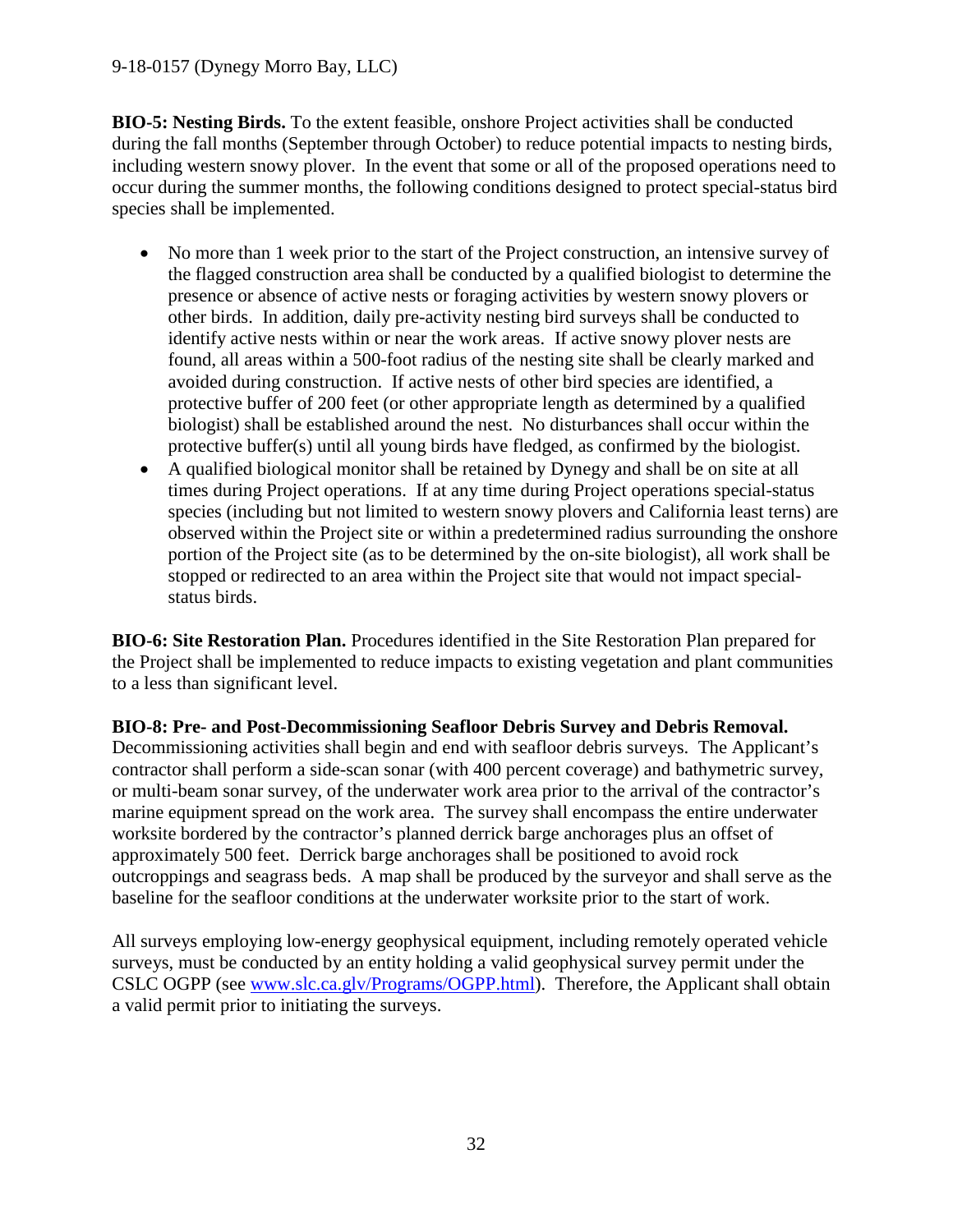**BIO-9: Marine Wildlife Contingency Plan. (MWCP).** A MWCP shall be prepared for review and approval by California State Lands Commission staff prior to the commencement of decommissioning activities. The MWCB would include, but not be limited to the following elements:

- Description of the pre-decommissioning training seminar that will be provided to educate Project personnel on identifying marine wildlife in Project area and to provide an overview of the wildlife mitigation measures to be implemented
- Qualifications, number, location, and authority of onboard Marine Wildlife Monitors (MWMs)
- Acoustic safety zone radius that will be enforced by the MWMs during dynamic pipe ramming (DPR) activities.
- Protocols on how DPR operations will be ceased if marine wildlife enter the acoustic safety zone
- Distance, speed, and direction of transiting vessels will maintain when in proximity to a marine mammal or reptile
- Discussion of how impacts associated with marine wildlife entanglement in Project vessel anchor lines will be minimized
- Observation recording procedures and reporting requirements in the event of an observed impact to marine wildlife

<span id="page-32-0"></span>**BIO-10: Dynamic Pipe Ramming (DPR) Soft-Start and Ramp-Up Procedure.** A soft start shall be used during DPR to give marine mammals, sea turtles, fish, and birds an opportunity to move out of the area away from the sound source. The contractor conducting DPR operations shall begin the procedure at a reduced level and repeat the sound producing activity, gradually increasing the intensity of the operation prior to initiating normal operating levels. The duration of the ramp-up during Project operations shall be determined by a qualified marine biologist and based upon the findings of a sound source characterization study for DPR. This procedure will be used any time DPR operations are initiated.

<span id="page-32-2"></span>**BIO-11: Dynamic Pipe Ramming Sound Source Characterization.** At the start of DPR operations, a marine acoustics specialist shall be retained to conduct underwater noise measurements during a trial operation of the equipment at the Project site. In coordination with National Marine Fisheries Service (NMFS), the results of the underwater noise measurements shall be used to determine exclusion and safety zone radii for marine wildlife (mammals and reptiles) during DPR operations based on NMFS's acoustic thresholds in place at the time of Project operations for permanent threshold shifts and behavioral harassment. A copy of the sound source characterization study shall be provided to California State Lands Commission and NMFS within 2 weeks of completion.

<span id="page-32-1"></span>**BIO-12: Marine Wildlife Monitoring During Sound Source Characterization and Dynamic Pipe Ramming (DPR).** Qualified marine wildlife monitors (MWMs) shall be on site and present throughout sound source characterization and DPR operations. During sound source characterization, the initial exclusion zone will be 1,000 meters. The final exclusion and safety zones to be implemented during DPR will be modified as necessary based on results from the sound source characterization and will reflect the permanent hearing threshold shifts, temporary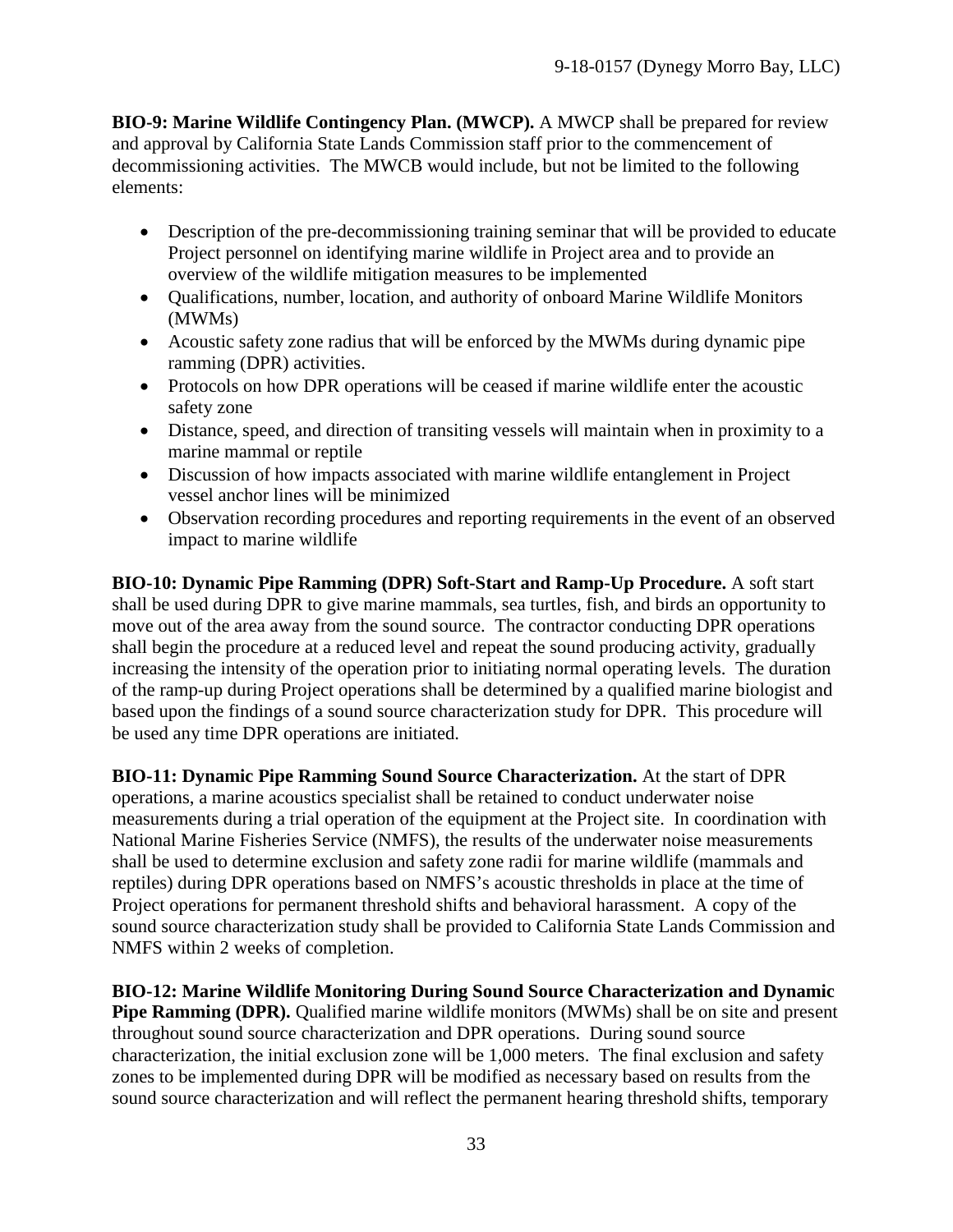hearing threshold shifts, and behavioral harassment thresholds in place at the time of Project operations. Once the marine wildlife exclusion and safety zone radii have been determined, MWMs shall be located such that he or she has a clear view of the marine waters within the safety zone and beyond. The MWMs shall indicate that a designated exclusion and safety zone is clear of marine wildlife (mammals and reptiles) prior to the start of DPR operations and shall have the authority to stop DPR operations if marine wildlife is observed at any time within the exclusion zone.

<span id="page-33-1"></span>**BIO-13: Dive Surveys.** At least 1 month prior to the initiation of decommissioning activities, a dive survey shall be conducted at proposed anchor locations to ensure that avoidance of sensitive species and hard bottom habitat areas is achieved and to determine the presence or absence of the invasive algae (*Caulerpa taxifolia*) and seagrasses. The results of the pre-acctivity dive survey shall be documented in a report for distribution to the appropriate regulatory agencies. If sensitive seagrass species are identified, anchor locations will be relocated to avoid impacts to these protected habitats and post-decommissioning surveys would be conducted to verify seagrass beds had not been impacted by Project-related activities.

<span id="page-33-2"></span>**BIO-14: Prevent Introduction of Non-Native Aquatic Species (NAS).** All Project vessels will: (1) originate from Morro Bay Harbor, San Francisco Bay area harbors, or Port of Long Beach/Los Angeles area; (2) be continuously based out of Morro Bay Harbor, San Francisco Bay area harbors, or Port of Long Beach/Los Angeles area since last dry docking; or (3) have underwater surfaces cleaned before entering California waters at vessel origination point and immediately prior to transiting to the Project site. Additionally, and regardless of vessel size, ballast water for all Project vessels must be managed consistent with CSLC ballast management regulations, and Biofouling Removal and Hull Husbandry Reporting forms shall be submitted to CSLC staff. Project vessels shall also be available for inspection by CSLC staff for compliance. Further, as part of the Project kickoff meeting, a qualified marine biologist, approved by CSLC staff, will provide information to all Project personnel about the spread of NAS in California waters and the programs that will be implemented to minimize this hazard.

<span id="page-33-0"></span>**HAZ-1: Contaminated Materials Management Plan.** The Contaminated Materials Management Plan shall be submitted to the County of San Luis Obispo County Environmental Health Services Department (SLOEHS) for review and approval prior to the initiation of construction activities. The Contaminated Materials Management Plan shall be used if contaminated materials are encountered during the course of the Project. The plan shall identify the actions and notifications to occur if evidence of soil contamination is encountered during onshore excavation. Action and notification steps will include, at a minimum, sampling and analysis by a qualified environmental consultant and State-certified analytical laboratory to confirm the nature and extent of contamination. The Applicant shall notify SLOEHS within 24 hours of discovery of contaminated materials encountered during the course of Project construction activities.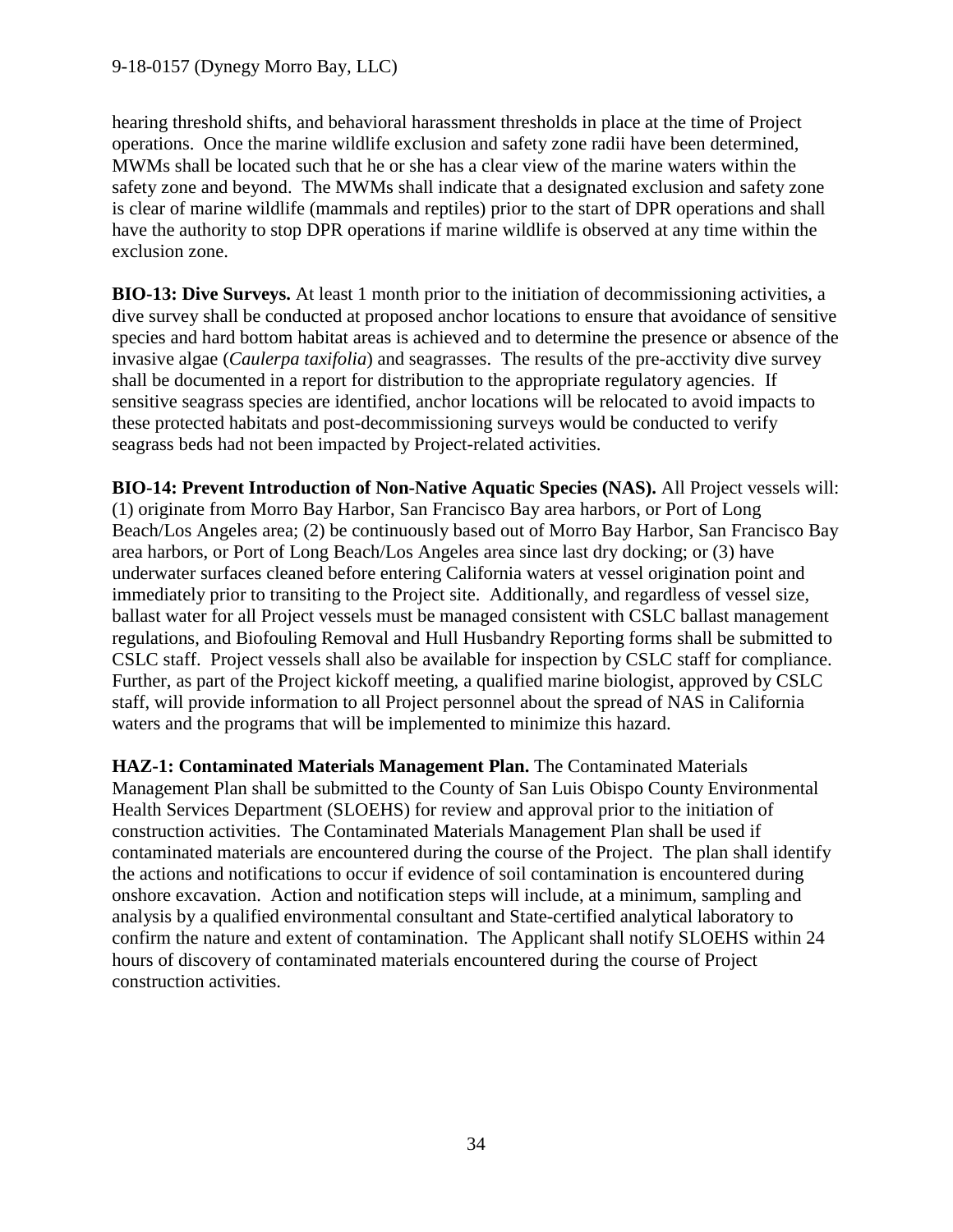<span id="page-34-0"></span>**HAZ-2: Hydrocarbon Contaminated Soil.** Should hydrocarbon contaminated soil be encountered during construction activities, the Air Pollution Control District must be notified as soon as possible and no later than 48 hours after affected material is discovered to determine if an Air Pollution Control District Permit will be required. In addition, the following measures shall be implemented immediately after contaminated soil is discovered:

- Covers on storage piles shall be maintained in place at all times in areas not actively involved in soil addition or removal.
- Contaminated soil shall be covered with at least six inches of packed uncontaminated soil or other TPH-non-permeable barrier such as plastic tarp. No headspace shall be allowed where vapors could accumulate.
- Covered piles shall be designed in a way to eliminate erosion due to wind or water. No openings in the covers are permitted.
- The air quality impacts from the excavation and haul trips associated with removing the contaminated soil must be evaluated and mitigated if total emissions exceed the Air Pollution Control District's construction phase thresholds.
- During soil excavation, odors shall not be evident to such a degree as to cause a public nuisance.
- Clean soil must be segregated from contaminated soil.

<span id="page-34-3"></span>**HAZ-3: Oil Spill Response Plan.** The Applicant shall ensure the Oil Spill Response Plan for the Project will be activated in the event of a release of oil or contaminants during pipeline removal activities.

<span id="page-34-1"></span>**HAZ-4: Hazardous Materials Management and Contingency Plan.** The Applicant shall develop and implement hazardous materials management and contingency plan measures for onshore operations. The measures shall be provided to the California State Lands Commission (CSLC) staff prior to Project implementation, and subject to CSLC review and approval. Measures shall include, but not be limited to, identification of appropriate fueling and maintenance areas for equipment, daily equipment inspection schedule, a spill response plan, and spill response supplies to be maintained onsite.

<span id="page-34-2"></span>**HAZ-5: Asbestos Work Plan.** The Applicant shall retain a certified asbestos consultant to prepare an Asbestos Work Plan for the Project. The Asbestos Work Plan shall be used if asbestos containing material requires disposal during the course of the Project. The Asbestos Work Plan shall be submitted to the San Luis Obispo County Air Pollution Control District for review and approval as part of a National Emissions Standard for Hazardous Air Pollutants Asbestos Demolition Notification at least 10 working days prior to start of removal of asbestoscontaining materials.

<span id="page-34-4"></span>**T-3: Traffic Safety Plan.** Prior to commencement of onshore construction activities, a Traffic Safety Plan shall be submitted to the California State Lands Commission and City of Morro Bay Recreation Services Department for review and approval. It shall include measures, such as appropriate signage, traffic cones, and flaggers to reduce potential hazards to motorists and workers during construction.